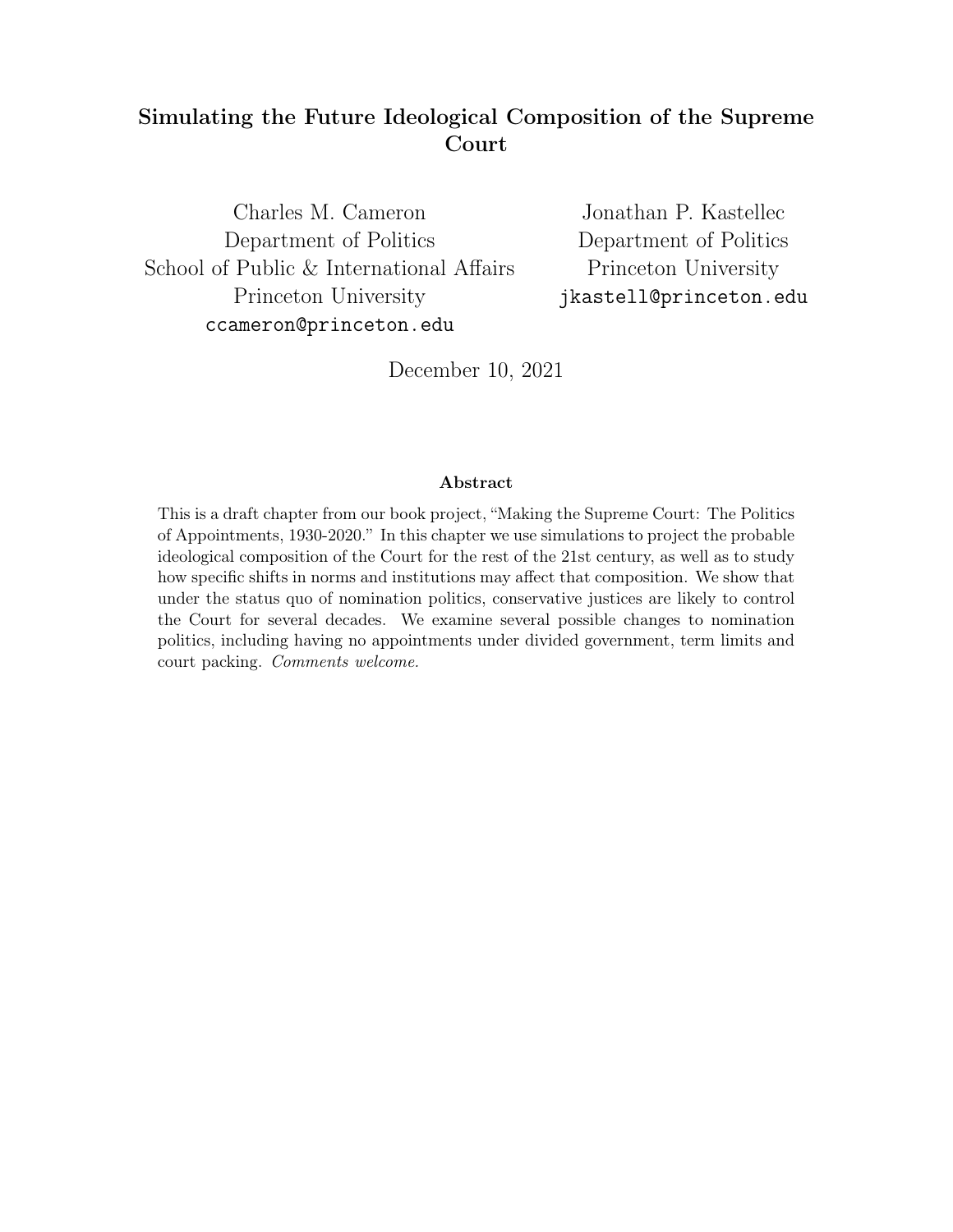In the previous chapters of this book, we've looked to the past, examining how Supreme Court appointment politics changed, why, and with what consequences. Now we turn our eyes to the future. Of course, no one can say with certainty how appointment politics—and the Supreme Courts they make—will unfold over the coming years. But we can offer educated guesses. In particular, we can use computer simulations to project the probable ideological composition of the Court, and we can study how specific shifts in norms and institutions may affect that composition. The result is, in truth, a kind of social-science fiction. But by solidly grounding the underlying assumptions in historical patterns and the specific mechanisms studied in earlier chapters, we can offer—we hope!—plausible speculation with real bite.

In modeling the future of the Supreme Court using computer simulations, we build upon four earlier efforts. First, Michael Bailey and Albert Yoon (2011) used simulations to examine how strategic retirements on the Court and term limits would affect the makeup of the Court. They found modest overall effects from strategic retirements but larger potential effects from term limits. More specifically, they found that the location of the median justice is more responsive to the president's party when justices face term limits (relative to life tenure) and when justices are more sensitive to ideology (so strategic retirement is more attractive to them).

Second, Jonathan Katz and Matthew Spitzer (2014) examined how the recent tendency of Republican presidents—in contrast to Democratic presidents—to appoint younger nominees influences the location of the median justice in the long run. They found, not surprisingly, that such an asymmetry would shift the median in a conservative direction. However, they also found that the introduction of 18-year term limits would cancel out the effect of an appointing age imbalance.

Finally, in a pair of papers, Adam Chilton, Daniel Epps, Kyle Rozema, and Maya Sen used simulations to examine two policy interventions. Chilton et al.  $(2021a)$  examined how various term limit proposals might affect the composition of the court, while Chilton et al. (2021b) studied how tit-for-tat court packing would affect the size of the Court. The term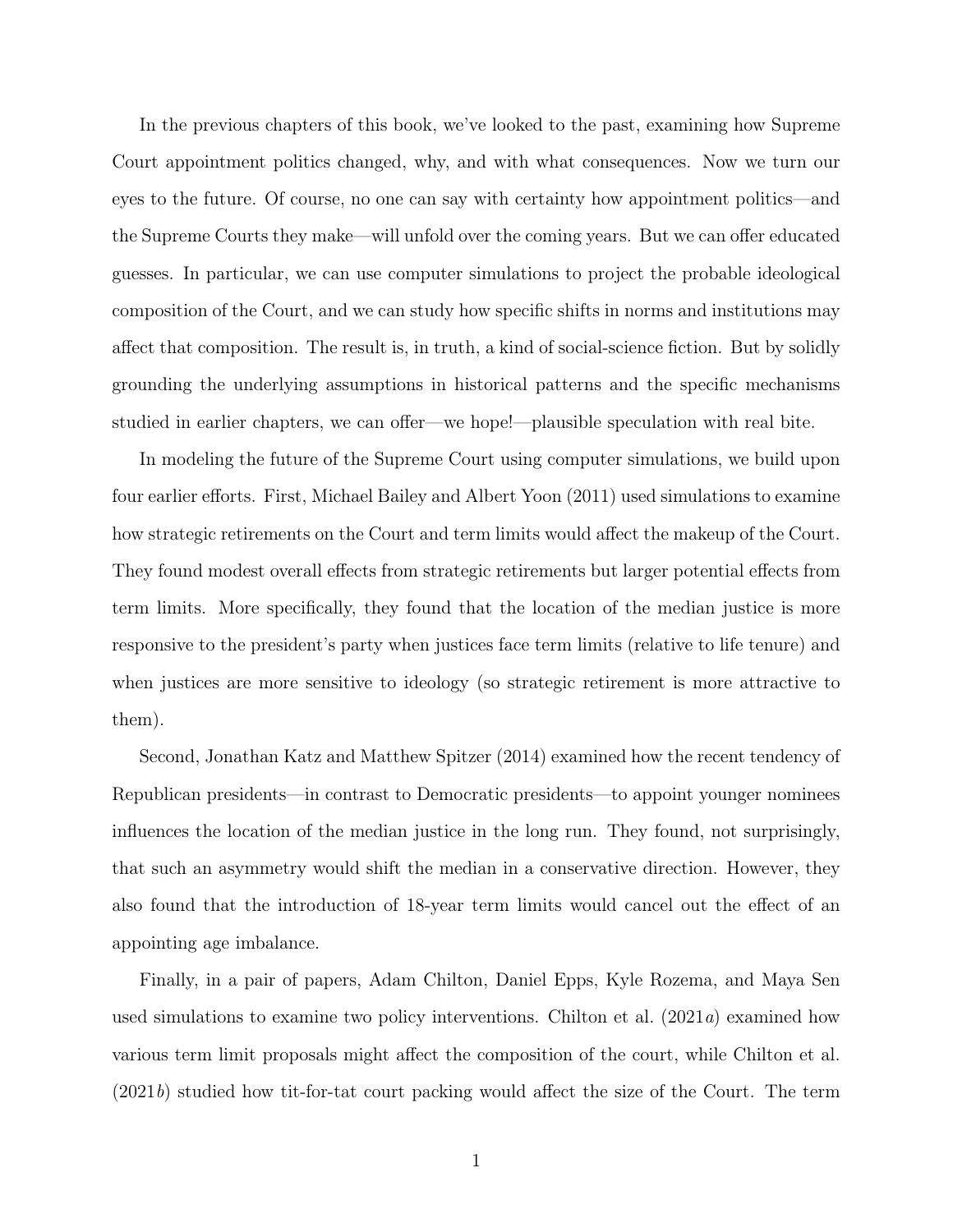limits paper applied their simulations to the past, and thus took historical elections as given. The simulations did not model control of the branches. A nice feature of the paper is the care in modeling specific proposals for implementing term limits, thereby allowing for a comparative assessment of the different proposals. In contrast to the term limits paper, Chilton et al. (2021b) did simulate the future, trying to predict the consequences of of titfor-tat court packing. The simulations indicated that court packing would, in short order, lead to a Supreme Court with an astoundingly large number of seats.<sup>1</sup>

Our simulations share some commonalities with the approaches in these papers but, we suggest, are richer and more ambitious. Rather than examining one or two "histories," we examine a range of counterfactuals based on potential changes in norms and practices. In addition, the empirical foundations of our simulations are tethered more closely to the realities of the modern confirmation process than some of the earlier efforts. For example, in modeling the ideology of incoming justices, both Bailey and Yoon (2011) and Katz and Spitzer (2014) take inspiration from Move-the-Median Theory. As we discussed in Chapter 1, MTM Theory does a poor job predicting nominee ideology and understates the ability of contemporary presidents to shape the Court, at least under unified party government. All of the previous simulations examine the long run location of the median justice, as do we, but none examine the evolution of ideological blocs on the Court. We showed in Chapter 13 that such blocs predict the ideological direction of case dispositions and the content of majority opinions. Accordingly, we present measures of bloc size over time.<sup>2</sup> None of the previous simulations examine the fate of the Court if confirmations grind to a halt during divided party government. We regard this scenario as disturbingly plausible and explore it in some depth. We also explore "reforms" like court packing and term limits. Finally, we present an innovative comparison of the "stickiness" of the Court across multiple scenarios.

<sup>1</sup>These brief descriptions only scratch the surface of the many design choices in each of these papers. Table A-1 in the Appendix presents a more complete summary, as well as comparisons with our approach.

<sup>2</sup>Like the earlier efforts, we ignore race and gender in order to focus on ideology. However, no theoretical obstacle prevents use of the richer characteristics approach presented in Chapter 10. Using it, one could examine the likely long-run diversity of the Court. Here, however, for clarity we treat all the counterfactuals and policy experiments as variants on a single "baseline" approach.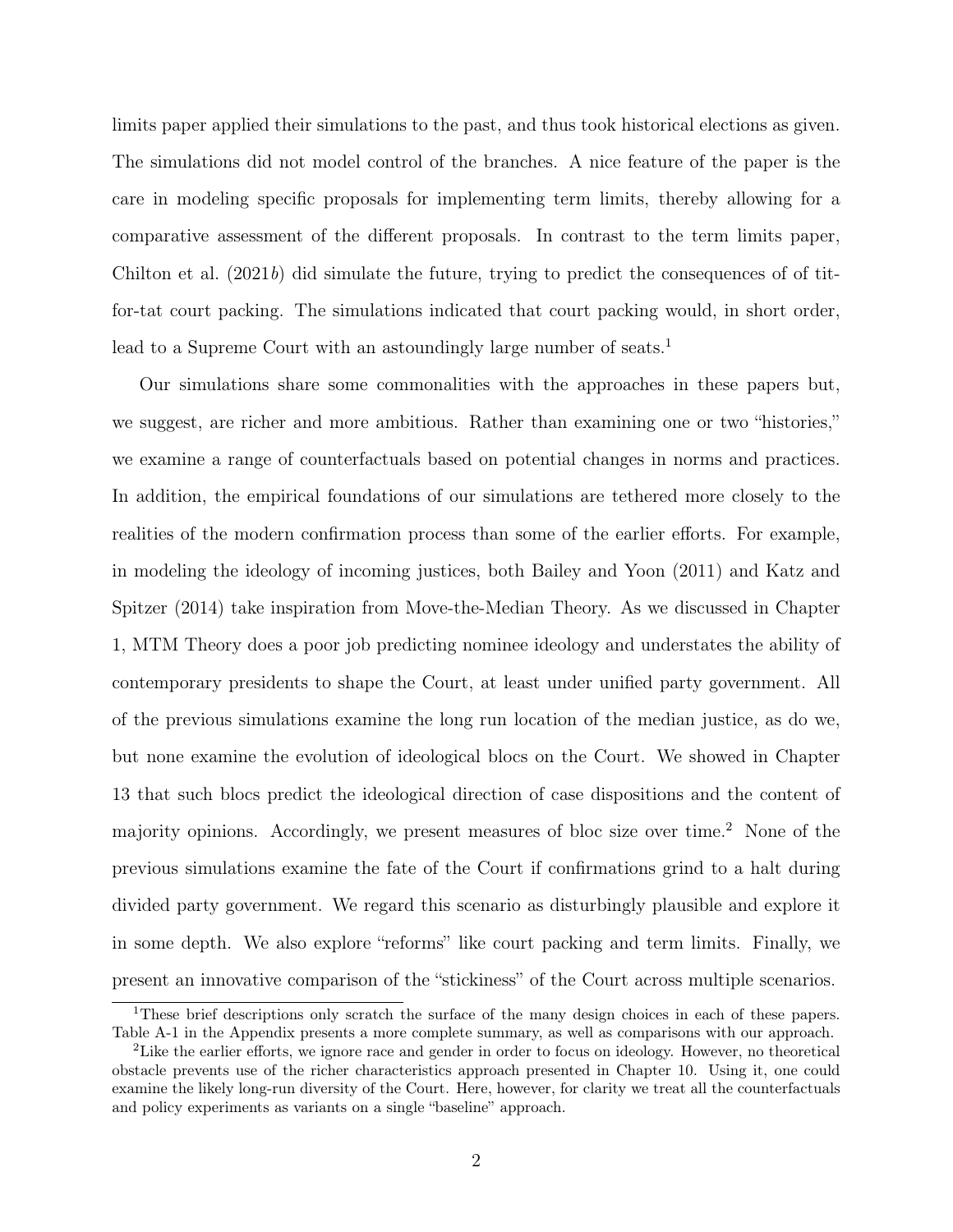The chapter proceeds as follows. In Section 2, we carefully lay out the design choices in our simulation, which we call the Making [the] Supreme Courts (MSC) Simulator. In Section 3 we present a core set of simulations. We begin with a rather straightforward projection of the present into the future, a baseline case. The key result is "conservative lock-in"—in all likelihood, the 2021 conservative majority on the Court will persist for decades to come.

We then explore the genesis of conservative lock-in. First, we examiner the importance of increased justice longevity and, more subtly, strategically timed retirements. Both enhance lock-in. Then we return to the ideological reliability of incoming justices, a theme emphasized in previous chapters. We construct a counterfactual in which new Supreme Court justices are much less reliable than recent nominees suggest is likely—that is, closer to the nominees of the 1940s and 1950s than the carefully groomed and vetted ones of the 21st century. We show that a degree of unreliability would soon entail an ideologically balanced court, not the polarized conservative dominant one emerging from the baseline scenario. Of course, future presidents are unlikely to abandon the meticulous selection process that yields predictable justices, at least so long as party factions demand results from presidents.

Section 3.5 examines how the events of 2016 created a historical pivot point for the Court. Here we develop a counterfactual simulation that explores what would have happened had the Senate confirmed Merrick Garland in 2016 and if Hillary Rodham Clinton had defeated Donald J. Trump in the 2016 election. The results are dramatic: a Clinton win would likely have led to liberal Courts for many years to come. But of course that is not what happened. The 2016 election thus stands out as transformative for the likely future of the Supreme Court.

We next undertake a series of simulations that explore the consequences of plausible changes in norms or practices. changes that would not require statutory or constitutional changes. First, in Section 4, we examine a very plausible change: what if the Garland blockade of 2016 becomes the norm and confirmations grind to a halt under divided party government? What are the implications for extended vacancies and, perhaps, even the ability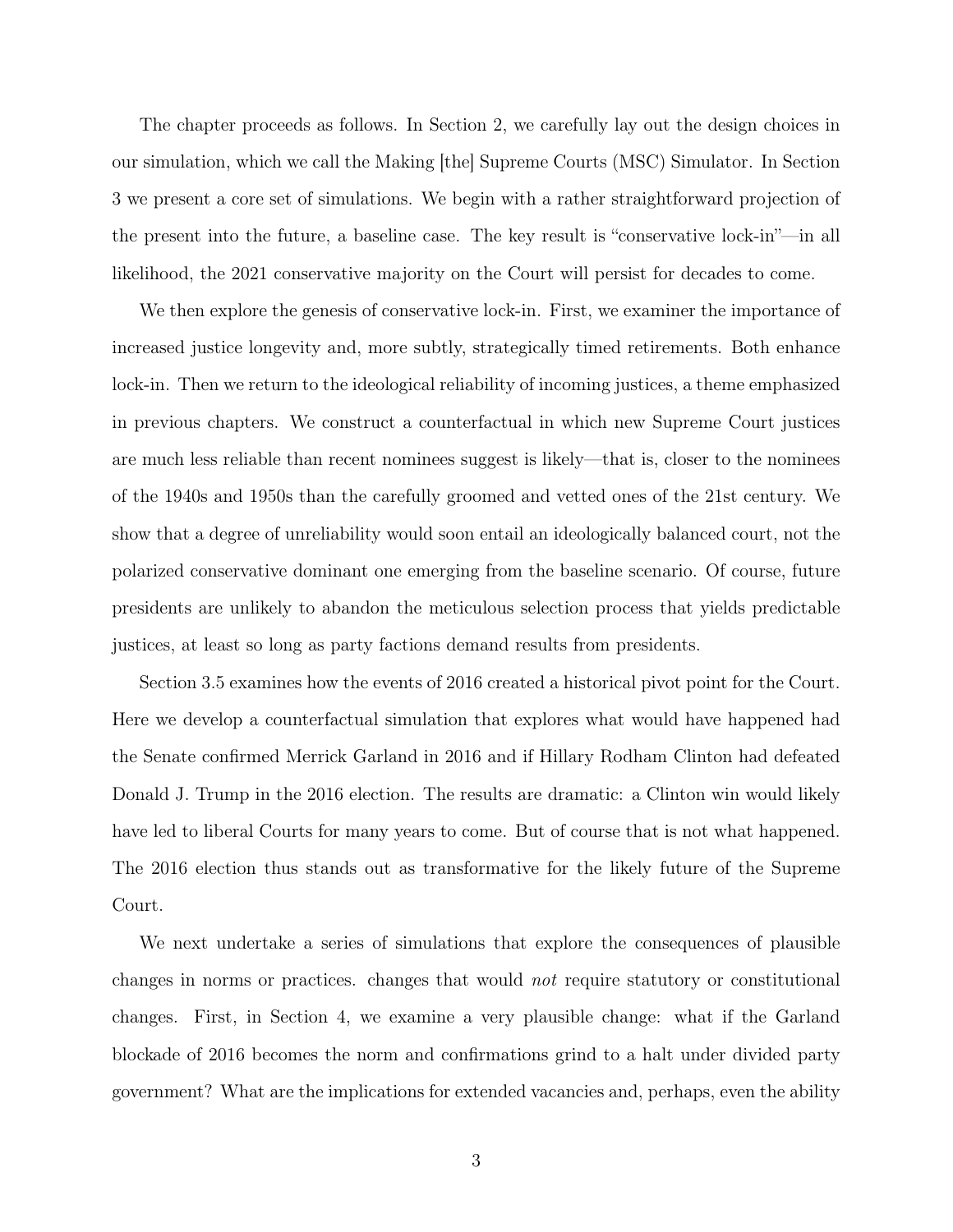of the Court to reach a quorum?

In Section 5, we examine two potential institutional changes to selection and tenure. First, we perform a thought experiment to examine how the short-term trajectory of the Court would have changed had the Democratic party pursued and implemented court packing in 2021. We then examine how the introduction of term limits would affect the long-run trajectory of the Court.

Finally, in Section 6 we use a regression approach to evaluate how the responsiveness of the Court to presidential elections would change under the various experiments. We find that having more heterogeneous nominees would produce the lowest degree of responsiveness, while the introduction of term limits would lead to much higher responsiveness than what is expected under the baseline scenario.

## 2 Modeling the Future: The MSC Simulator

#### 2.1 The Basic Idea

The essential insight in simulating the future make-up of the Supreme Court is that each seat on the Court is a stochastic process, a family of random variables produced by the exit-and-replacement process. So, a seat progresses through time, moving somewhat randomly from one "state" to another, with the transitions governed by exits from the Court (via death and retirement) and entrances (via appointments). Modeling the future make-up of the Court means 1) conceptualizing the states (typically, the ideology and age of the seat holder); 2) specifying the probabilities that govern exits and entrances and hence movements of each seat from state to state, 3) keeping track of all the seat-states as they move through time, and then 4) investigating the dynamic properties of the system as a whole. The latter means the ideology of the median justice, the size of liberal-moderate-conservative blocs, the number of justices, the age distribution of the justices, and the long-run tendencies of those variables.

Because the Court has nine seats (and, under court-packing possibly many more), and the entrance and exit processes are quite complex, the third step—keeping track of all the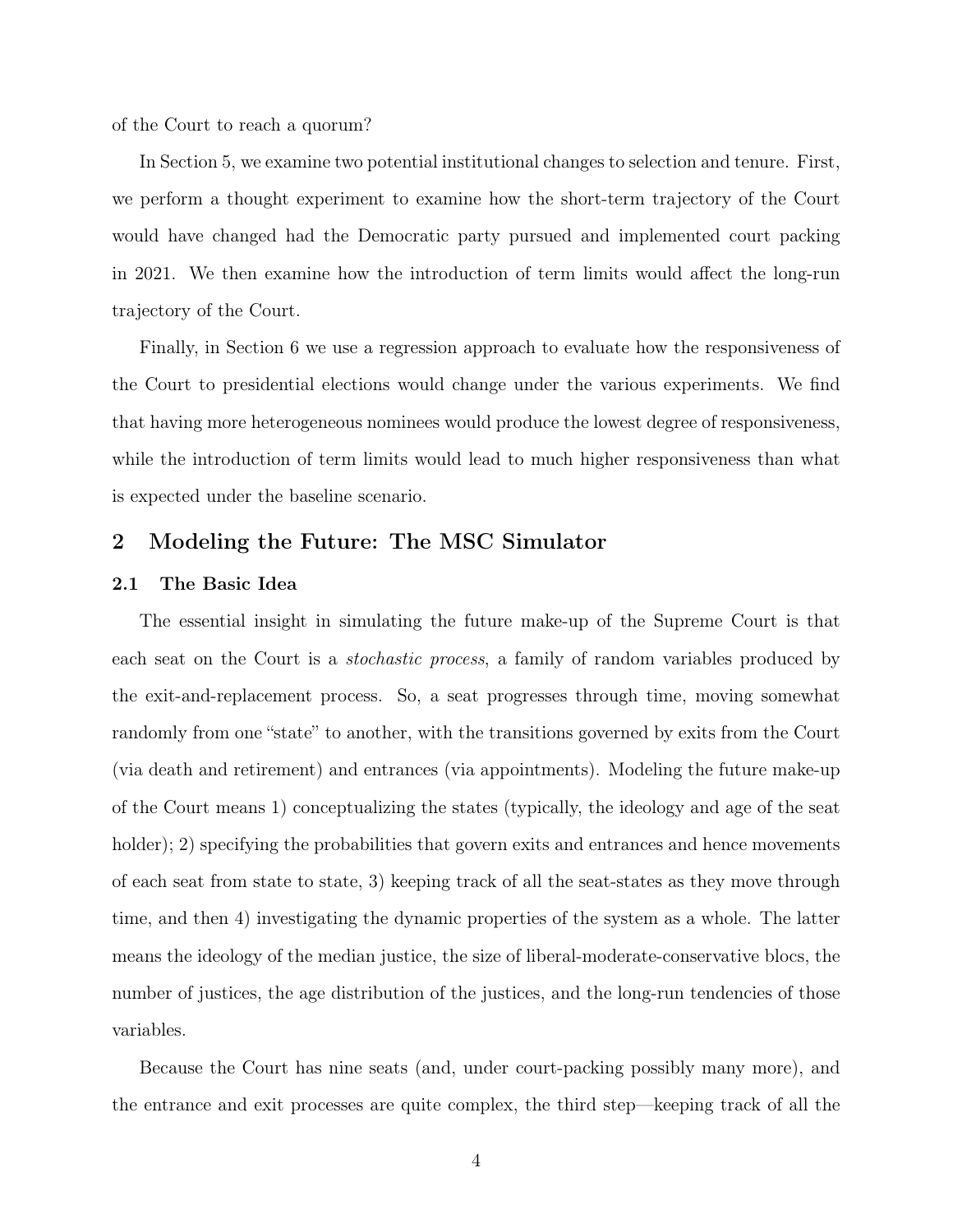moving parts—is challenging. As a practical matter, doing so with pencil and paper is impossible. Furthermore, trying to intuit the overall properties of a complex stochastic system using one's "gut-o-meter" is hopeless. Fortunately, a computer can perform the intricate accounting with ease. Then, one can see the behavior of the Court as a whole, given the design choices underlying the simulation.

The basic idea behind the MSC simulator is that we examine several different scenarios in which simulate every future year (extending to 2100) 1,000 times, generating various summary statistics across every analysis we perform. For linguistic clarity, we call each individual run of this procedure a "simulation," and we denote the collective scenario explored as a "policy experiment." For example, the baseline scenario employs 1,000 simulations; each simulation contains information on the justices (and thus the Court as a whole) for every year through 2100.

In considering the evolution of the Court in the experiments, the following points are worth keeping in mind. First, under almost any reasonable set of assumptions, the *near*future make-up of the Court is extremely sensitive to its starting composition. The starting court in the MSC Simulator is the actual 2021 Court, which has six reliable conservatives and three reliable liberals.<sup>3</sup> This make-up affects the composition of the Court for years into the future in most of the simulations. The practical consequences are enormous.

Second, we assume that at any given time, the significance of the Court's make-up is state-dependent, not path-dependent. In other words, the Court's ideological tendency is well-captured by the current values of the median justice's ideology and the size of the Court's ideological blocs. The prior history of these variables doesn't matter as such, except as the vehicle that brought the present.<sup>4</sup>

<sup>3</sup> In the parlance of Chapter 13, it is a 3-0-6 Court, or conservative-wing dominant.

<sup>4</sup>One might argue that a long series of (say) conservative medians limits the potential doctrinal impact of a later liberal median, due to stare decisis. Whether horizontal stare decisis binds the justices is a matter of long controversy among scholars of the Court. In our view, the bulk of the systematic empirical evidence suggests that prior precedents of the Court act at best as a weak constraint on the justices' exercise of their policy preferences. The most forceful form of this argument can be found in Spaeth and Segal (1999) and Segal and Spaeth (2002).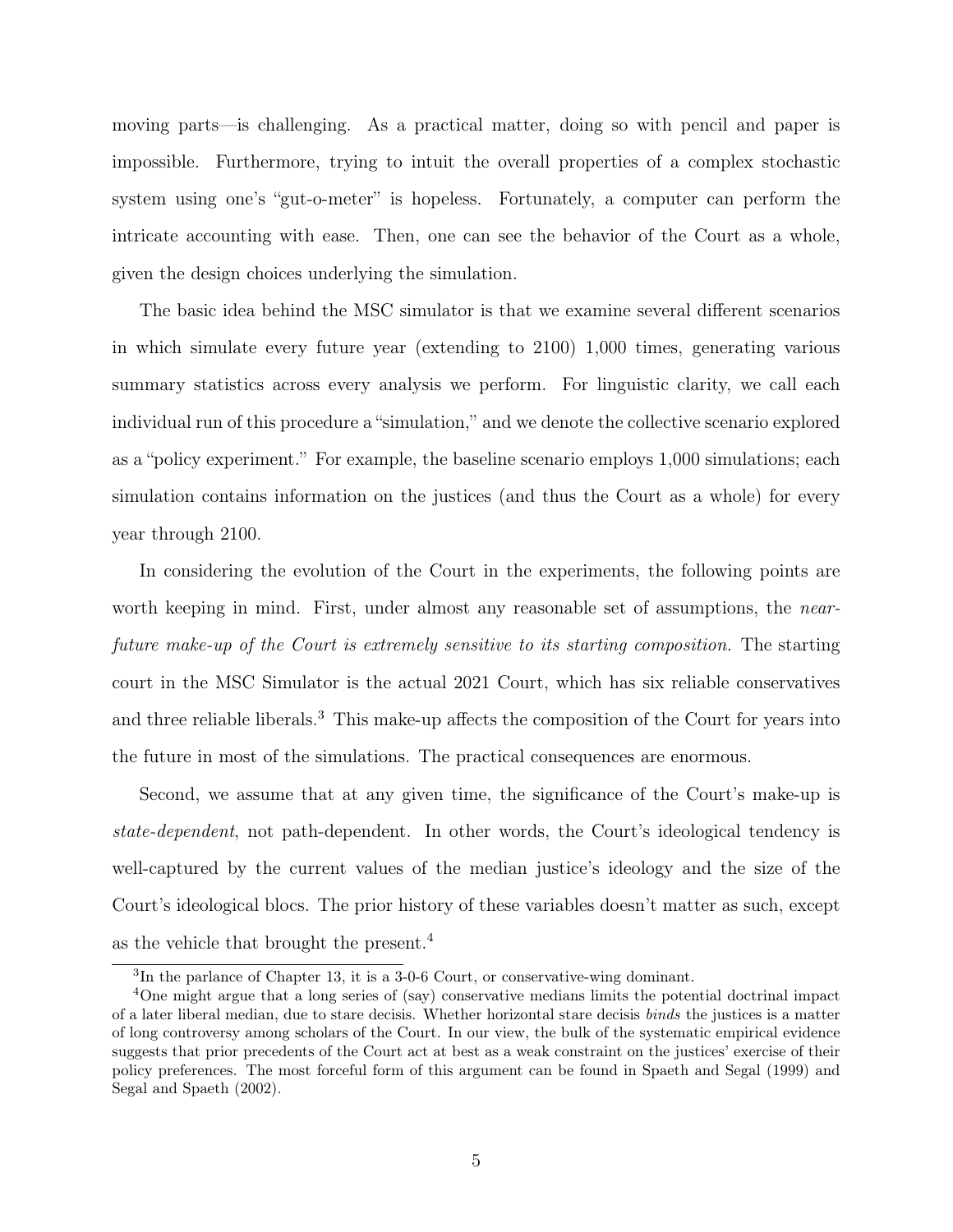Third, the details of the entrance and exit processes are extremely consequential for the Court's path through time, but the processes themselves are assumed to be predictable and relatively stable. For example, the death probability for 83 year-olds does not change within the simulations—no medical miracles occur in the simulated future. As a result, the transition probabilities from one state to another are largely time-invariant or "stationary." Furthermore, given the entrance and exit processes, it is theoretically possible for the Court to move from any given state to any other state over time. For example, a 0-0-9 bloc Court (uniformly conservative) could conceivably eventually transform into a 9-0-0 Court (uniformly liberal), though this might be quite improbable in any reasonable length of time. Technically, the simulated Court is an "ergodic" process—there are no "absorbing states" that forever freeze the the Court's make-up.<sup>5</sup>

Together, these seemingly technical features imply a very practical consequence. The Court's make-up tends to a unique long-run distribution over possible compositions—i.e. ideologies of the median justice or sizes of liberal-moderate-conservative blocs.<sup>6</sup> To be clear, this mathematical fact does not mean that the Court tends toward a unique ideology for the median justice. To foreshadow one key result, the baseline scenario shows that the longrun ideology of the median justice displays a bimodal distribution. So there is a (smaller) long-run probability of a liberal Court (as it were) and a (larger) long-run probability of a conservative Court, with specific long-range probabilities.

In sum, from a "30,000 feet" perspective, as one examines the scenarios analyzed in the simulations, one should ask: 1) What is the implication for the long-run distribution of the Court's make-up? 2) How fast will the Court tend to get there? and 3) How variable is the Court's make-up in the near-term and the long-term? Of course, partisan advocates typically care only about short-term political gain or loss. But big choices, or even seemingly small

<sup>5</sup>Tit-for-tat court packing presents an exception, with respect to the size of the Court. There, the court's size is assumed to be a one-way street—once one faction boosts the size of the Court, no later one can shrink it (though movements in both directions did happen during the Civil War and Reconstruction).

<sup>&</sup>lt;sup>6</sup>This is a consequence of the Ergodicity Theorem, in the theory of dynamic processes. See e.g. Norris (1997, Section 1.10).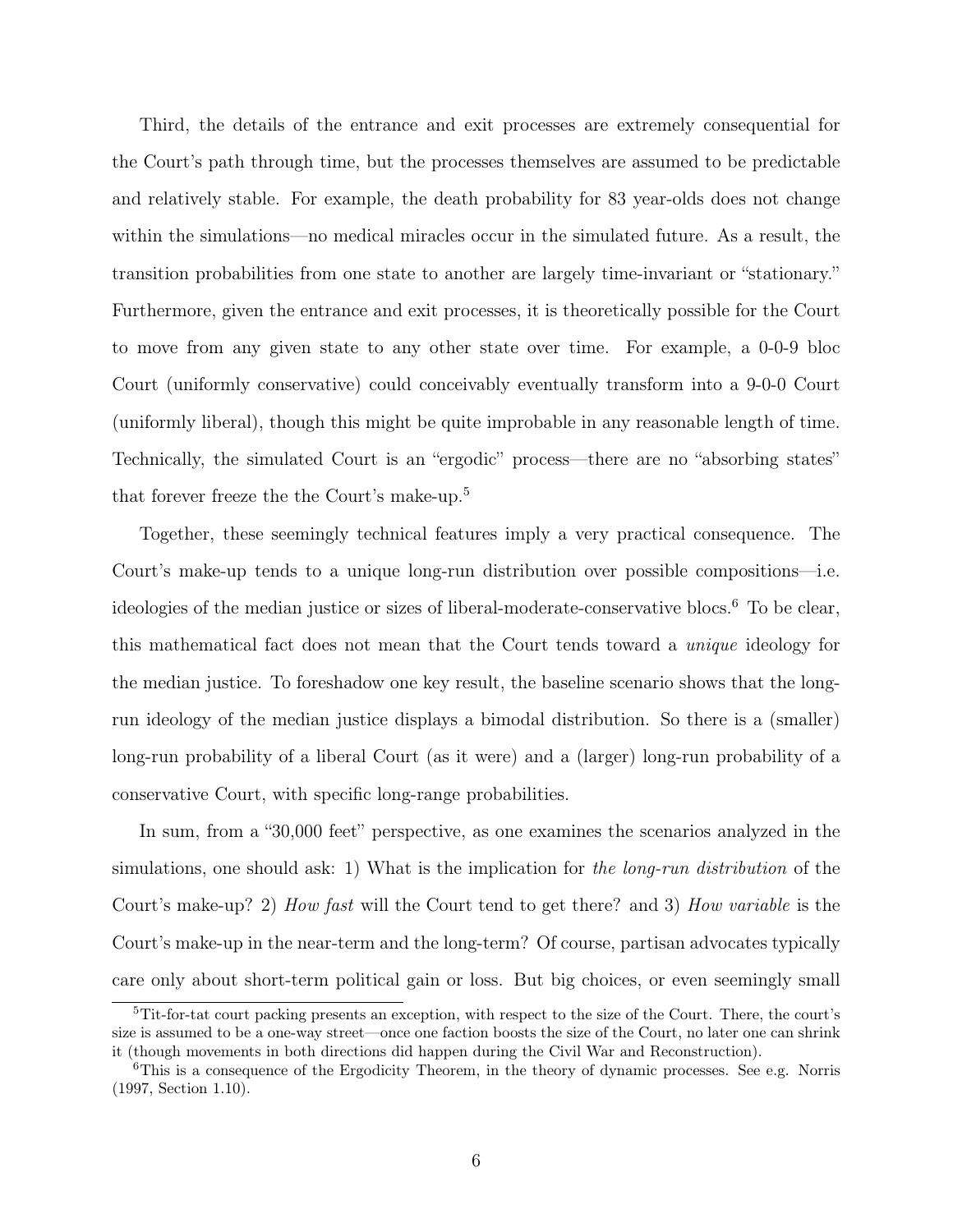ones, can carry major long-term consequences.

## 2.2 Key Design Choices

One can imagine entirely different systems for selecting high court judges, such as those used in the American states.<sup>7</sup> But all current simulators of the U.S. Supreme Court assume presidential selection with Senate confirmation, and take life-time tenure as a baseline. So do we.

Consequently, design choices fall into four broad categories. First, what is the initial Court (the starting place) and what are the relevant characteristics of its sitting justices (e.g., their ages and ideologies)? Second, who controls the elected branches, especially the presidency and the Senate? How will this develop over time? Third, what do entering justices probably look like, conditional on control of the elected branches and the existence of a vacancy? Fourth, how are exits from the Court, due to death and retirement, likely to play out? Let's consider each of these in turn.

#### 2.2.1 The Initial Court

We take the initial Court to be the U.S. Supreme Court as it actually existed in 2021. So, the nine starting justices in the simulation have exactly the same ages and the same ideology scores as the sitting justices in 2021.<sup>8</sup>

Table 1 shows the 2021 Court, including the names, age, year confirmed, appointing president, ideology score, and ideological bin for each of the nine justices; the latter two are explained shortly. An obvious point (hardly lost on contemporary observers) was the advanced age of some justices and the much less advanced age of others. Further, as noted, the 2021 Court skewed conservative, as a 3-0-6 or 2-1-6 conservative dominant Court, depending

<sup>7</sup>According to the National Center for State Courts, 87 percent of all state court judges face elections, and 39 states elect at least some of their judges (Liptak 2008). Among the states that employ judicial elections, one finds considerable institutional variation, including partisan, non-partisan, and retention elections. See Shugerman (2012) for an excellent historical review of the development of judicial elections in the American states.

<sup>&</sup>lt;sup>8</sup>Other simulations make somewhat different choices. For example, Chilton et al.  $(2021a)$  take as their starting point the 1937 Court, then "back-cast" the subsequent history of the Court, while changing key institutional features (mainly, the implementation of term limits). Bailey and Yoon (2011) utilize a kind of ideal baseline court, with justices evenly spaced by ideology and with a given age distribution. Chilton et al. (2021b) start with the 2021 Court, but then add four Democratic seats as an opening salvo of court packing.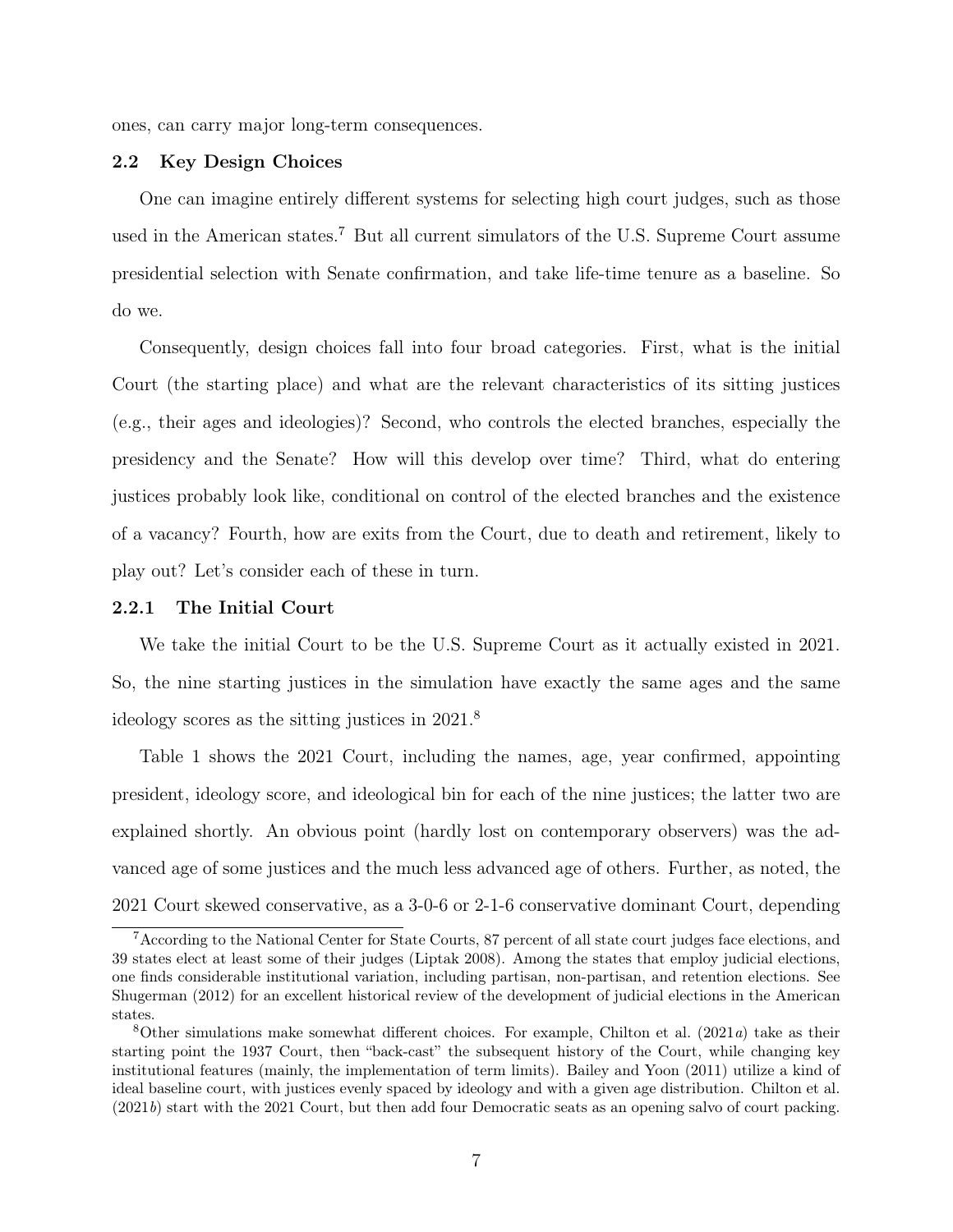| <b>Justice</b> | Age | Year confirmed | <b>Appointing President</b> | NSP score | <b>Ideological Bin</b> |
|----------------|-----|----------------|-----------------------------|-----------|------------------------|
| Thomas         | 72  | 1991           | George H.W. Bush            | 0.54      | Conservative           |
| <b>Brever</b>  | 82  | 1994           | <b>Clinton</b>              | $-0.15$   | Moderate               |
| Roberts        | 65  | 2005           | George W. Bush              | 0.64      | Conservative           |
| Alito          | 70  | 2006           | George W. Bush              | 0.65      | Conservative           |
| Sotomayor      | 66  | 2009           | Obama                       | $-0.30$   | Liberal                |
| Kagan          | 60  | 2010           | Obama                       | $-0.29$   | Liberal                |
| Gorsuch        | 53  | 2017           | Trump                       | 0.58      | Conservative           |
| Kavanaugh      | 55  | 2018           | Trump                       | 0.67      | Conservative           |
| Barrett        | 48  | 2020           | Trump                       | 0.45      | Conservative           |

Table 1: Summary of justices on Court as of 2021, who serve as the starting justices in our simulations. The justices are ordered by year of confirmation.

on how one classifies Justice Breyer.<sup>9</sup>

## 2.2.2 Control of the Presidency and the Senate

One might expect the stochastic properties of party control of the U.S. presidency and the U.S. Senate to be well-studied and thoroughly understood. But this turns out not to be the case.<sup>10</sup> Consequently, designers of Supreme Court simulators must devise their own set of assumptions about the likelihoods of institutional control.<sup>11</sup>

We treat presidential party control as a simple Markov process. In the period 1948 to

2020, the historical record reveals the following transition probabilities:

- If a party controlled the White House for a single term, it had about a 78% chance of winning a second term.
- Correspondingly, if a party had been out of power for a single term, it had about a 22% chance of reclaiming the White House in the next election.
- If a party had controlled the White House for two terms, it had about a 20% chance of winning a third term.

<sup>&</sup>lt;sup>9</sup>As we explain shortly, we use the NSP score of the current justices to define their ideal points. These display some minor discrepancies with actual voting patterns among the conservatives, e.g., NSP inaccurately places Justice Thomas to the left of most his Republican colleagues. In addition, as we discuss below, Breyer's NSP score is a bit more moderate than his overall voting record would reflect. However, since we focus on the ideological structure of the Court as a whole (as discussed in Chapter 13) and not that of individual justices, these discrepancies are inconsequential for the results.

<sup>&</sup>lt;sup>10</sup>There are few exceptions; see e.g. Stokes and Iversen (1962), Gans (1985), Erikson, MacKuen and Stimson (2002), and Geruso, Spears and Talesara (2019). Also, as usual, David Mayhew is penetrating on party history; see Mayhew (2021).

<sup>11</sup>For example, Bailey and Yoon (2011) assume a 50-50 chance of party control of the presidency and do not directly model control of the Senate, but instead assume it imposes some randomness on the president's choice of nominee. Chilton et al.  $(2021b)$  assume a simple Markov process for control of the presidency, then add a fixed 30% chance of unified control of the Senate.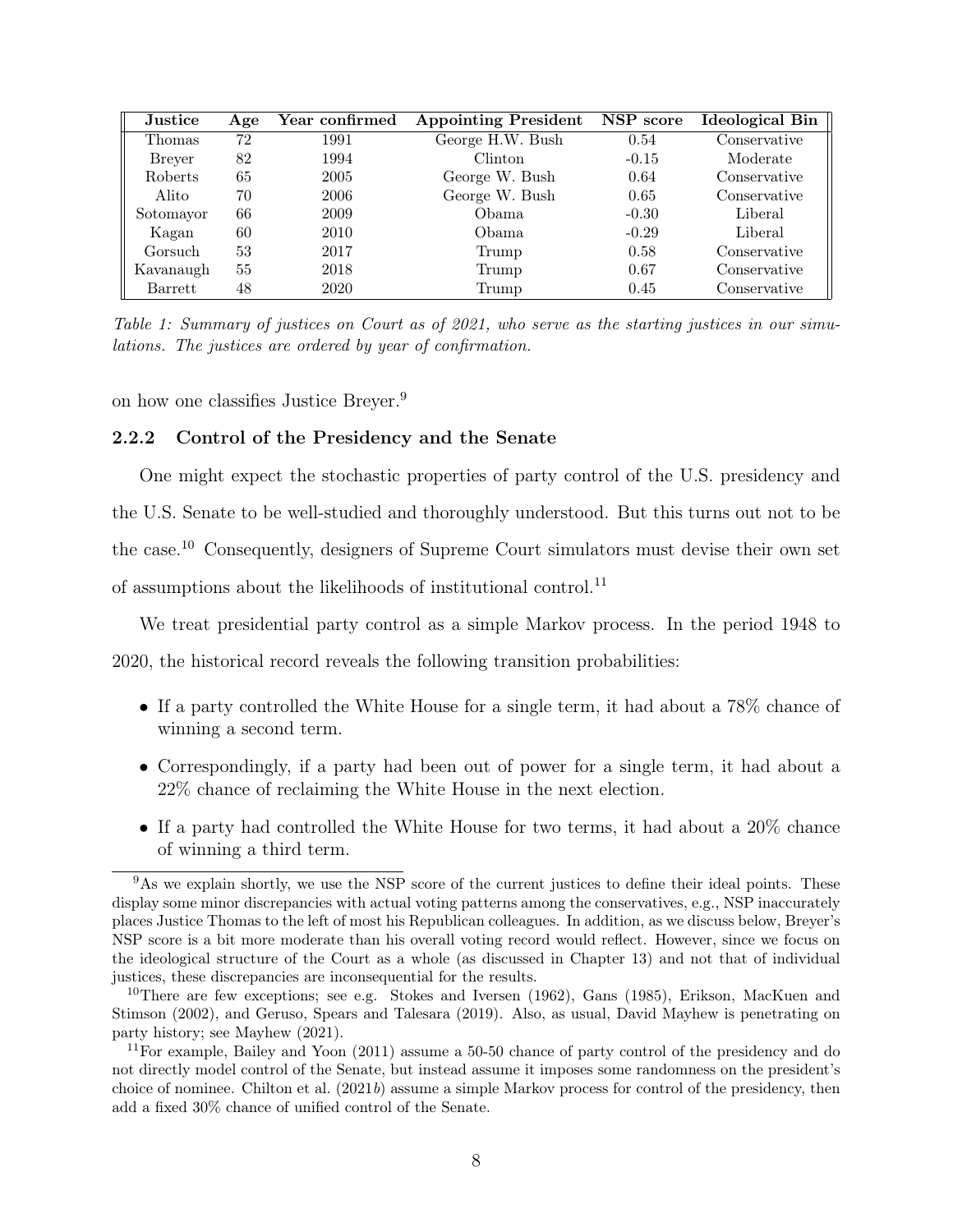• Correspondingly, if a party had been out of power for two terms, it has about a 80% of winning the next election.

These probabilities are hardly natural laws. They reflect the noticeably "thermostatic" quality of public sentiment (as discussed in Chapter 1), plus learning and re-calibration by the elites who control the political parties.

We implement these probabilities in every simulation. So, for example, if a party is in its second term of White House control, the probability it wins a third term is .20. These assumptions allow a party to control the presidency for more than two consecutive terms, but such an occurrence is relatively rare.<sup>12</sup>

Second, we treat Senate control as another Markov process, but keyed to unified and divided party control. From this perspective, in each election year—presidential or midterm the Senate stands in either a unified or divided party posture relative to the president. Between 1948 and 2020, the historical probabilities of a switch in this stance during presidential election years were

- unified government, presidential election year: .38 probability of switch to the divided party position
- divided government, presidential election year: .18 chance of switch to the unified party position

Similar probabilities during the mid-term election years were:

- unified government, midterm year: .42 probability of switch to divided
- divided government, midterm year: .17 probability of switch to unified

Unfortunately, we have too few elections to allow for confident calculations of transition probabilities separately for each party. However, as has been widely recognized, the Senate

<sup>&</sup>lt;sup>12</sup>The transition probabilities do not distinguish Democratic from Republican presidents, due to limited data. At the time we write, some observers believe the Electoral College is somewhat biased in favor of Republican presidential candidates. So, in a near dead-heat, a Republican may tend to win the Electoral College despite losing the popular vote, a so-called "inversion," as occurred in 2000 and 2016 (and nearly occurred in 2020). While the Republican advantage in these recent elections is undeniable, careful studies show that presidential partisan advantage of this kind depends sensitively on the closeness of the election and precisely which states are swing states. Moreover, partisan advantage in the Electoral College tends to be transitory (Geruso, Spears and Talesara 2019). Accordingly, we do not build such an advantage into our simulations.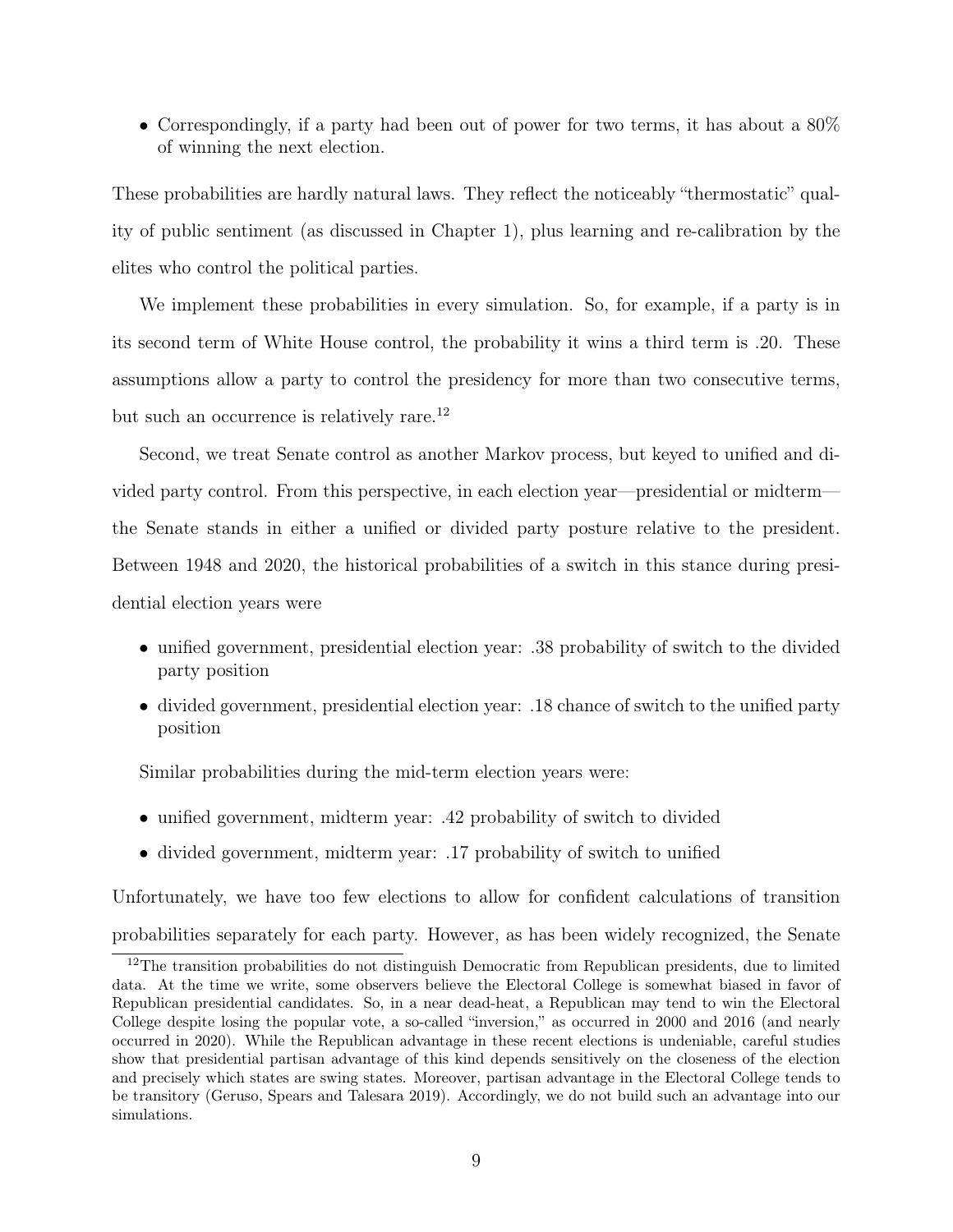

Figure 1: The average probability of Democratic control of the presidency, Democratic control of the Senate, and unified government, based on our assumed transition probabilities.

"map" has tilted noticeably in favor of the Republicans, due to the geographic distribution of party members across states (see e.g. Rodden 2019). To capture this bias, in some simulations we allow an asymmetric likelihood of Senate control by Republicans.

For every simulation, we run "presidential elections" every four years and "Senate elections" every two years. These determine party control of the White House and the Senate. In other words, for every year in every simulation, the president is either a Democrat or a Republican, and the Senate is controlled by either the president's party or the opposition. Determining the "election results" are draws from Bernoulli distributions, using the above transition probabilities. Institutional control of the branches varies across simulations due to the random draws.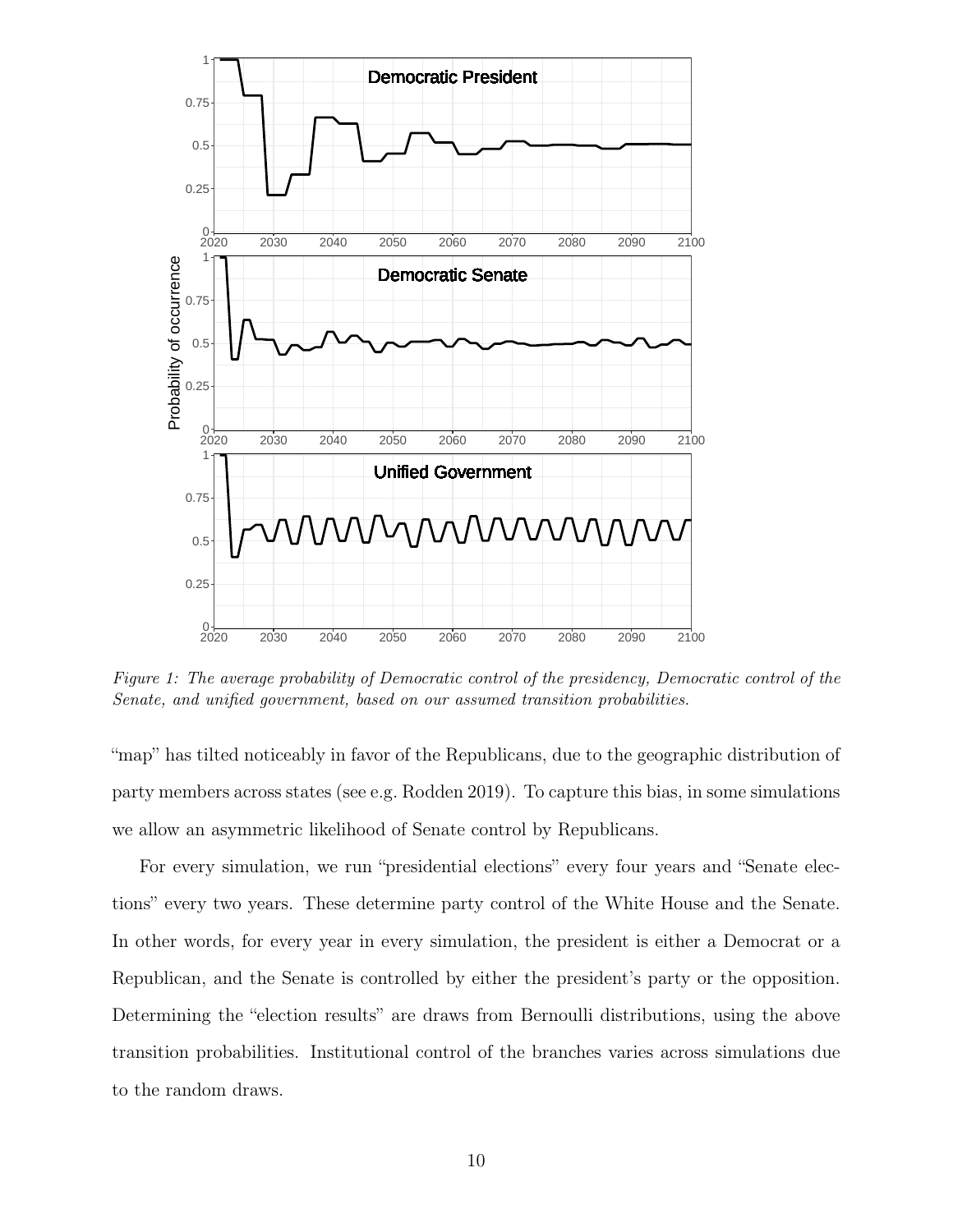To get a feel for how the simulated "elections" work in practice, consider Figure 1. The figure displays the average probability of a Democratic president, a Democratic Senate, and unified party government from 1000 simulations in the baseline scenario (defined below). As shown in the top panel, presidential control after the 2020 election is assumed Democratic, and in a majority of simulations the Democrats retain the presidency in 2024. But then, on average, in 2028 control tends to switch to the Republicans, reflecting the difficulty of holding the presidency for an extended run. Also noticeable is how the long-run average Democratic control of the White House tends to about 50 percent, though this process takes about 40 to 50 years. Thus, over a decade or two, party control of the presidency is quite sensitive to its initial starting condition.

The middle panel in the figure displays a similar average for Democratic control of the Senate. Here, the impact of the initial state is much less persistent, with the average probability of Democratic control rapidly converging to about a 50% probability.

Finally, the bottom panel indicates the average probability of unified party government. Again, the average value rather quickly converges on a long-run figure of about 55% to 60%. The relative frequency of divided party government has large implications if confirmations become impossible during divided government.

## 2.3 Exits

Justices exit from the Court in either of two ways: death or retirement.<sup>13</sup> So, in every year, a simulation must account for both modes of departure.

For death probabilities, we use actuarial data provided by the Social Security Administration.<sup>14</sup> For a justice of age  $a$ , we utilize the probability of dying in a given year, conditional (of course) of having lived to age  $a$ .<sup>15</sup> For example, the probability that an 80-year individual

<sup>&</sup>lt;sup>13</sup>We do not consider impeachment as sufficiently probable or predictable to warrant simulation. While a few lower court judges have been impeached and removed by Congress, no Supreme Court justice has ever suffered this fate. (One Supreme Court justice, Samuel Chase, was impeached by the House in 1804, but was acquitted by the Senate.)

<sup>&</sup>lt;sup>14</sup>Specifically, we use the 2016 period life table for the Social Security area population, as provided at this url: https://www.ssa.gov/oact/STATS/table4c6.html#fn1 (last accessed 28 November 2019).

<sup>&</sup>lt;sup>15</sup>The SSA provides separate probabilities for males and females, but the gender differences are small enough that, for simplicity, we use the average of the two for every given age.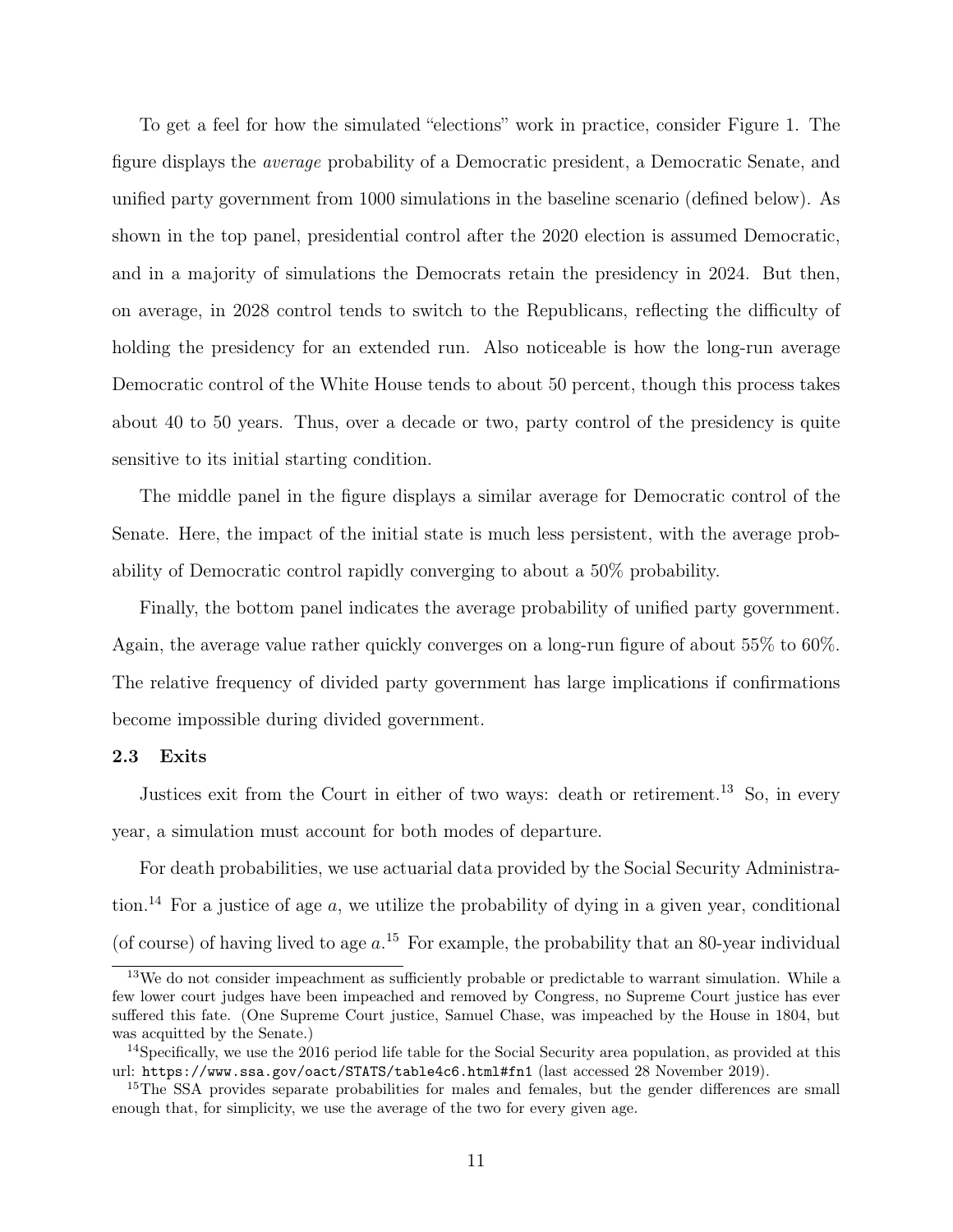

Figure 2: The probability of death by age, along with the probability of "basic" and "strategic" justice retirements in our baseline simulations. As explained in the text, the death probabilities are based on actuarial data, while the retirement probabilities are assumed.

will die in the next year is about .05. Denote this variable the "death probability," as  $d(a)$ . The solid line in Figure 2 depicts  $d(a)$ .<sup>16</sup>

We calculate the probability of retirement as follows. We divide the probability of retirement into two components, baseline and strategic. First, we assume there is a "basic" probability (denoted  $b(a)$ ) that a justice of a given age will choose to leave the court, either because of the declining appeal of the job (e.g., David Souter) or because they simply believe it's time to depart. The dashed (red) line in Figure 2 depicts this basic probability. We assume it is zero until age 65, increases slowly in a linear manner through age 80, then increases more sharply after that.<sup>17</sup> (We graph the probabilities through age 120, but of

<sup>16</sup>As is well known, higher socioeonomic status individuals display lower death rates than others, and of course Supreme Court justices are highly educated, high social class individuals. To account for such differences, Chilton et al. (2021a) use death rates for a comparable SES group, federal judges, in their backcast simulation from 1937 to 2020. Therefore, our use of standard death tables may somewhat exaggerate death probabilities. Notably, however, SES differences compress dramatically for older individuals (Angela and Lynch 2018). Consequently, the high-SES effect is likely quite small for those justices at greatest risk of mortality. In any case, using socioeconomic adjusted rates would simply result in slightly longer tenures (absent strategic retirement considerations), and would not affect the overall picture of our results.

<sup>&</sup>lt;sup>17</sup>This assumption inherently makes it very unlikely that a justice will exit the Court very soon after joining, which accords with modern practice. However, up until the middle of the 20th century, many justices served relatively short terms before resigning and moving to a different position (Crowe and Karpowitz 2007). James Byrne, for example, served for just one year before resigning from the Court in 1942 to lead the Office of Economic Stabilization. The last justice who left the Court for a different position was Arthur Goldberg, who resigned in 1965 to become U.N. ambassador. Since then, every justice has either exited the Court into retirement, or died while still on the Court.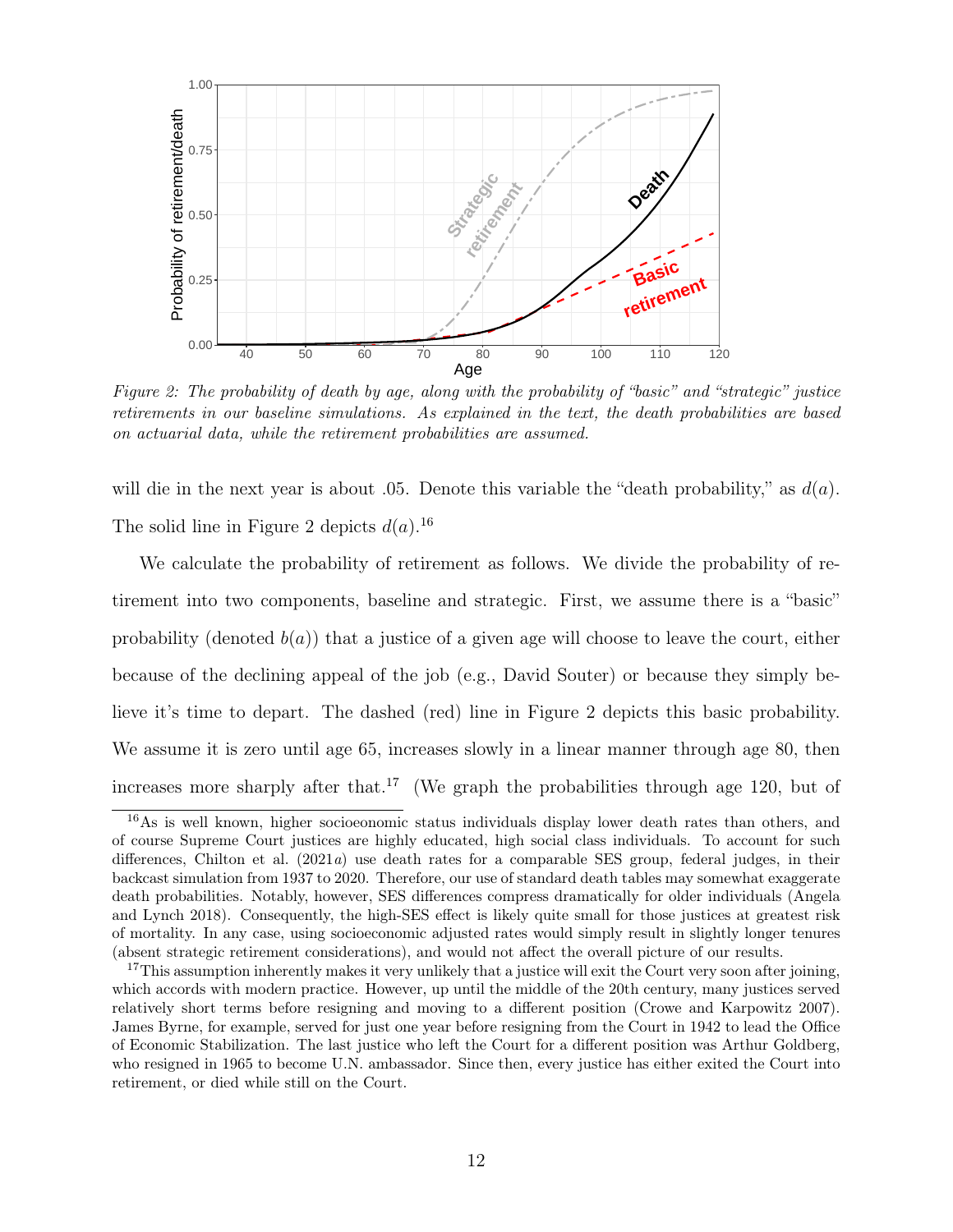course the actuarial tables will assert their iron logic for justices who steadfastly refuse to leave the Court and end up departing "feet first.")<sup>18</sup>

Next, the simulations accounts for the possibility of strategic retirement by justices. By strategic retirement, we mean timing the departure to coincide with favorable control of the presidency to assure the selection of a favorable successor. It will be seen that strategic retirement probably implies an earlier exit to take advantage of a lucky window of opportunity to have a president of the same party appoint one's successor.

A relevant question is whether Supreme Court justices have historically engaged in strategic retirement. Statistical studies on on this question yield decidedly mixed results. Some studies find evidence that justices are more likely to retire when a president aligns with them, via party or ideology, (see e.g. King 1987, Hagle 1993, Stolzenberg and Lindgren 2010). Other studies find little evidence of strategic retirement (see e.g. Squire 1988, Brenner 1999, Zorn and Van Winkle 2000, Peretti and Rozzi 2011). Qualitatively, it is easy to find clear examples of strategic retirement. Most recently, for example, Justices Souter and Stevens both appeared to time their departures to allow a Democratic president to choose liberal successors (both justices, somewhat ironically, were appointed by Republican presidents). But many counter-examples also present themselves. Chief Justice Rehnquist, for example, declined to retire before the 2004 election despite his declining health (President Bush's re-election nevertheless resulted in Rehnquist's replacement by a Republican nominee, after Rehnquist death in 2005). Most notoriously, Ruth Bader Ginsburg declined to retire when Democrats controlled both the White House and the Senate from 2009 to 2014, a decision that ultimately led to her replacement by Republican Amy Coney Barrett in 2020.

In short, one can't predict with much certainty whether a given justice will retire strategically; the decision appears highly idiosyncratic. Going forward, however, it seems possible that on average more justices will opt for a strategic departure, given their strong ideological

<sup>18</sup>We owe this colloquialism to Justice Brennan. According to Perry (2019), "As Justice William Brennan aged, inevitable questions about his retirement grew more insistent. With his Irish wit still intact, he quipped about his intention to leave the court 'feet first."' In fact, Brennan's declining health compelled him to leave the Court "head first" in 1990, seven years before he died.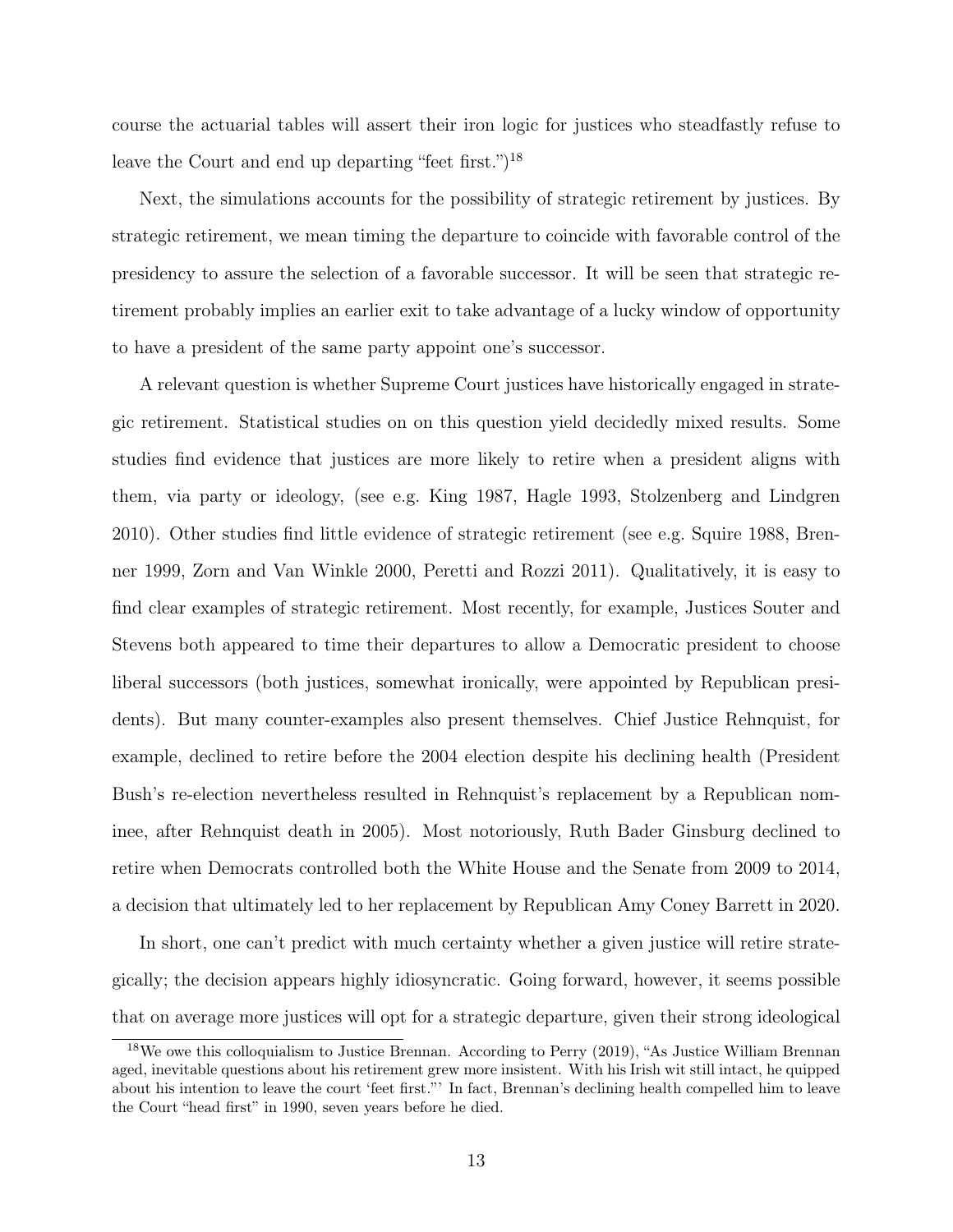convictions and the stakes of each appointment.

Accordingly, we create a strategic retirement function that accounts for an increased tendency to retire by a justice when the current president is the same party as the one who appointed the justice. This function, denoted  $s(a)$ , is "turned on" when this condition holds. (In one policy experiment we show how the Court's makeup would evolve in a world without strategic retirement.) The grey dashed line in Figure 2 depicts the strategic retirement "boost" given a compatible president. The strategic retirement function takes the value zero until age 65, increases to .01 through age .69 conditional on a compatible president, then increases sharply after that. Thus, we assume the incentive for strategic retirement increases with a justice's age.

Given these building blocks, the *total retirement probability*,  $\rho(a)$  equals  $b(a) + \mathbb{1} * s(a)$ , where  $\mathbbm{1}$  is an indicator function for when the party of the justice coincides with that of the current president. With this probability in hand, in every year we draw the justice's retirement decision from a Bernoulli distribution; for example, if the total retirement probability is .2 in a given simulation for a given year, the justice will retire with a 20% probability and will remain on the Court onto the next year with an 80% probability. Thus, the total exit probability, which we denote  $e(a)$ , equals  $Pr(d(a)) + Pr(\rho(a)) * (1 - Pr(d(a)))$ , where  $1 - d(a)$  gives the probability that the justice does not die at at the given age.

If a justice does not exit, the justice's service continues into the next year. If a justice does exit the Court, a vacancy occurs.<sup>19</sup>

#### 2.4 Entrances

When a new justice takes the bench, she enters with an age and an ideology. We must make assumptions about both these characteristics.

Let's consider age. For each new justice, we assume their entering age is distributed

<sup>19</sup>To avoid the potential issue of "double-counting," we assume that when a justice exits, if his or her replacement is "confirmed," the replacement takes the bench in the next year. For instance, if a Democratic justice exits in 2028 during a Democratic presidency, the new Democratic justice enters the Court in 2029 this is so even if a Republican president takes office in 2029. However, in some scenarios explored below, we assume vacancies remain open during divided government. Thus, in these instances it will be possible in a given year that fewer justices serve than there are seats on the Court.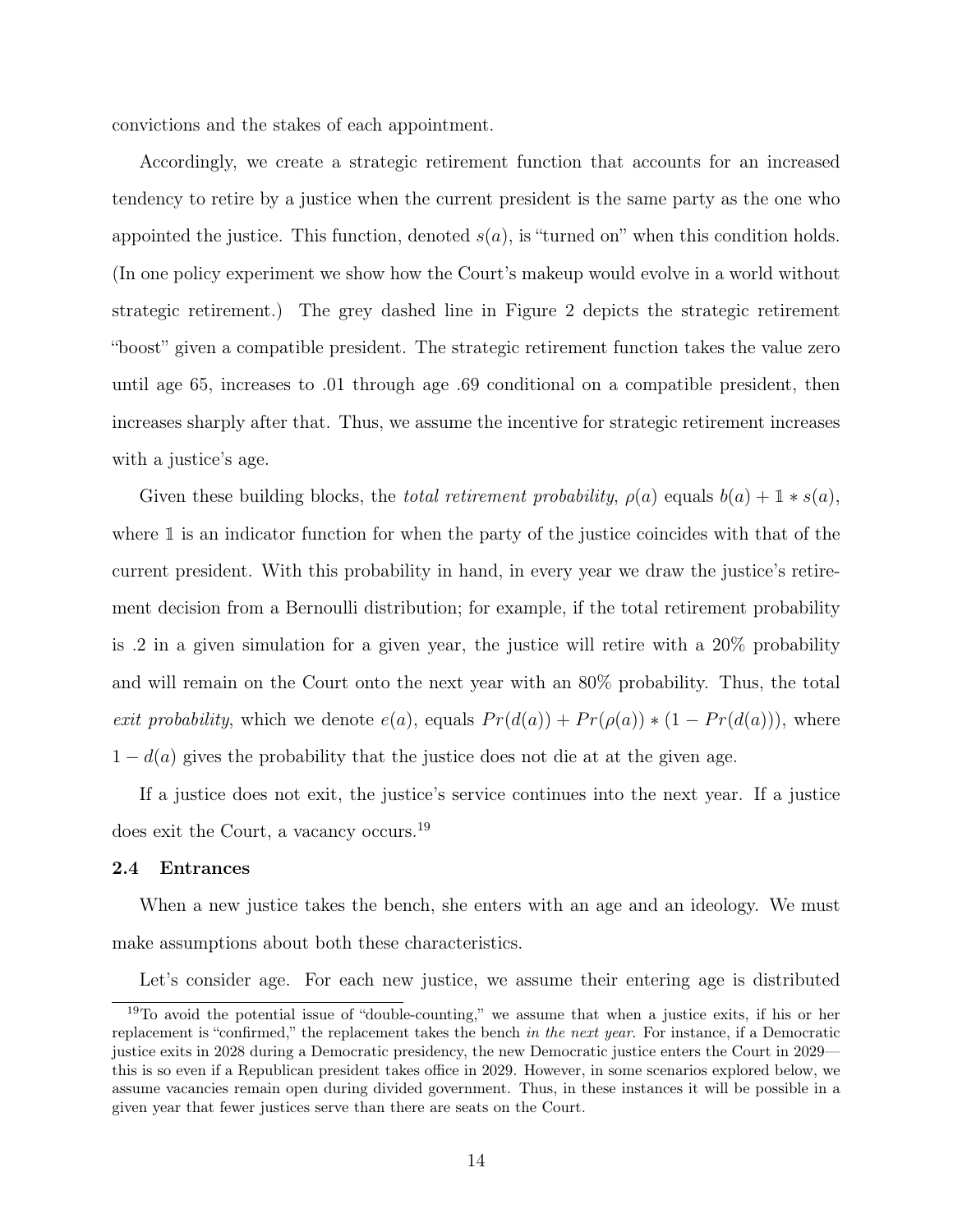normally (in fact,  $\mathcal{N}(52,3)$ ). This assumption reflects the likelihood that future presidents will emphasize the appointment of younger nominees in order to maximize the length of tenure. (Recall in Chapter 4, we showed that the average age of nominees has been fairly steady over time, and tends to fall in the range of 50-55 years old.)

Assumptions about ideology require more thought. For the current justices, we use the NSP-measure of ideology we employed in Chapters 4 and 10; recall this measure is scaled in NOMINATE space, which runs from -1 (most liberal) to 1 (most conservative).<sup>20</sup> For the baseline scenario we assume that the current era of polarization is here to stay, as is careful vetting of nominees. The implication is that, while there may be some variation among the justices within each party, the cross-party differentiation will be large. We are unlikely to see much if any overlap among justices appointed by Democratic presidents and justices appointed by Republican presidents. To reflect this assumption, we assume that judicial ideology is drawn from a beta distribution, with shape parameters  $\alpha = 3$  and  $\beta = 11$ . We rescale this distribution so that it is bounded by -1 and 1 (rather than 0 and 1), and adjust the parameters so Democrats and Republicans are symmetrically distributed around zero, with Republicans more conservative and Democrats more liberal (as with NOMINATE). The top panel in Figure 3 shows what these distributions looks like for Democratic and Republican appointees. Note that the distributions do not rule out the possibility of "moderate" justices—however, most of the density lies on the "wings" of the NOMINATE space. More specifically, the means of these Beta distributions are -.57 and .57 for Democratic and Republican justices, respectively, while the standard deviation for each is .21.

This exercise results in a simulated ideology for each justice, given by an ideal point. In our view, such ideal points are not so interesting in and of themselves. But recall we showed in Chapter 13 that changes in ideal points on the Court as a whole in the form of medians and bloc sizes do translate into changes in judicial policy, the object of ultimate interest. Changes in the distribution of simulated ideal points therefore imply substantive changes in

 $20$ Note that our results are unchanged in we employ the Nemacheck measure of ideology instead.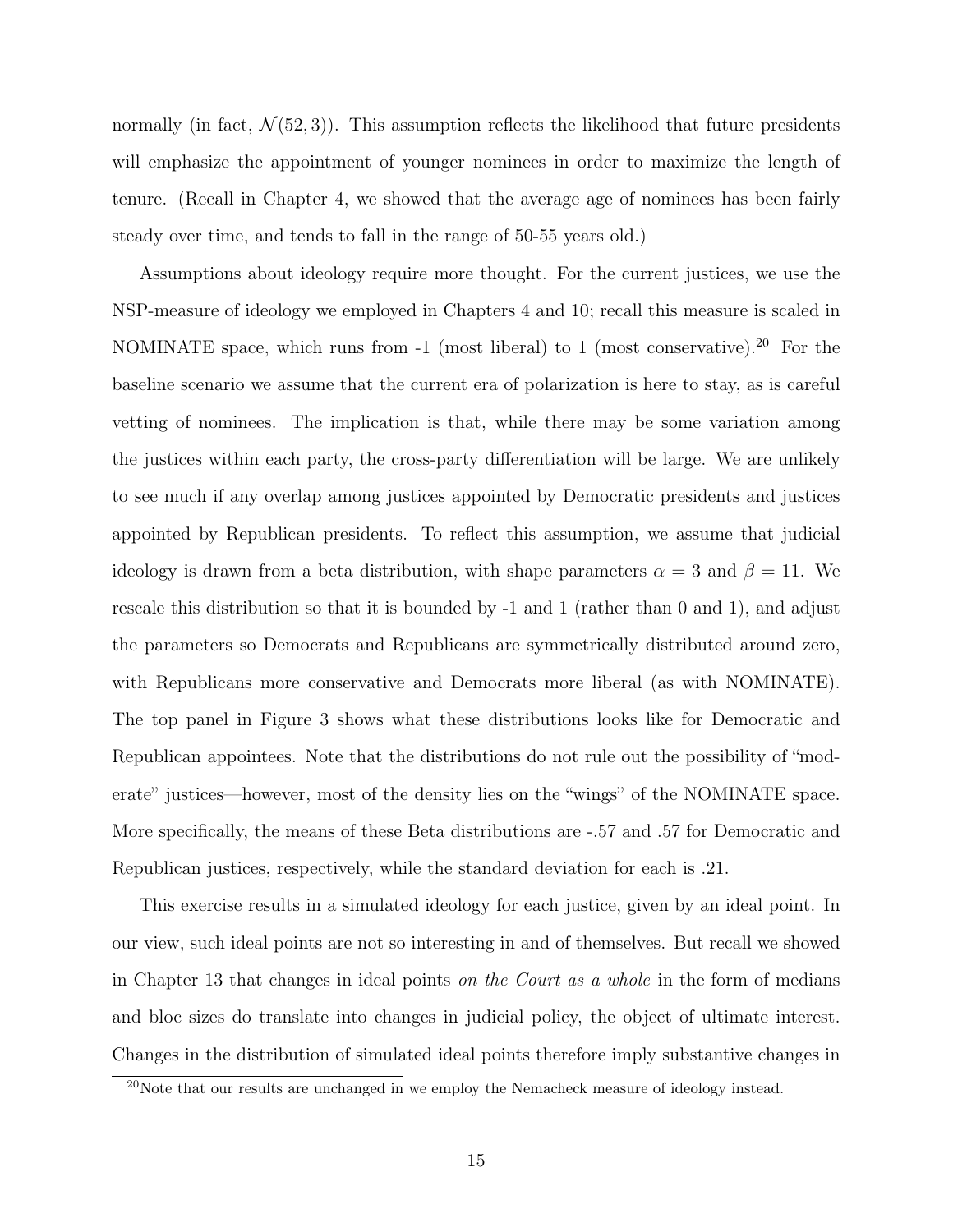

Figure 3: The assumed distribution of ideology for Democratic and Republican appointees, based on our baseline assumption (a Beta distribution with shape parameters  $\alpha = 3$  and  $\beta = 11$ .

judicial policy—in particular, in the probability of liberal and conservative case dispositions and the ideological content of majority opinions.

Two additional points about the ideology assumptions are worth noting. First, as shown below, the means of these distributions result in (on average) future justices who are even more extreme than the 2021 justices. Whether this tendency plays out in fact is, of course, unknowable—but our interest is more in describing how the central tendencies of the Court change across different counter-factual scenarios.

Second, we assume that while the initial ideology of a new justice is a draw from a random distribution with a mean and standard deviation, the ideology of a given justice is forever fixed by the draw. This assumption also encompasses the initial justices—we assume their ideology remains their NSP score until they exit the Court. The constancy assumption rules out the possibility of random bumps in a given justice's ideology, as well as more systematic "drift" in a liberal or conservative direction. Such possibilities can be substantively interesting in some contexts. But here we are primarily interested in the aggregate composition of the Court, as measured by the ideology of the median justice and the size of the liberal, moderate,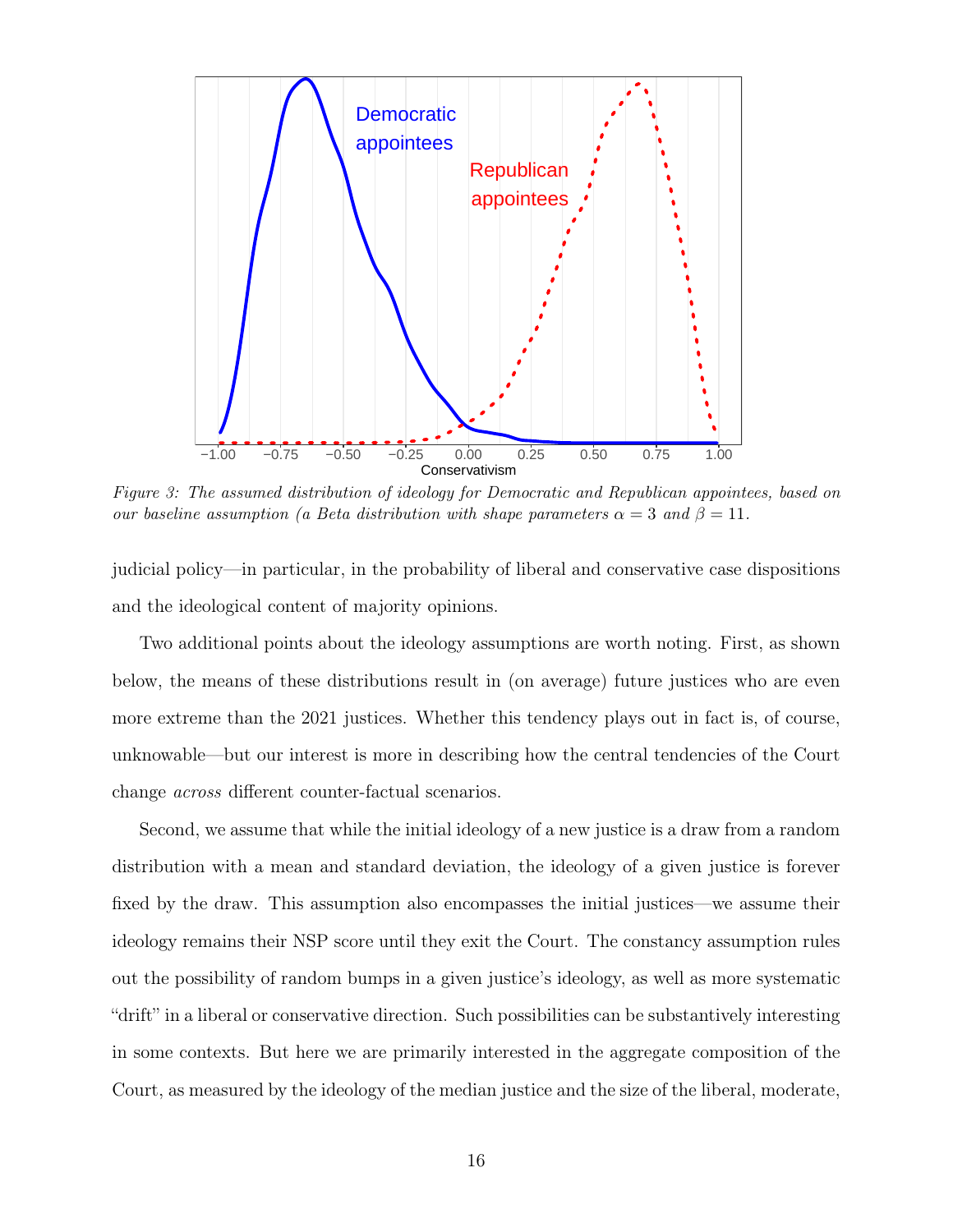and conservative blocs. Consequently, we opt for the simplicity of fixed ideology. (Of course, the ideology of a justice in a given policy-experiment will vary across simulations, reflecting the draw at time of entrance.)

## 3 The Baseline Scenario

We begin with the baseline scenario, a framework based on a continuation of current politics. Consequently, we assume polarized nomination politics, with Democratic and Republican presidents working hard to find and nominate consistently liberal and conservative justices (respectively). We also assume continuation of the institutions and norms governing confirmation and retention of justices, so divided party confirmations remain viable, for example. Of course, nothing in politics stays the same for decades! But the baseline scenario provides a useful benchmark for comparison in the policy experiments. (Table 2 summarizes all the policy experiments that appear in the chapter.)

### 3.1 The Median Justice

Let's consider the year-by-year location of the Court's median justice. In a given year, the location of the median justice differs somewhat across the simulations, due to randomness in the control of the presidency and the Senate, randomness in exits, and randomness in the ideology of entrants. Figure 4 depicts histograms of the resulting distributions of the ideology of the median justice. To make the presentation manageable, we aggregate the results by decade, as we did in Chapter 13.<sup>21</sup>

Two features emerge clearly in Figure 4. First, in every decade the distribution of the median justice is noticeably bimodal, with peaks in the range of [-.5,-.25] on the liberal side and  $[.25, .5]$  on the conservative side.<sup>22</sup> Needless to say, this feature of the simulated Court compositions follows from the assumptions about the random distributions generating ideal points for Democratic and Republican entrants. But the exact shape of the bimodal distri-

<sup>&</sup>lt;sup>21</sup>Because the distributions are bimodal, box plots and  $95\%$  confidence intervals do a poor job summarizing the data. The decade-by-decade histograms are much more informative.

<sup>&</sup>lt;sup>22</sup>The relative lack of randomness in the 2020s histogram reflects the deterministic ideal points of the justices on the initial court. Greater randomness in the histograms results as the initial justices exit and are replaced with simulated entrants.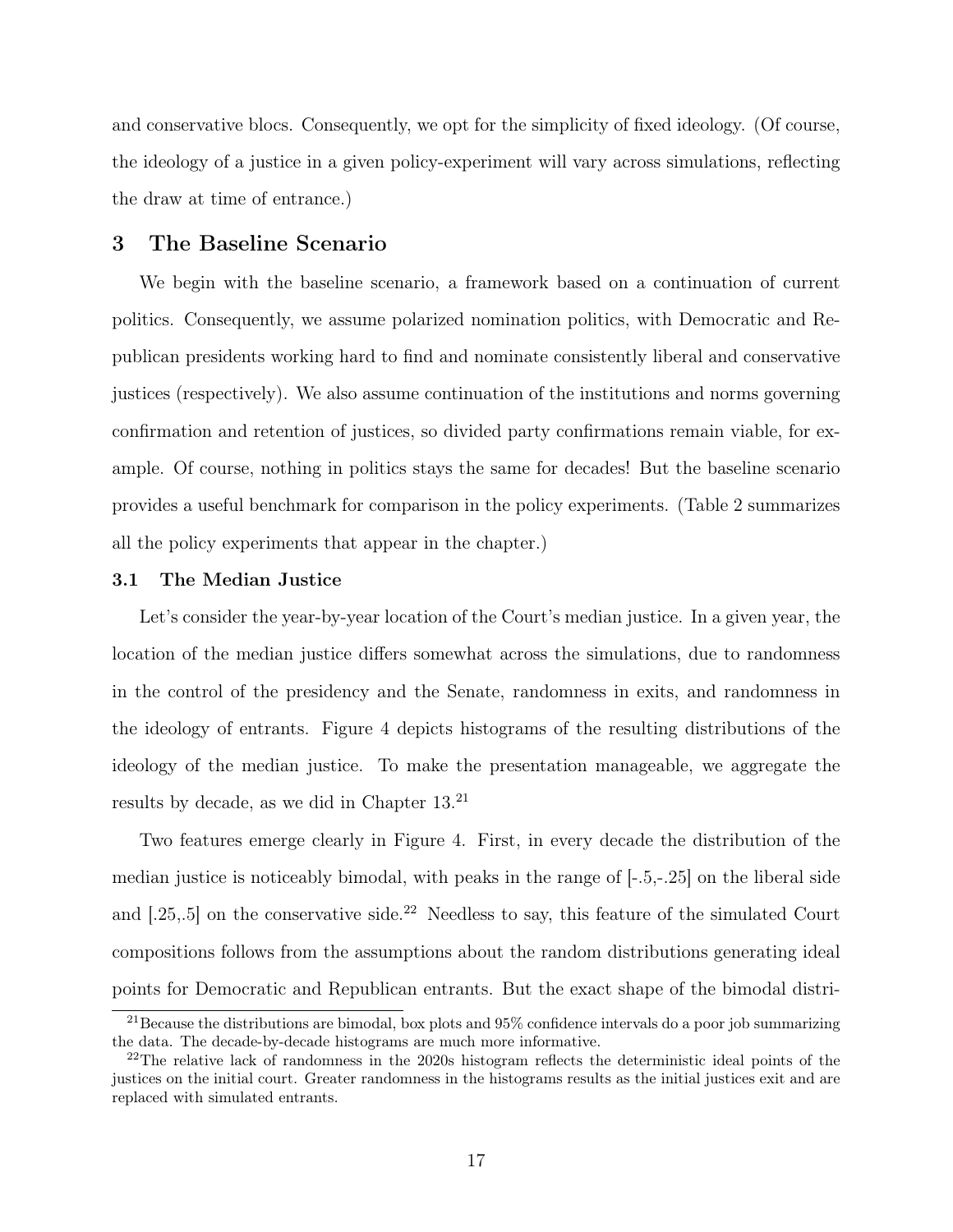| Tenure                                    | Life                |                                         | $\overline{\phantom{a}}$       | I                         |                                    |               | I                              |          | $\begin{array}{c} \end{array}$ |            | I                       |           | $\overline{\phantom{a}}$            |                    | I                           | I                           | $\overline{\phantom{a}}$    |                           | 18 years                       | 9 years                        |
|-------------------------------------------|---------------------|-----------------------------------------|--------------------------------|---------------------------|------------------------------------|---------------|--------------------------------|----------|--------------------------------|------------|-------------------------|-----------|-------------------------------------|--------------------|-----------------------------|-----------------------------|-----------------------------|---------------------------|--------------------------------|--------------------------------|
| Number of<br>seats                        | 99                  |                                         | $\overline{\phantom{a}}$       | I                         |                                    |               | $\overline{\phantom{a}}$       |          | I                              |            | I                       |           | I                                   |                    |                             | $\frac{3}{2}$               | $\frac{15}{11}$             | t over time               | I                              | $\overline{\phantom{a}}$       |
| Norms/practices                           | $_{\rm Standard}$   |                                         | $\begin{array}{c} \end{array}$ | I                         |                                    |               | I                              |          | No confirmations               | under DG   | confirmations<br>。<br>2 | under DG  | confirmations<br>。<br>2             | under DG           | I                           | I                           | $\mid$                      | I                         | $\mid$                         | $\begin{array}{c} \end{array}$ |
|                                           | Historical          |                                         | $\overline{\phantom{a}}$       | I                         |                                    |               | I                              |          | I                              |            | Fixed Republican        | advantage | Increasing Republi-                 | can advantage      | $\overline{\phantom{a}}$    | I                           | $\overline{\phantom{a}}$    |                           | Irrelevant                     | Irrelevant                     |
| Strategic retire- Senate control<br>ments | Standard            |                                         | None                           |                           |                                    |               | $\begin{array}{c} \end{array}$ |          | I                              |            | Fixed Republican        | advantage | Increasing Republi-                 | can advantage      | I                           | I                           | $\overline{\phantom{a}}$    |                           | N/A                            | N/A                            |
| Ideology                                  | Reliable ideologues | $= 3$ ) and $\beta = 11$<br>$\tilde{a}$ |                                | terogeneous nom-<br>Het   | inees ( $\alpha = 4$ ) and $\beta$ | $\frac{1}{2}$ | I                              |          | I                              |            | I                       |           | $\overline{\phantom{a}}$            |                    | I                           | Ī                           | $\overline{\phantom{a}}$    | I                         | $\begin{array}{c} \end{array}$ | $\begin{array}{c} \end{array}$ |
| Starting<br>Court                         | 2021 justices       |                                         | $\overline{\phantom{a}}$       |                           |                                    |               | Garland $+2016$                | justices |                                |            |                         |           |                                     |                    |                             | I                           |                             |                           | I                              | I                              |
| Policy experiment                         | Baseline            |                                         | No strategic retirements       | Less predictable nominees |                                    |               | 2016 counterfactual            |          | No divided government con-     | firmations | No DG, fixed Republican | advantage | No DG confirmations, $\uparrow$ Re- | publican advantage | Dem. court packing, 2 seats | Dem. court packing, 4 seats | Dem. court packing, 6 seats | Tit-for-tat court packing | Term limits, 18 years          | Term limits, 9 years           |

| ì<br>Š<br>i<br>5                                |
|-------------------------------------------------|
| ì<br>į                                          |
|                                                 |
| Î                                               |
| ì<br>l                                          |
| ) mn n                                          |
| ֦֧֦֧֦֧֦֦֧֦֧֦֧֦֧֦֧֦֧֦֧ׅ֧֦֧ׅ֧֦֧ׅ֧֪֪֦֝֜֜֓֝֬֜֓֞֓֜֓֓ |
| l<br>š                                          |
| o an<br>ï<br>;                                  |
| 3<br>Š<br>Š                                     |
|                                                 |
| ֧֦֧֦֚<br>į                                      |
| Ì                                               |
| ì<br>$\ddot{\phantom{0}}$                       |
| Î<br>Š                                          |
|                                                 |
| Ş<br>i                                          |
| 3<br>ļ<br>ׇ֖֚֚֬֕֕                               |
| l<br>1<br>í                                     |
| š<br>ؙؚ<br>Í<br>I                               |
| Coold Co<br>ξ<br>j<br>Š<br>United<br>l<br>ξ     |
|                                                 |
|                                                 |
|                                                 |
|                                                 |
|                                                 |
| ׅ֚֕֡֡֡֡֡֡֡֡֡֝<br>ı                              |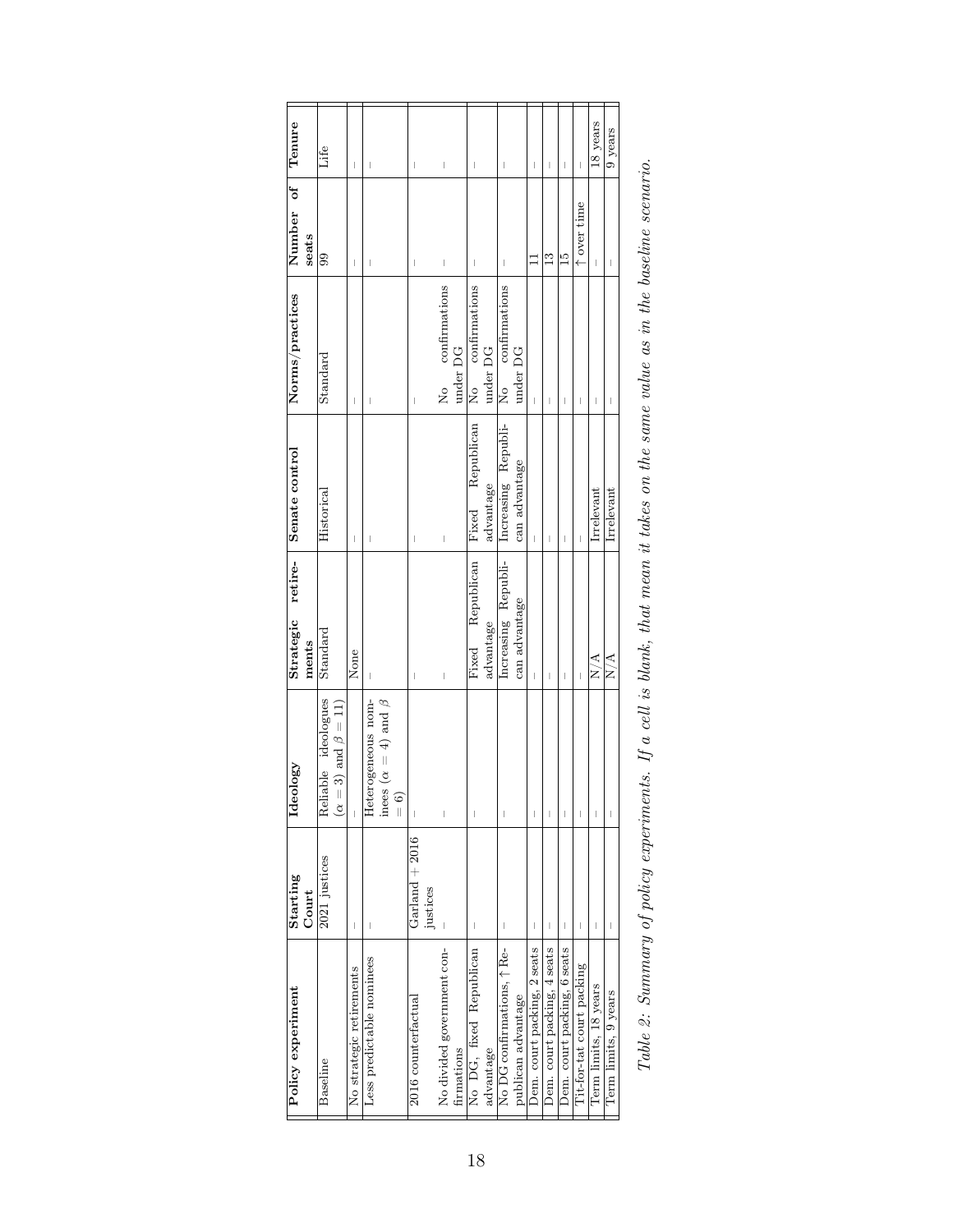

Distribution of medians under baseline scenario

Figure 4: Distribution of medians under baseline scenario, by decade.

butions reflects electoral outcomes and the timing of exits from the Court. An important consequence of the bimodality is the following: the actual median justice at any point in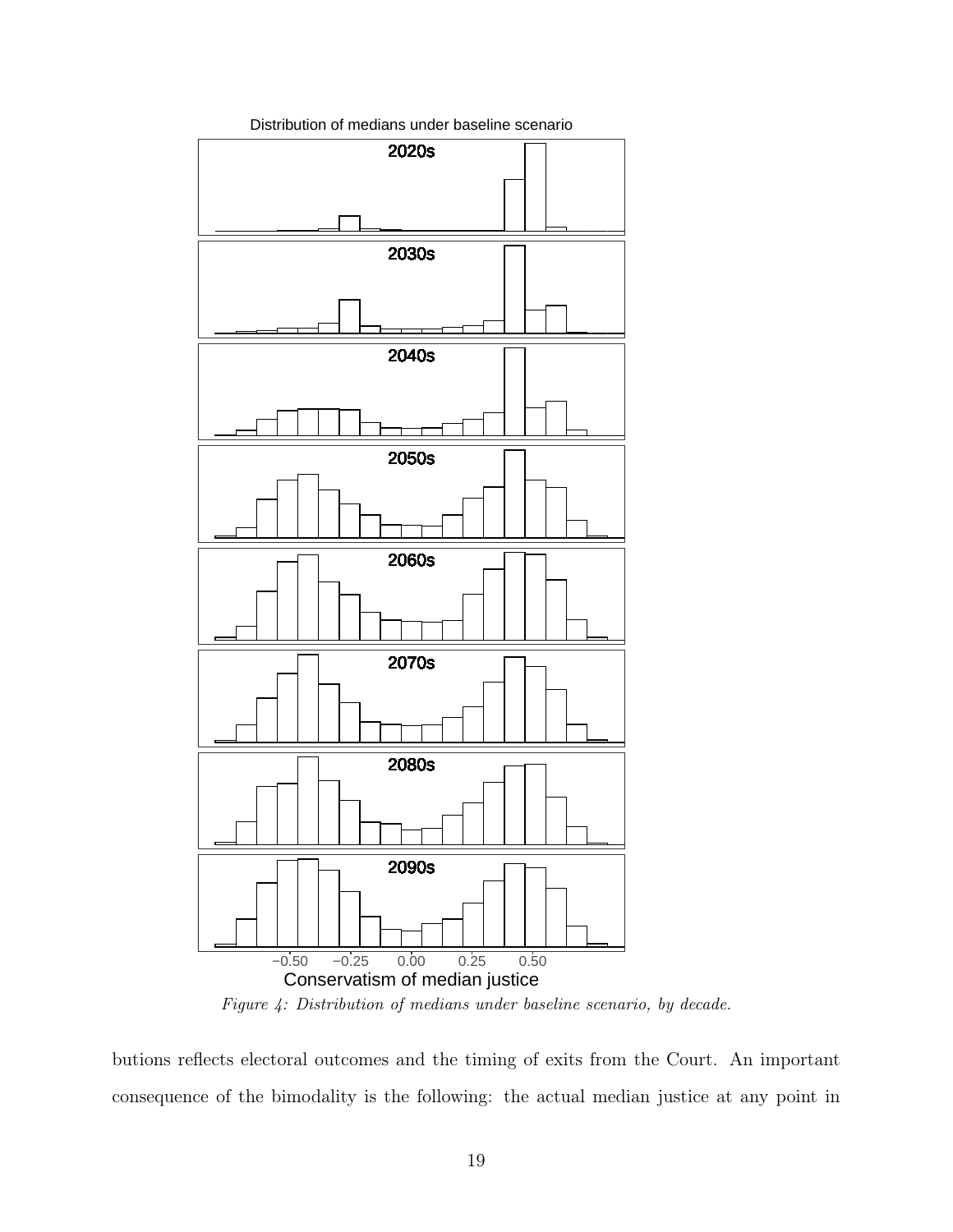time is almost always either a reliable liberal or a reliable conservative. Very rarely in the simulations is the median justice an ideological moderate.

Second, in the early decades the distribution of medians tilts heavily to the conservative side of the ideological spectrum. This is arguably the single most important result in the baseline scenarios. The current conservative domination of the Court (3-0-6 as of 2021) means that the "deck is stacked" towards a conservative median for years to come. To be sure, knowledgeable observers of the Court in the 2020s would expect nothing less. But the simulations go much further than this intuition, showing that the conservative "bias" in the location of the median justice is likely to persist through the 2050s. It is only in the 2060s that the distribution of medians becomes roughly symmetric, as the initial ideological skew vanishes and the long-run electoral probabilities come to dominate.

It is important to remember that averages are not destiny. The distributions in Figure 4 show that a minority of simulated courts do have liberal median justices, even in the decade of the 2020s (note the small block at about -.3 in the top panel of the figure). Simulations that yield such a median typically involve Democratic presidents winning the 2024 and/or 2028 election, combined with unusually early exits (via death or basic retirements) for several of the Republican justices. Such combinations can occur. However, the distinguished Princeton statistician J. Stuart Hunter used to admonish his students, "Remember: Rare events don't happen to me!"<sup>23</sup> Perhaps a string of rare events will play out and produce a liberal median justice in the not-too-distant future—but following Professor Hunter's mantra, Figure 4 shows that that is not the way to bet.

Figure 5 cuts the distributions of median justices a different way, displaying the mean value of the 1,000 medians for each year. For reference, we also depict the mean ideology of all the Democratic justices on the Court and the mean of all the Republican justices on the Court, in a given year. In some ways, this way of summarizing the overall median is a bit reductive, because in any given year the median is almost always either a conservative

<sup>23</sup>One of us vividly recalls this classroom scene.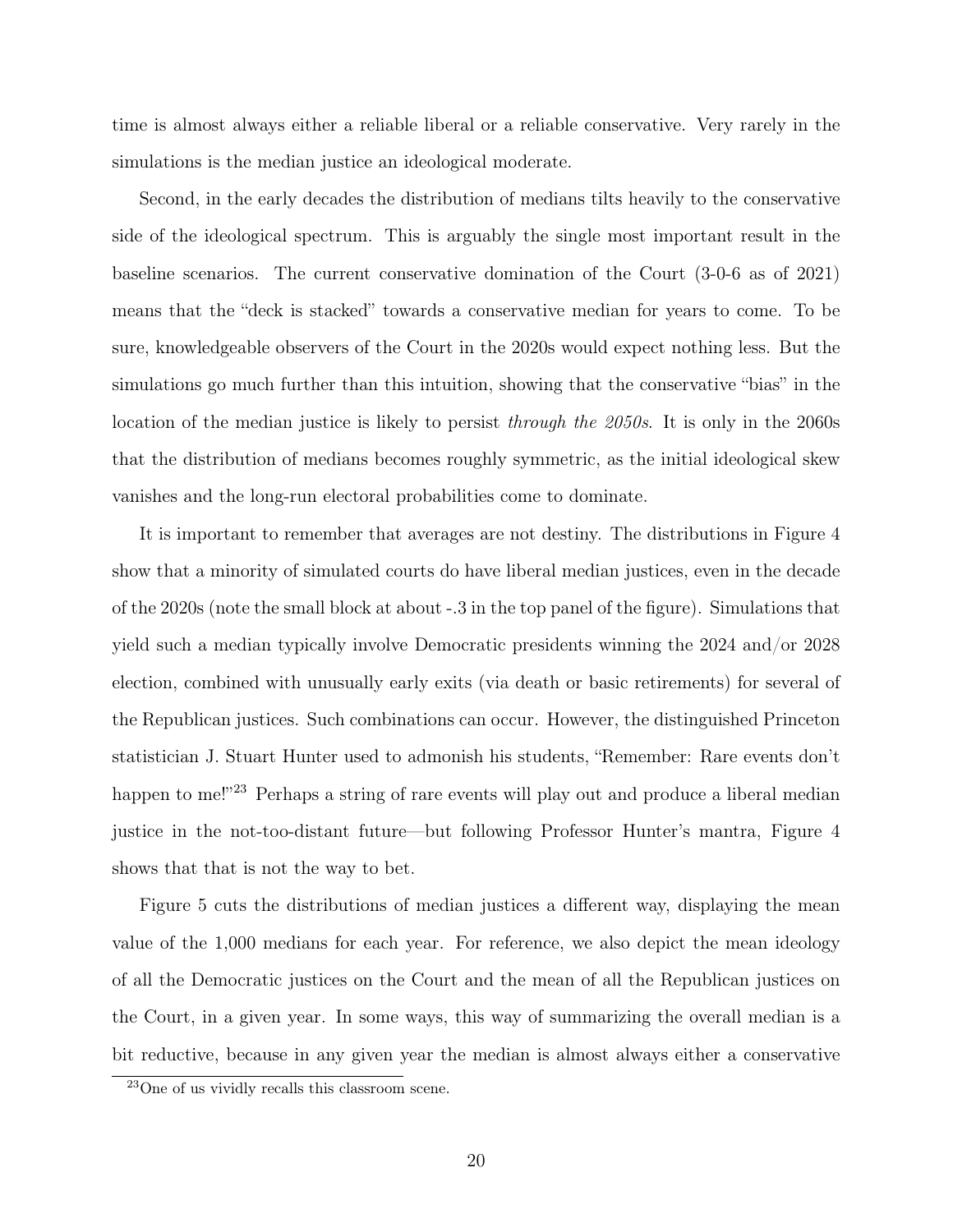

Figure 5: The Average Median Justice in the Baseline Scenario.

Republican or a liberal Democrat, not a moderate. However, the pace of the movement from a very conservative average median justice early in 2020s to a moderate one (i.e. a Court with a median justice that on average takes on the mid-point of zero) by about 2060 serves as a useful benchmark in the later policy experiments.

## 3.2 Bloc Sizes

A complementary and more nuanced measure of the ideological structure of the Court is the size of the liberal, moderate, and conservative blocs. We place justices with ideal points less then -.2 in the liberal bloc, justices above .2 in the conservative bloc, and justices in between in the moderate bloc.<sup>24</sup> This division has a degree of facial plausibility and works well with the 2021 initial Court. On the liberal side, both Justices Sotomayor and Kagan have NSP scores of roughly -.3, so these cutoffs place them in the liberal bloc, which accords with qualitative assessments of their decision making. Justice Breyer's NSP score, by contrast is only -.15, putting him in the moderate bloc. While this score is perhaps a bit too conservative for him, nearly every observer of the Court would agree that he has been the most moderate member of the liberal bloc since the Court sorted cleanly on partisan

 $^{24}$ In Chapter 13, we defined cutpoints that divided the observed distribution of all ideal points between 1950 and 2019 equally into the three bins. This allowed comparisons that highlighted the extremely different distributions of entering justices across seven decades. In contrast, the simulations employ fixed distributions for drawing justices. Accordingly, fixed cutpoints with a substantively intuitive interpretation make more sense.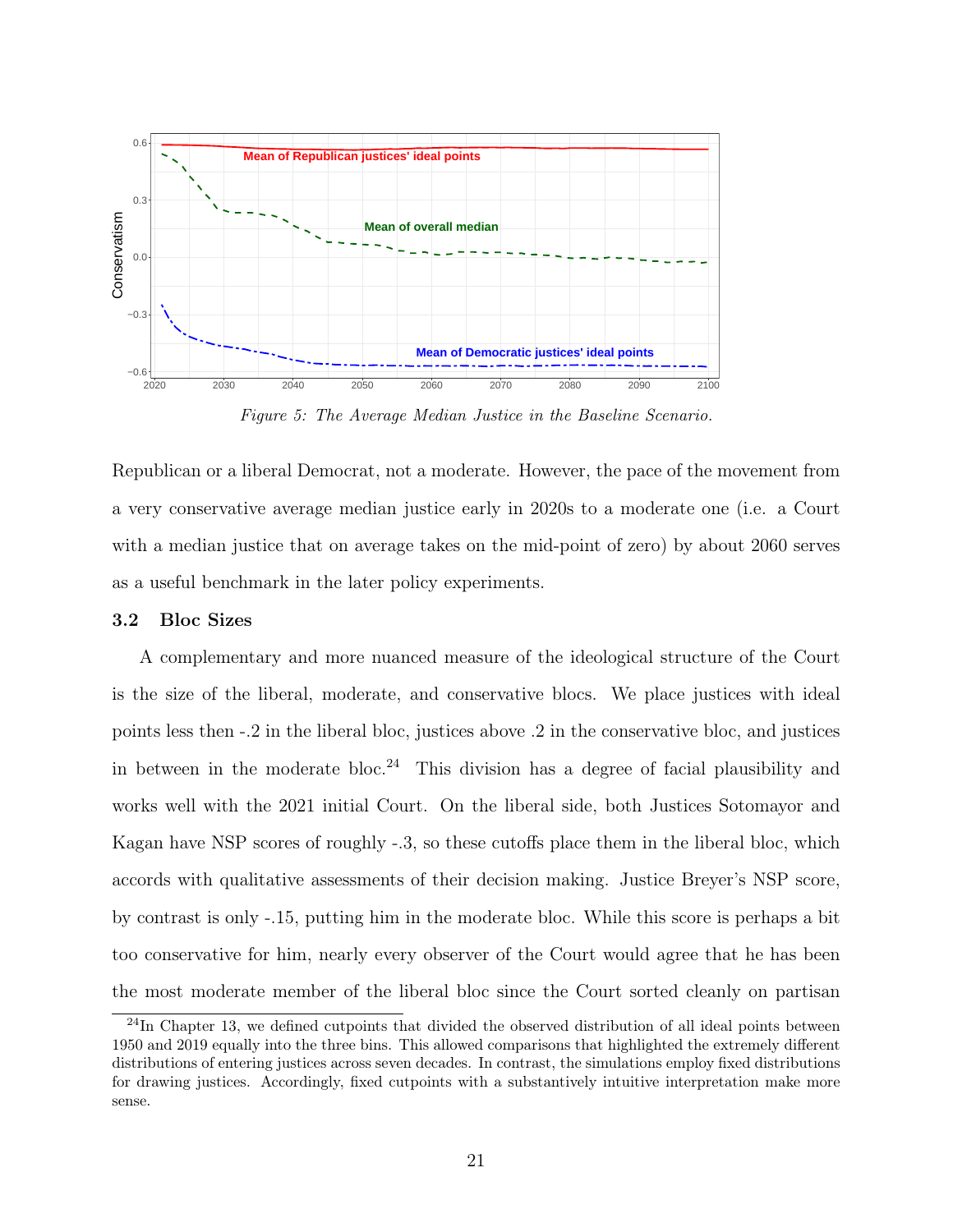

Figure 6: Distribution of medians under baseline scenario, by decade.

lines in 2010. Turning to the current conservative justices, all have NSP scores above .2, placing them firmly in the conservative bloc.

Figure 6 depicts the mean number of justices in each bloc in every year in the baseline simulations. Consistent with the earlier figures, Figure 6 shows that the average number of conservatives in the simulations exceeds the average number of liberals until about 2045. Indeed, even with a Democratic president and Senate in 2021, the average number of conservative justices is projected to exceed four for the remainder of the 2020s. After about 2060, the average size of the liberal and conservative blocs achieves parity at about four. Thus, the "average" Court seems likely ultimately to become a 4-1-4 Court.

## 3.3 Strategic Retirements and Tenure Length

What drives the persistence of conservative control in the coming decades, as predicted in the baseline simulations? In this and the next section, we address this question.

One brutally simple reason for the persistence domination of the conservative bloc is the justices' longevity. Supreme Court justices now serve for extremely long periods—much longer than they used to. Figure 7 depicts this change in two ways. For each year, we calculated the average tenure of the justices on the bench at that time. Then for each decade, beginning with the 1790s and continuing through the 2010s, we calculated the average tenure across that 10-year span. The results from this are presented in the top graph in Figure 7.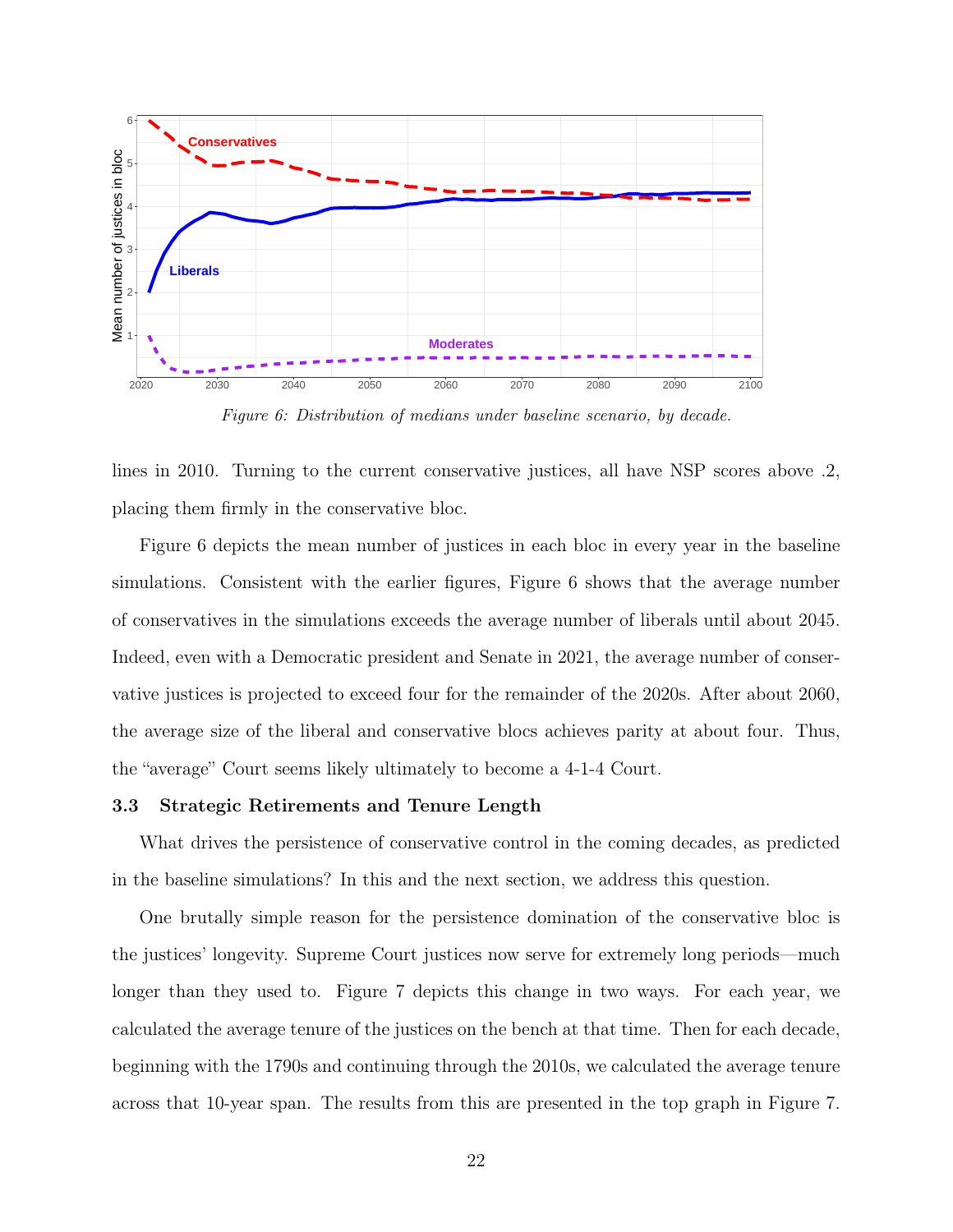

Figure 7: Average Supreme Court tenure, by decade.

The points depict the decade-by-decade average, while the line depicts a loess line. Early on there is a "floor" effect, since the clock starts at zero for all of the initial justices in 1790. Interestingly, early on in the 19th century, the average tenure was quite long—about 18 years in the 1820s.<sup>25</sup> But following this period, until the 1970s average tenure hovered in the 8-12 year range. Since then, we have seen a significant upward trend in tenure. In the 2010s, the average tenure was about 16 years, compared to a low of six in the 1940s.

The bottom graph in Figure 7 cuts the data slightly differently. For each decade, we calculated the average tenure among the justices who exited the Court in that decade. Here the results are even more dramatic. At the turn of the 20th century, the average tenure of

<sup>25</sup>Three justices served lengthy terms in this era. Bushrod Washington served from 1799-1829, John Marshall from 1801–35, and William Johnson from 1804–34.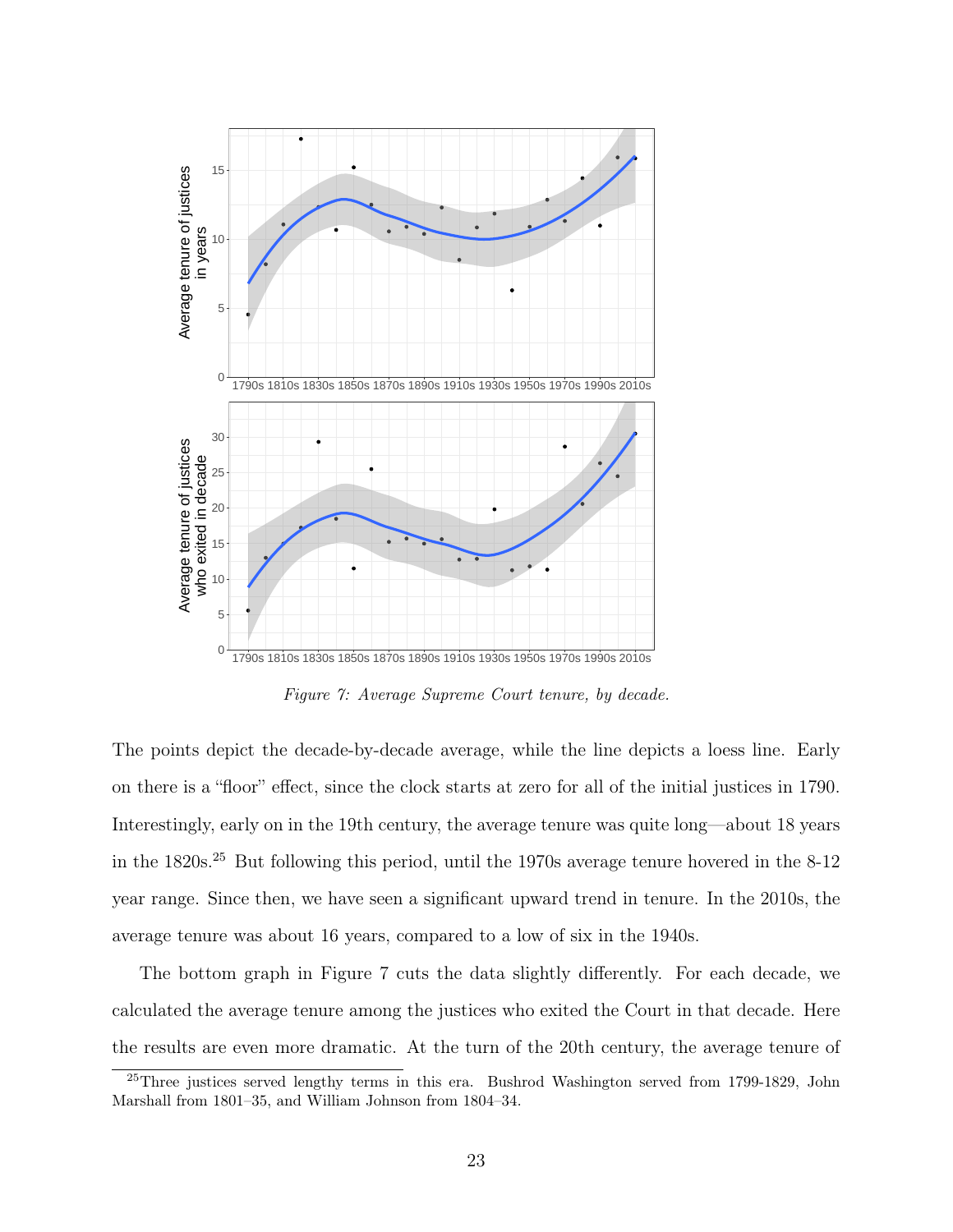exiting justices was around 14 years. Since the 1940s, that number has steadily increased, and in recent decades the average tenure has been well over 20 years. As we discussed earlier, this average longevity now encourages presidents to seek relatively younger nominees in order to perpetuate the president's impact on the Court far past a four or eight year term in office.

But in projecting the trajectory of the Court beyond the immediate future, a more subtle factor comes into play: the role of strategic retirements. Strategic retirement dampens random turnover in individual seats, so that a seat has a tendency to remain "in the family." Recall that the baseline scenario incorporates a strategic retirement parameter that increases the probability of a justice retiring from the bench, conditional on their age, at moments when the current president shares their partisan affiliation.

To evaluate the long-term effects of strategic retirements, we can run a policy experiment in which strategic retirements never occur; that is, the strategic retirement parameter is "turned off," so that exits are only a function of "basic" retirements and death. We label this experiment no strategic retirements.

Figure 8 helps illustrate the interplay of tenure length and strategic retirements. We plot the nine justices on the Court as of 2021, in order of year of appointment. (This order roughly correlates with age, though not perfectly; Breyer was the oldest member of the Court in 2021.) For each justice, we calculate their mean year of departure, across all the simulations, for both the baseline scenario and the scenario without strategic retirements. For example, Clarence Thomas held the longest tenure of the Court as of 2021, having taken the bench in 1991. In the baseline simulations, he is projected to serve on the Court, on average, until about 2028, when he would be 80. In the scenario without strategic retirements, he is projected to serve an additional two years on average, until 2030.

Two important patterns emerge from Figure 8. First, regardless of whether the justices engage in strategic retirements, the justices of the 2021 Court are projected to serve for many years. This pattern is particularly true of Trump's three appointees (Gorsuch, Kavanaugh, and Barrett), none of whom were older than 52 at the time of appointment. All three are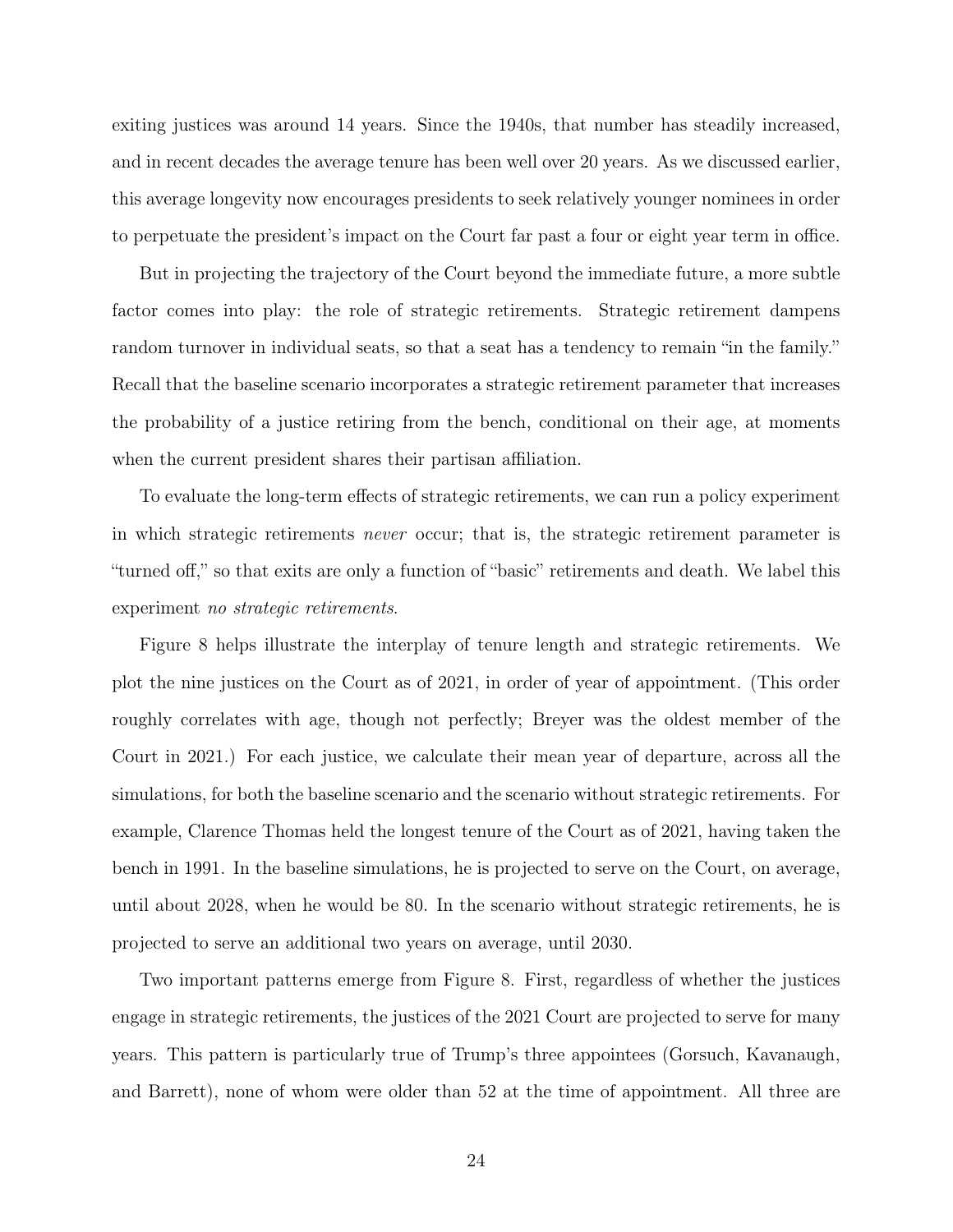

Figure 8: Predicted exit year for 2021 justices, with and without strategic retirement.

likely to serve at least through the latter portion of the 2030s. The other three Republican appointees are significantly older, but still all three are projected to serve at least through the majority of the decade. Thus, in the majority of simulations in the baseline scenario, the Court remains dominated by the conservative bloc for the rest of this 2020s by virtue of the conservative justices' age and the mortality tables.

Second, under our assumptions, strategic retirement always leads to briefer tenures, since it induces justices to retire earlier under a co-partisan president than they would otherwise. If we compare the differential in Figure 8 between the average exit year with and without strategic retirement, we can see the differential increases slightly among the younger justices. The increase reflects their greater exposure to opportunities to stage an advantageous exit.

If we project farther into the future, we can see that strategic retirements tend to stabilize the location of the median voter and maintain the Court's bloc structure. This phenomenon occurs because a strategic retirement, by definition, gifts to a co-partisan president the opportunity to appoint the justice's successor, thereby perpetuating the Court's ideological structure. Hence, strategic retirements dampen swings in the ideology of the median justice and limit changes in the relative sizes of the ideological blocs.

To illustrate this point, we calculate the proportion of simulations in which each justice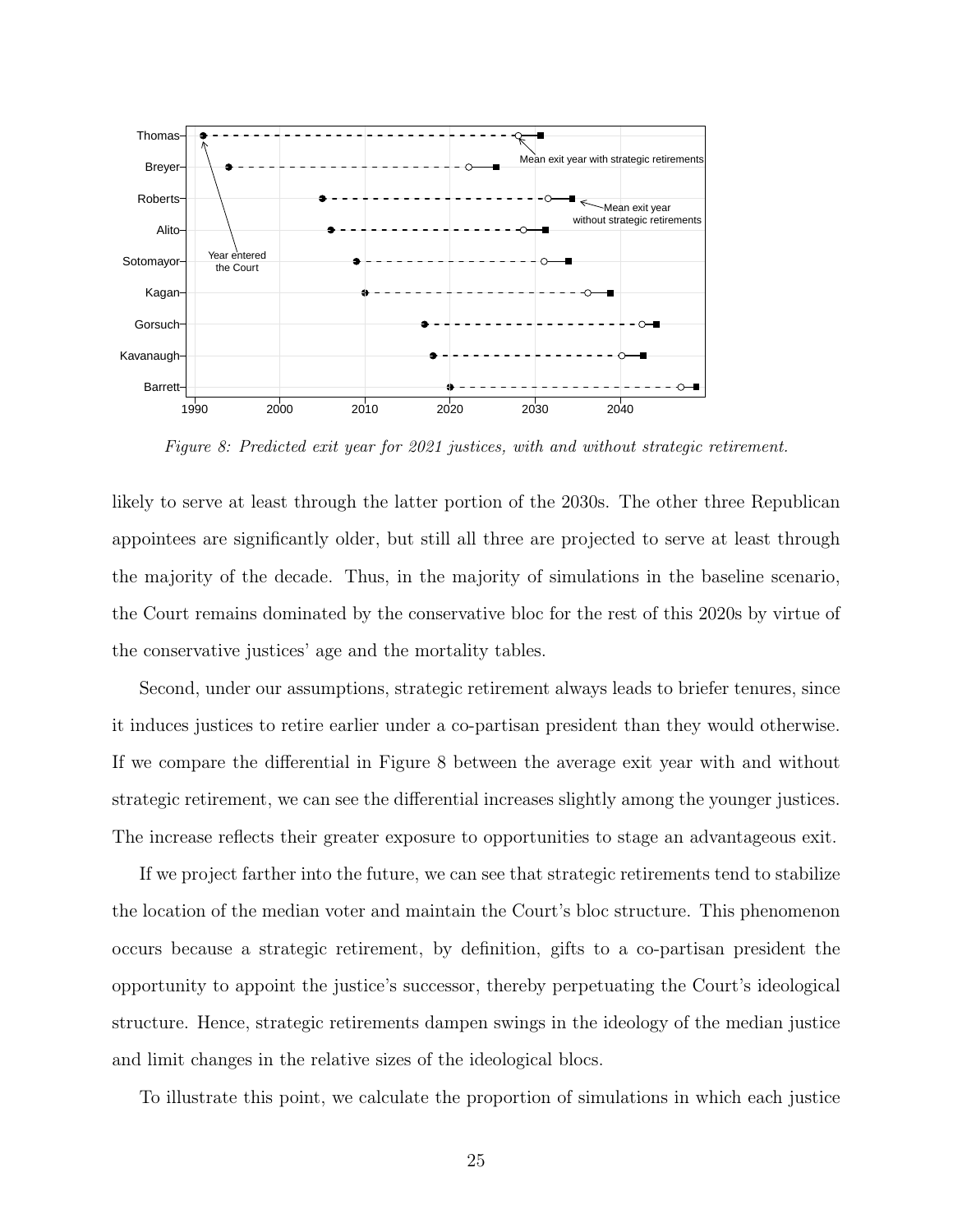

Figure 9: Exits of 2021 justices under a co-partisan president, with and without strategic retirement.

leaves the Court under a co-partisan president, for both the baseline scenario and the scenario without any strategic retirements. Figure 9 presents the results. Consider the scenario without strategic retirements. In the figure, solid circles indicate the proportion of projected co-partisan exits without strategic retirement. We observe that Justice Breyer stands out, as he is projected to retire under a Democratic president 80% of the time, even without strategic retirement. This proportion reflects his advanced age in the initial Court, implying a high baseline probability of retirement between 2021 and 2024. The rest of the justices cluster around 50%. This pattern emerges because, without strategic retirements, their retirement dates are random with respect to control of the White House. On average they will be about equally likely to fall under a Democrat as a Republican president.

Conversely, under the scenario with strategic retirements, the probability of an exit under a co-partisan president is always higher. For example, both Sotomayor and Kagan are predicted to leave the Court under a Democratic president 80% of the time. To be sure, even under our assumptions, strategic retirements are hardly a guarantee of a co-partisan exit, for sometimes death intervenes (as with Justice Ginsberg) or retirement becomes extremely compelling even when an anti-partisan president is in the White House (as with Justice Thurgood Marshall). The flip side of the Sotomayor and Kagan results is that in 20% of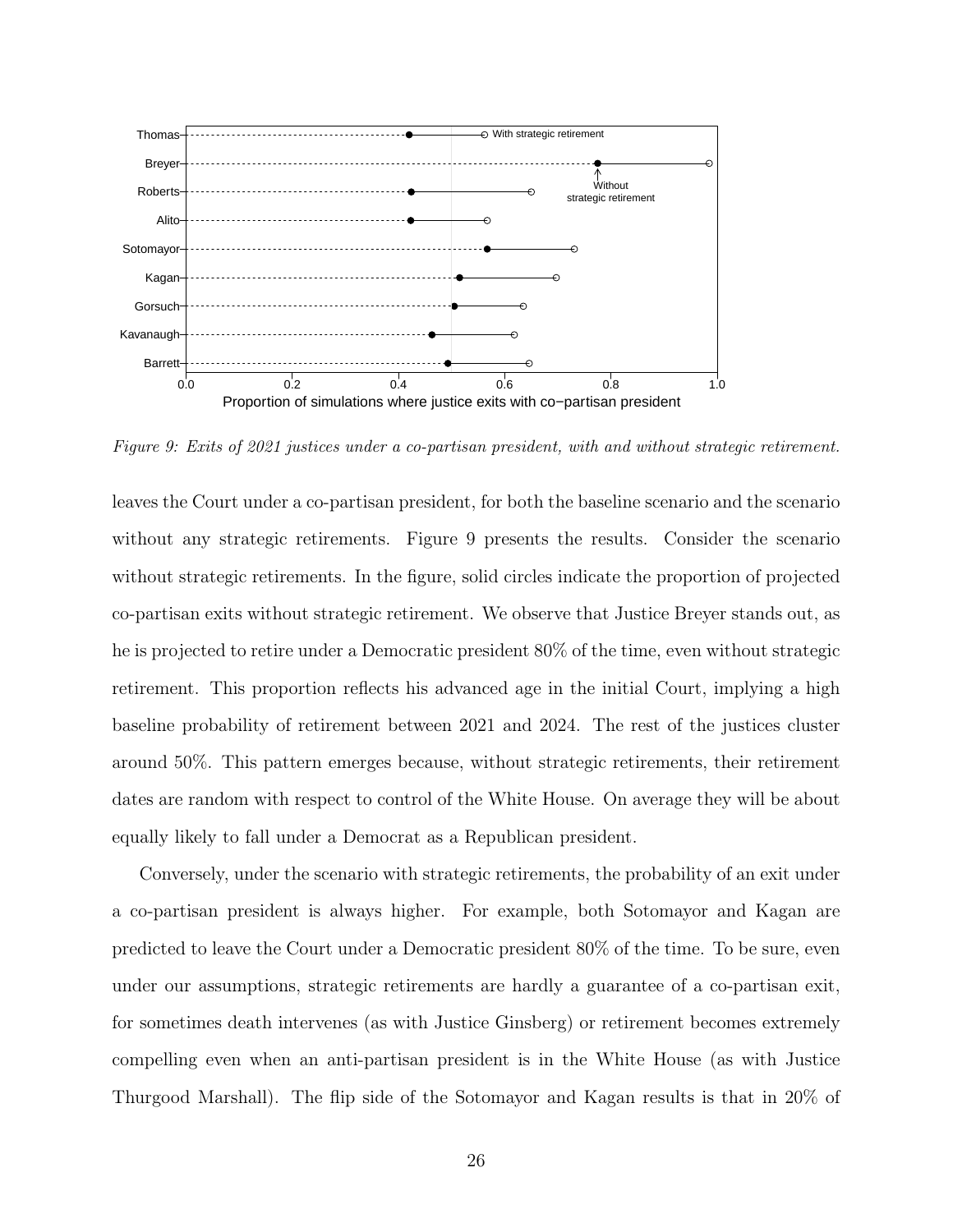

Figure 10: Distribution of assumed ideal points under baseline and less predictable scenarios. The solid (blue) lines show the distributions for Democratic nominees, the dashed (red) for Republican nominees.

simulations they are replaced by Republican nominees. But, all told, the simulations make clear how strategic retirements help lock in the ideological status quo on the Court. This phenomenon contributes to the projected long dominance of conservatives in the baseline scenario.

## 3.4 The Importance of Ideological Reliability

Another factor contributing to the the conservative domination of the Court for many years to come is entrant ideology. We assume future Democratic and Republican nominees will be highly ideologically reliable. The distributions in Figure 5 mean that relatively few justices will be moderates.

How important is nominee reliability in perpetuating conservative lock-in? Suppose instead presidential picks were as ideologically unreliable as they were in the 1940s and 1950s. What then? To help quantify the impact of reliability, we undertake a policy experiment in which future nominees are less predictable than in the baseline scenario. We call this experiment "less predictable nominees." To model this increased hetereogeneity, we alter the assumed distribution of nominees to a Beta distribution with shape parameters  $\alpha = 4$  and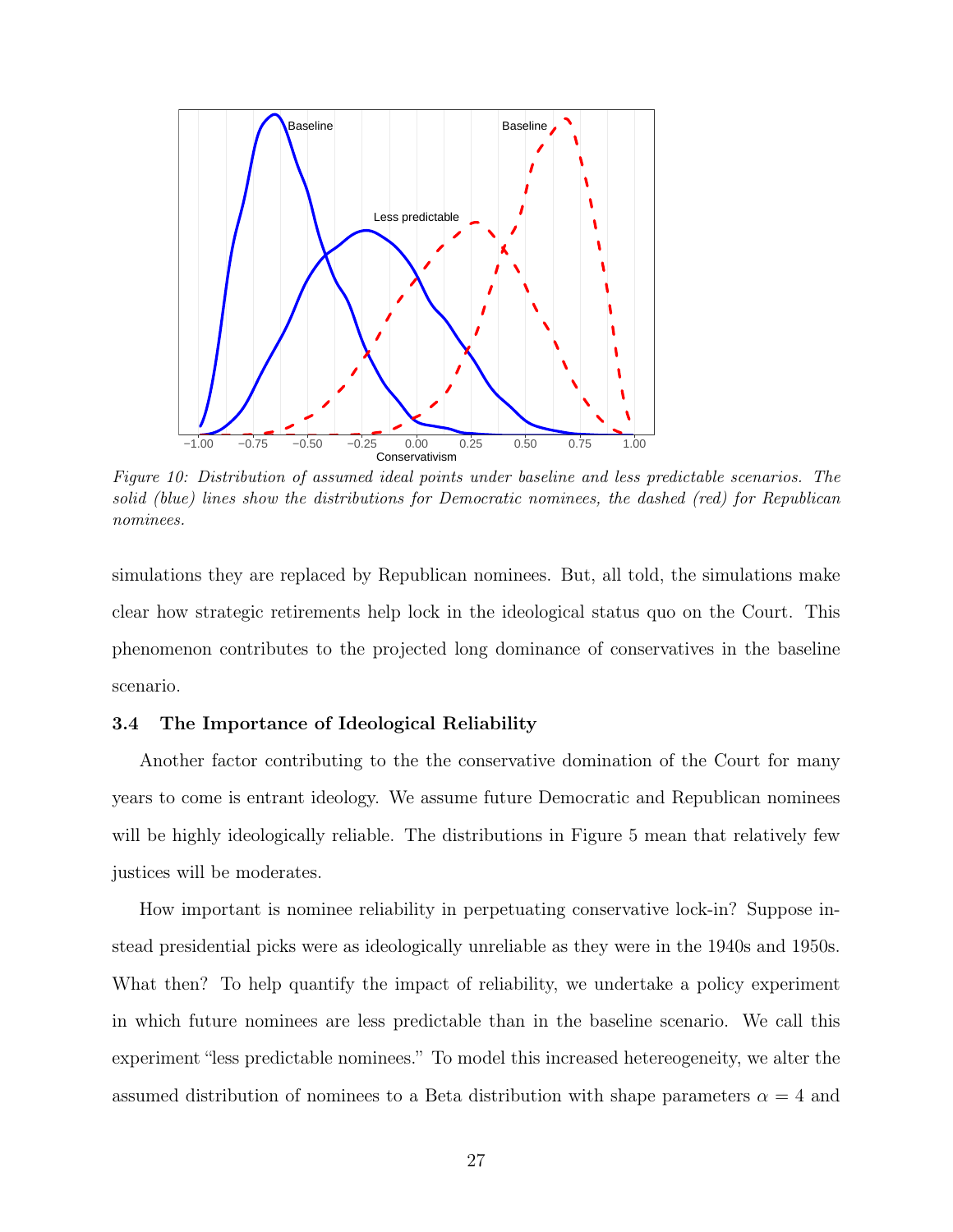$\beta = 6$ . (Again, we rescale this distribution so that it is bounded by -1 and 1, and adjust the parameters so that Democrats and Republicans are symmetrically distributed around zero.) The means of the two distributions are -.2 for Democratic appointees and .2 for Republican appointees, with a standard deviations of .3.

Figure 10 presents the distributions for Democratic and Republican justices under the less predictable scenario. For comparison, the figure also reproduces the distributions assumed in the baseline scenario. Compared to the assumed baseline distributions, the distributions in the less predictable nominee scenario are less extreme (means closer to zero) and have much greater density on the "opposite" side of zero. So, a Democratic president may inadvertently appoint a justice who subsequently votes rather conservatively, and a Republican president may make the converse blunder.

The right-hand plots in Figure 11 present the resulting distribution of medians under the less predictable scenario. We reproduce the baseline results on the left-hand plots, for comparison. Because the alternative scenario does not affect the ideology of the initial 2021 justices, the plots under both scenarios are very similar during the 2020s. On average, the location of the median is predicted to be quite conservative under either scenario. The situation changes quite dramatically, however, once replacements for the 2021 justices start entering the Court. As early as the 2030s, the distribution of medians becomes much less bimodal. Indeed, with "noisier justices," the distribution of medians becomes unimodal and roughly symmetric by the 2040s. The ideological trajectory of the Court becomes much more moderate compared to the baseline scenario, and much less susceptible to wild swings in the median.

It is hardly surprising that reliably extreme entrants translate into more ideological polarization on the Court. But the simulations help clarify how scrupulous vetting and careful selection contribute to the "lock in" of the current conservative majority on the Court. Meticulous and focused selection procedures are likely to perpetuate the conservative majority for decades.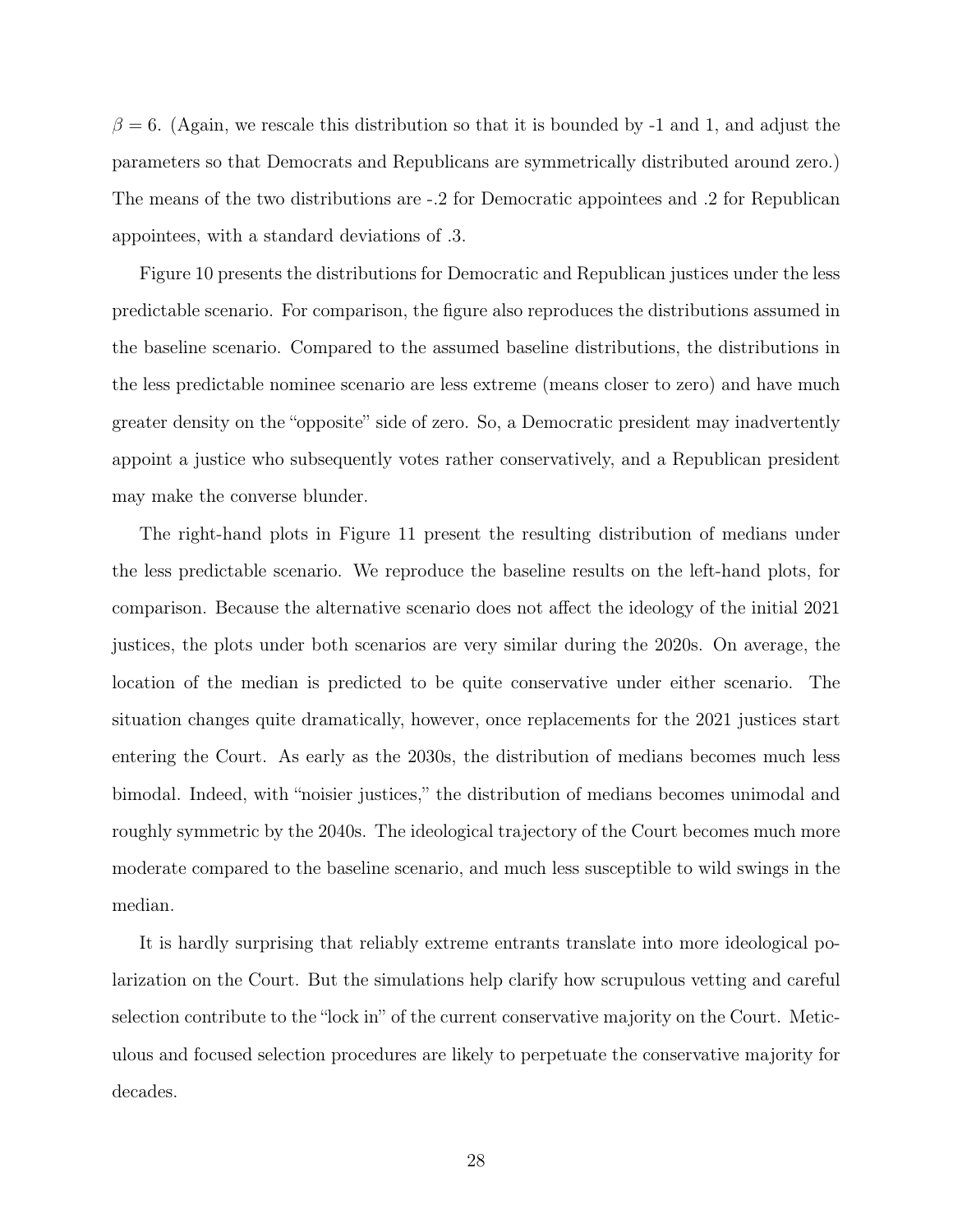

Figure 11: Distribution of medians under baseline scenario and less predictable nominees, by decade.

## 3.5 The Transformative Election of 2016

Simulations offer a new way to appraise the transformative impact of a presidential election. The MSC Simulator allows us to alter the outcome of a single presidential election and then construct explicit counter-factual paths of the Court's future composition. These alternative paths incorporate the likely subsequent trajectory of institutional control tripped off by the counter-factual election. The subsequent sequences of exits also incorporate different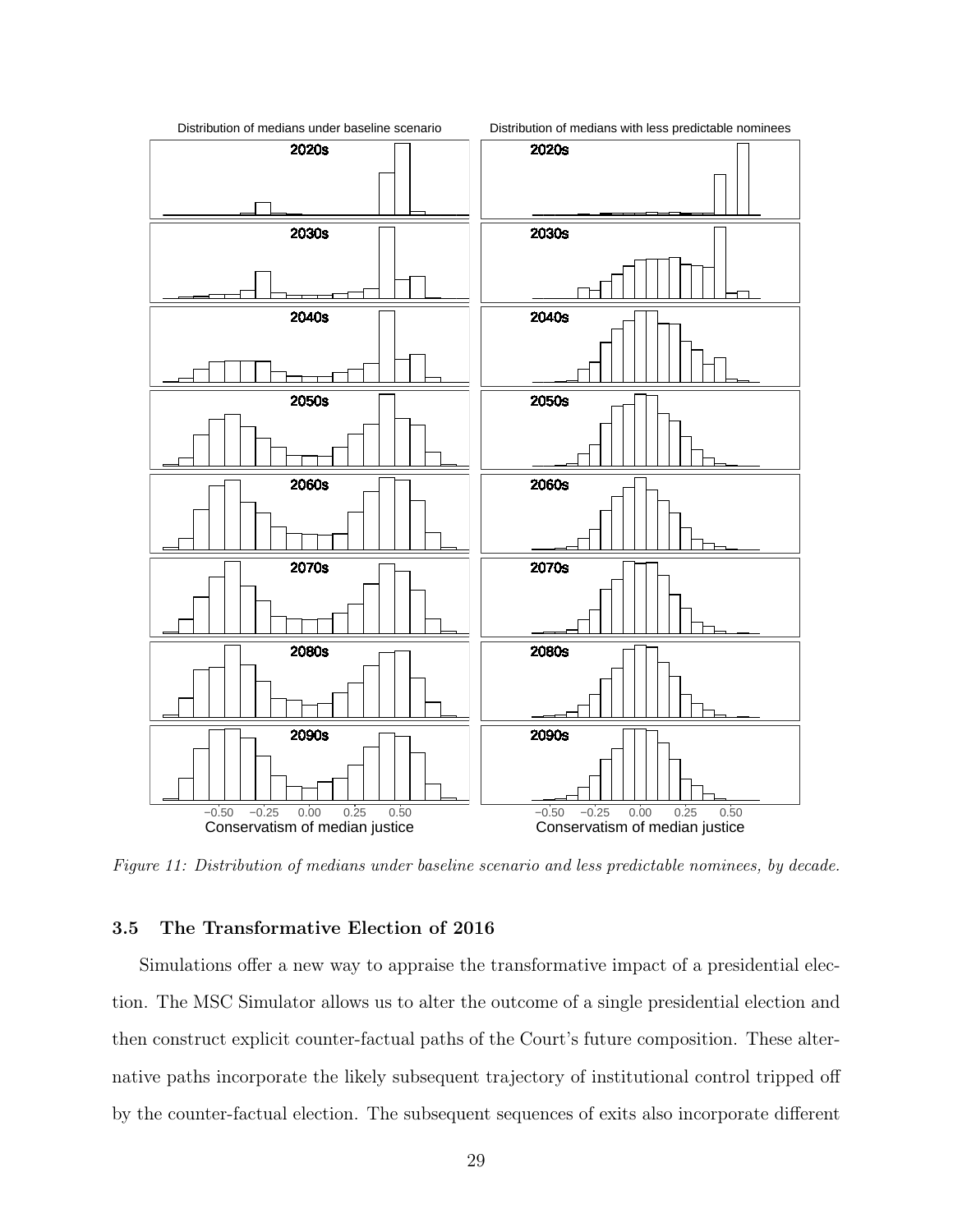sets of strategic retirements, reflecting the altered future of institutional control. So does the ideology of future entrants. So, the single counter-factual event creates quite nuanced alternative futures for the Court.<sup>26</sup>

We use this approach to appraise the impact of the events of 2016; namely, Senate Leader Mitch McConnell's success in blocking the confirmation of Merrick Garland, followed by the shock victory of Donald J. Trump in the presidential election. Suppose instead McConnell had allowed a floor vote on Garland, which almost certainly would have led to his confirmation (indeed, the looming confirmation was the rationale for blocking the floor vote).<sup>27</sup> Then, suppose Hillary Clinton had prevailed in the all-important Electoral College, rather than only in the popular vote. Plausibly, what would have transpired for the Court's subsequent make-up? Compared to the road not taken, was Trump's election transformative for the Court?

The opening part of the story is well known. President Obama's first two nominees (Sotomayor and Kagan) replaced two liberal justices (Souter and Stevens, respectively), leaving the Court with either a 4-0-5 conservative majority, or a 4-1-4 bimodal split, depending on how one characterizes Justice Kennedy. But no matter the exact characterization of Kennedy, the appointment of Kagan in 2010 marked the first time partisanship and ideology became perfectly correlated in aggregate voting on the Court. The subsequent death of conservative stalwart Antonin Scalia in 2016 afforded Obama the chance to shift the Court's balance rather dramatically. The analyses in Chapter 13 suggest these changes would have substantially altered case dispositions and majority opinions, in a liberal direction. Mc-Connell's decisive action blocked these possibilities, at least in the short term. But what happened next depended on the outcome of the 2016 presidential election.

The shock outcome meant that Donald Trump rather than Hillary Clinton became the

<sup>26</sup>An interesting (and sometimes amusing) sub-genre of historical studies considers counter-factual histories. But rarely are these based on explicit models of underlying micro-processes. On counterfactual or "virtual" history see e.g. Ferguson (2008).

 $27$ At the time, we used the regression models of Chapter 8 to predict the likely outcome of a floor vote. The statistical models suggested that the vote would be tight in the closely divided Senate but that Garland would ultimately gain confirmation (Cameron and Kastellec 2016).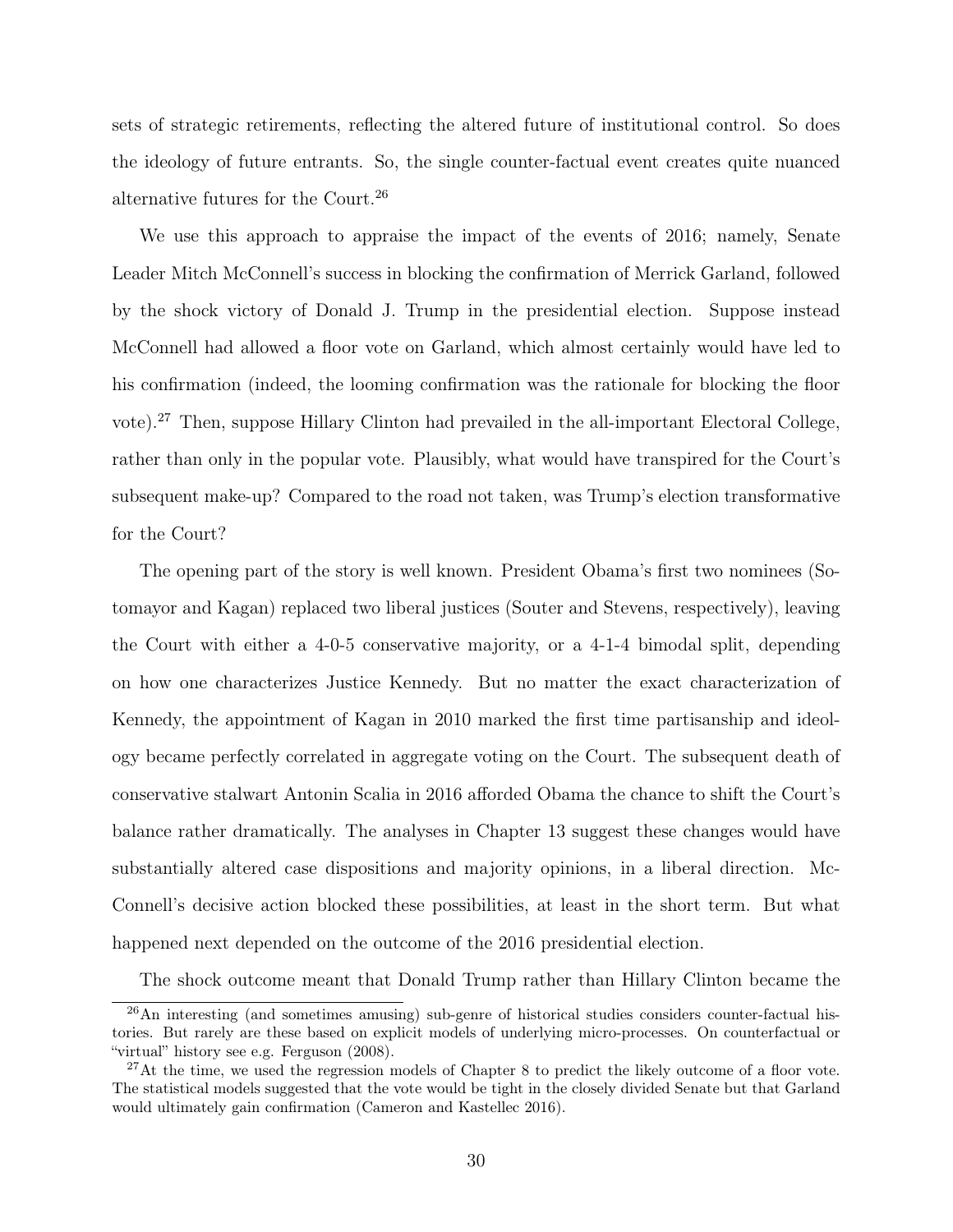

Figure 12: Distribution of medians under baseline scenario and 2016 counterfactual, by decade.

chief executive who selected Scalia's replacement, as well as the successors to Justice Kennedy in 2018 and Justice Ginsburg in 2020. (Trump chose Neil Gorsuch, then Brett Kavanaugh and Amy Barrett). The result was the conservative-dominated Court Court of the baseline scenario, as shown in Table 1.

How much did the events of 2016 change the future trajectory of the Court? To answer the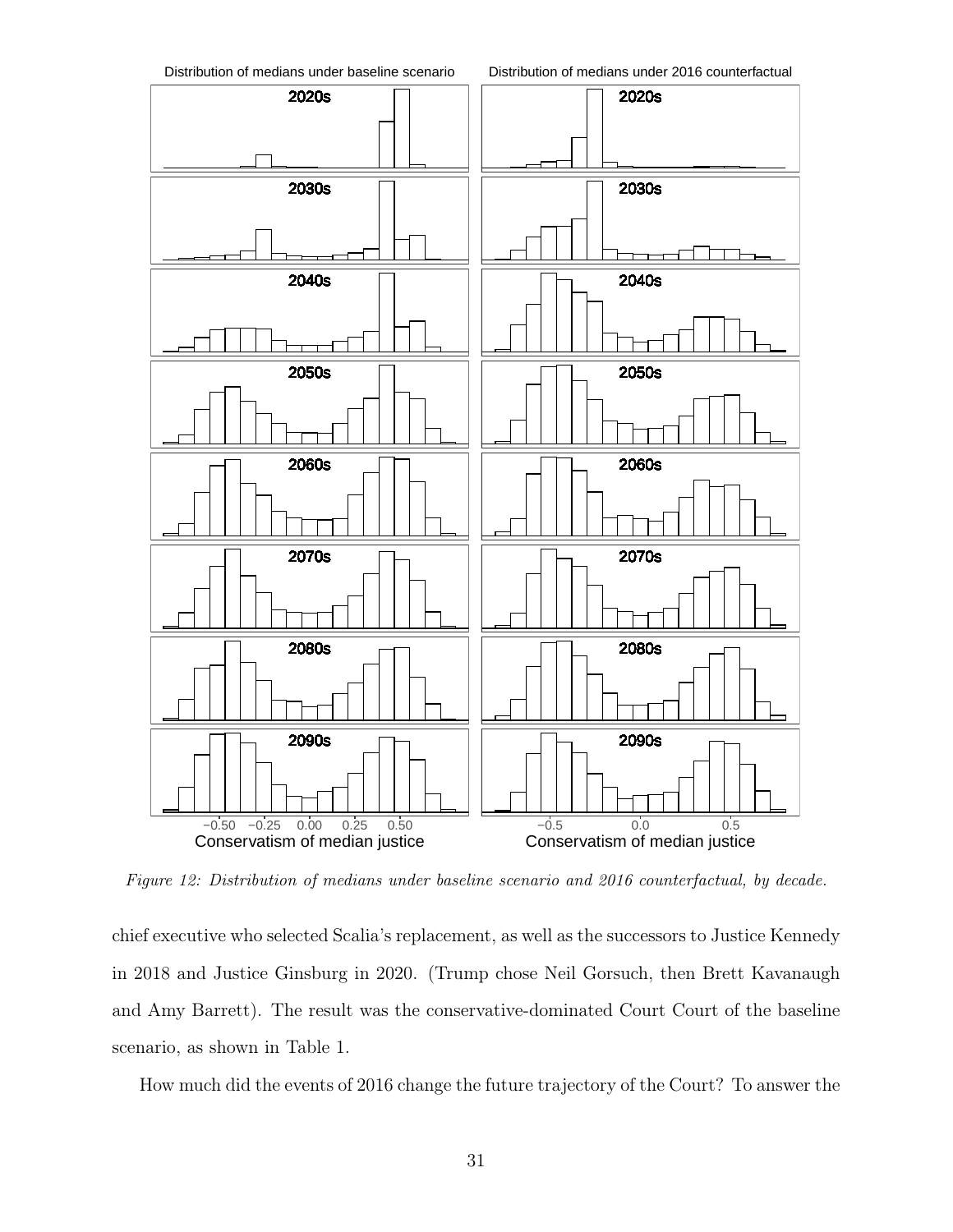question, we developed a policy experiment that starts in 2017, but assumes confirmation of Garland, followed by a Clinton victory and a Republican Senate. Then, using the underlying assumptions of the baseline scenario, we run the simulations from that point forward, just as we did using the reality of 2021 in the baseline scenario. Of course, we can't know for sure what would have happened in a Hillary Clinton term. Justice Kennedy, for example, might have opted to remain on the Court in the hope of a Republican replacement in 2021. But the simulations handle these contingencies probabilistically, just as they do in the baseline scenario.<sup>28</sup>

The results of this counter-factual analysis may be seen in Figure 12. For comparison purposes, the left panel reproduces Figure 4, the distribution of median justices under the baseline scenario. The right panel shows the distribution under the 2016 counter-factual. Strikingly, the two columns display near mirror or inverse images of one another in the early years. Under the 2016 counter-factual, the Court's center is on average quite liberal, not conservative, in the majority of simulations of the 2020s. It remains so through the 2050s. At that point, the long steady-state emerges in both scenarios and two balanced wings confront one another.

The bottom line is clear: Donald Trump's election in 2016 was indeed a transformative election for the U.S. Supreme Court. The election of 2016 presented a cross-roads. One path led to likely liberal dominance of the Court for decades. The other path led to conservative dominance over the same horizon. Determining the road taken was no convulsion in the public's understanding of the meaning of the Constitution (Ackerman 2000). Rather, the definitive choice arose from a bold gambit in the Senate, an unlikely electoral outcome, and a string of exits from the Court.

Viewing these events, liberals may well recall the words of the medieval poem *Carmina* 

#### Burana:

<sup>&</sup>lt;sup>28</sup> Justice Ginsburg, who died in 2020, might have retired strategically under President Hillary Clinton (though not certainly!). But whether she would have been replaced by a Democrat depends on whether the Republican Senate would have confirmed a Clinton-initiated replacement. We investigate divided government stasis in Section 4.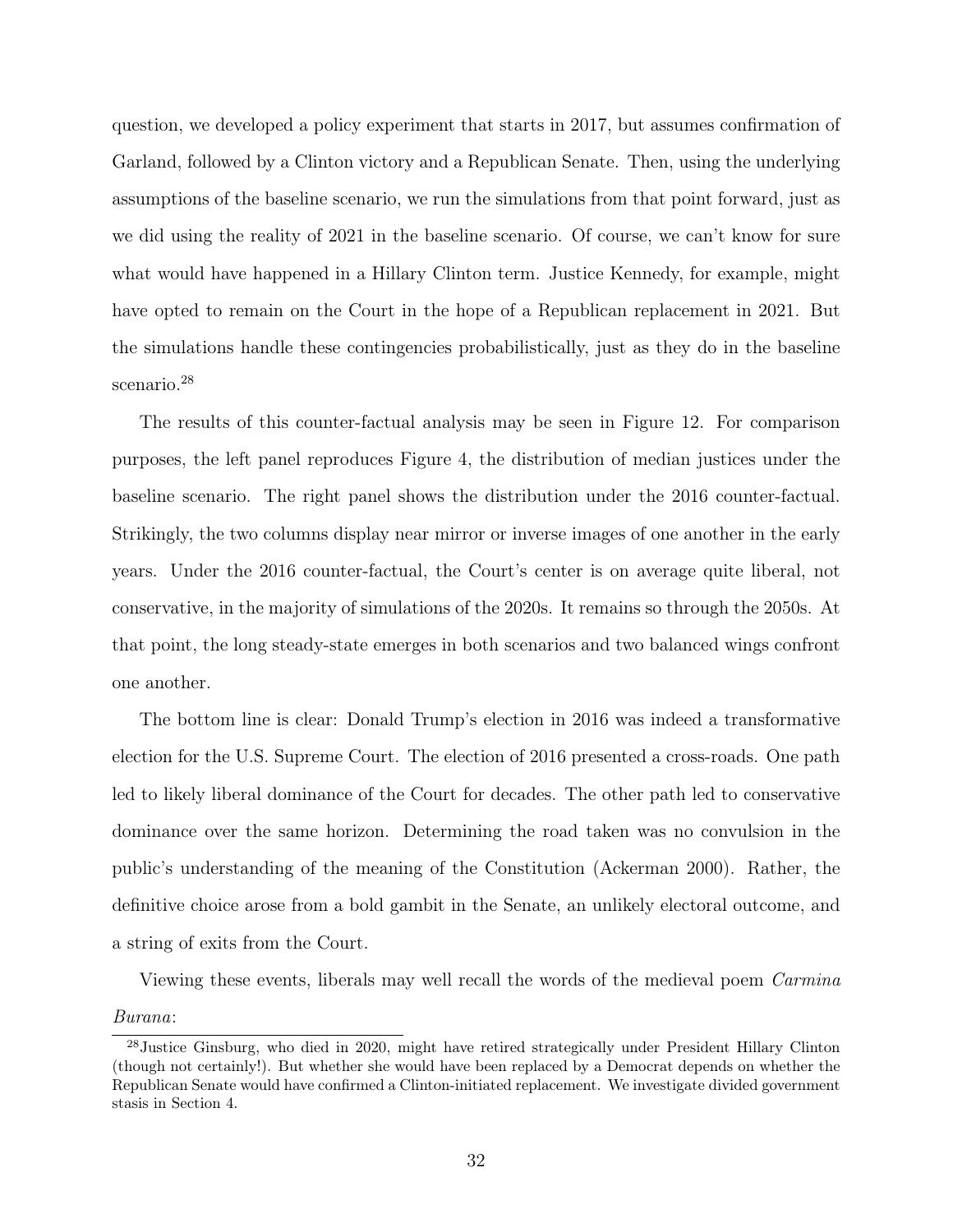I bemoan the wounds of Fortune with weeping eyes, for the gifts she made me she perversely takes away

Conservatives, on the other hand, may savor Seneca's famous observation, "Luck is what happens when preparation meets opportunity."

# 4 A Plausible Future: The End of Divided Government Appointments

So far we have assumed the Senate always allows the sitting president to fill a vacant seat. The events of 2016, however, raise the possibility that a Senate controlled by the opposition will categorically refuse to confirm the president's nominee. Under this permanent "Garland scenario," a vacant seat would remain vacant until a shift in either the presidency or Senate flips the two from divided to unified party control.<sup>29</sup> To see what might happen if such blanket opposition became the norm, we develop a policy experiment that assumes no entrances on the Court during president-Senate divided party government. Any vacancies that arise under divided government remain unfilled until the next bout of unified government (regardless of party control), for as long as the transition takes. We label this experiment No divided government confirmations.

Before getting into the details, the first question is: How plausible is this scenario? During the Garland blockade, partisans on both sides ransacked history for justifications. Republicans claimed that divided party confirmations were rare in presidential election years. Democrats called the blockade "unprecedented." Both claims are somewhat contestable, but the scenario goes much farther than the 2016 blockade. It assumes no confirmations at any point in a president's tenure during divided party government. So a seat could remain vacant not for a brief period but from the president's Inauguration Day until his final hours in office, and beyond. That would indeed be unprecedented and until recently absolutely unthinkable for the Supreme Court.

<sup>29</sup>The Garland scenario did not arise with any of President Trump's three nominees, because all occurred under unified Republican control.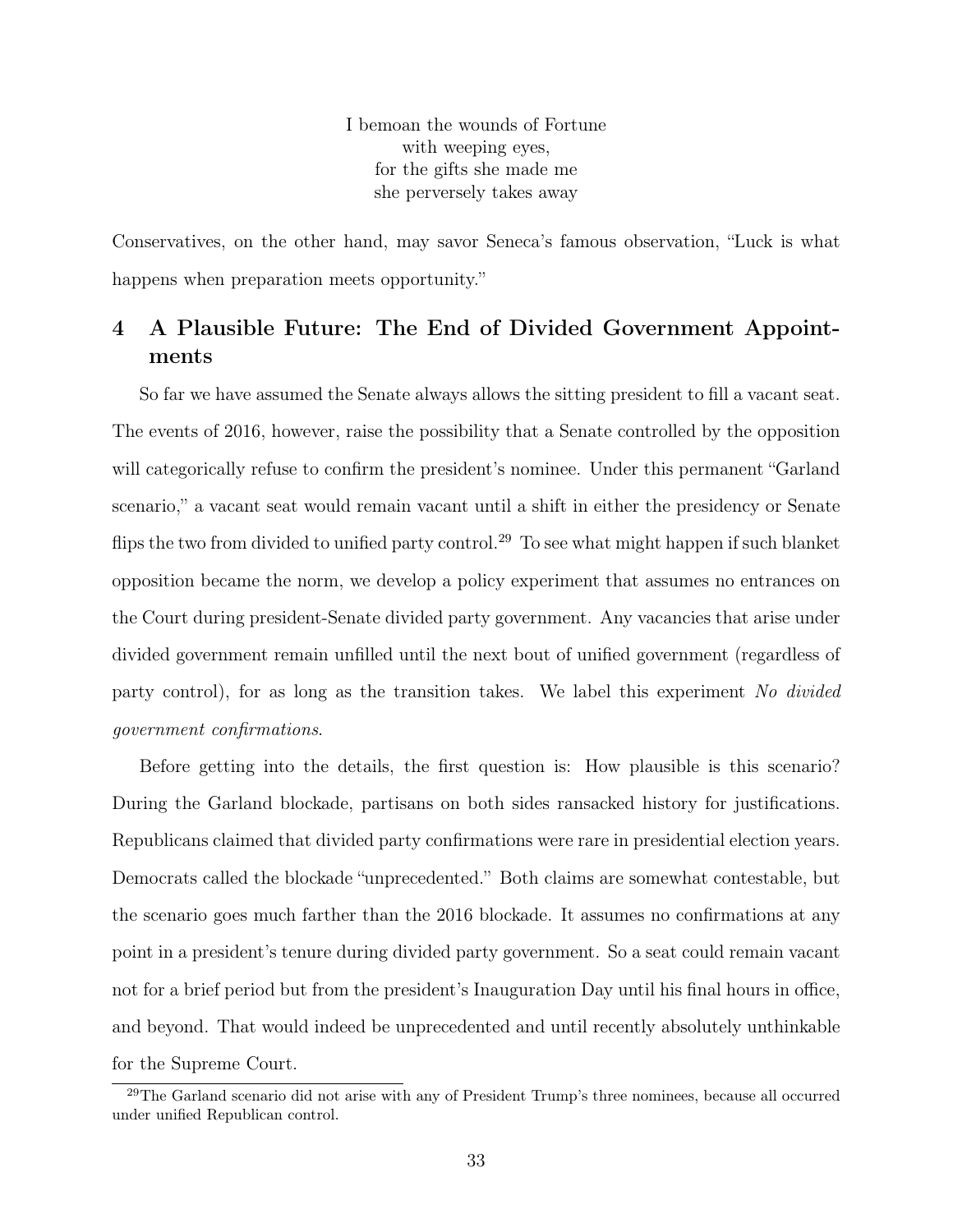However, the recent experience of the Court does not afford the best precedents. For that, one might look instead to less sacrosanct independent agencies caught up in intense partisan polarization. Prime examples include the Federal Elections Commission (FEC) and the National Labor Relations Board (NLRB). Broadly speaking, the former regulates money in federal elections, the latter sets the rules for labor-management disputes. Given these missions, both agencies generate intense partisan warfare. In recent years, appointments to both have been subject to hold-up during divided party government—so much so, that at times vacancies imperil their boards' ability to reach a quorum (Lander and Greenhouse 2013, Ackley 2020).<sup>30</sup> The political logic of hold-up is transparent: the party controlling the Senate calculates that it prefers the current board with a vacancy (or even non-functioning due to quorum problems), to the board filled by the opposition president. Presidents respond with aggressive but temporary (and sometime dubiously legal) recess appointments.<sup>31</sup> The ultimate result is agency chaos, incapacity, and a diminished American government. But the brutal partisan logic trumps concerns over good governance. The scenario we explore merely ports the experience of these unhappy victims of partisan polarization to the U.S. Supreme Court. In essence, the policy experiment posits the "NLRB-ization" of the High Court. The confluence of ferocious partisan polarization with the greatest period of divided party government in American history makes this scenario far from impossible, at least in our view.

## 4.1 The Incredible Shrinking Supreme Court?

We begin with what is perhaps the first order issue: vacancies. Under a norm of no divided government appointments, vacancies could persist for long periods, leaving the Court without a full complement of nine justices. Indeed, such an event occurred in 2016-17, as the Court operated with eight members between Justice Scalia's death in February 2016 and

<sup>30</sup>Because the boards of the FEC and NLRB are small (five for the NLRB and six for the FEC) even a few vacancies can block a quorum. The Supreme Court's statutory quorum requirement is six.

 $31$ In 2014, for example, the Supreme Court ruled in the case of National Labor Relations Board v. Noel Canning (573 U.S. 513) that recess appointments to agencies under very short recesses of the Senate (a 3-day recess in the events that led to Canning's lawsuit) were unconstitutional.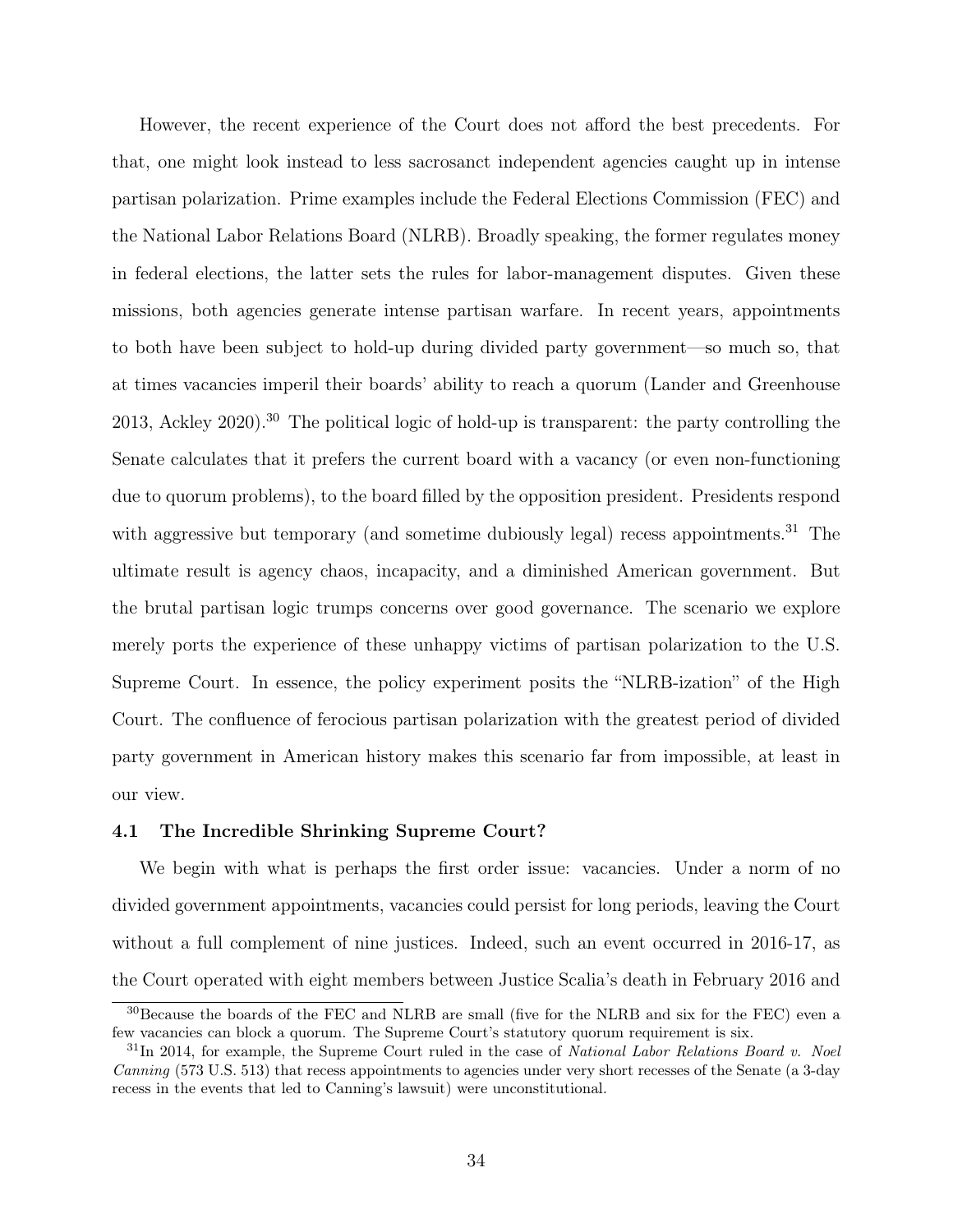

Figure 13: The average number of vacant 'seat-years' in the scenario where no divided government confirmations occur. The solid (blue) line depicts the mean number of vacant seat-years, across all simulations, while the shaded region depicts 95% confidence regions.

Justice Gorsuch's confirmation in April 2017.

For each simulation under this counterfactual scenario, we calculate when a seat remains open due to divided government. (Recall that in our original baseline scenarios, there are technically no "vacancies" per se since a justice is counted as serving for an entire year if his or her tenure extends to a given year, with replacements counted as entering the year after an exit). We then count the number of seats filled in a given seat-year combination.

Figure 13 depicts the distribution of seats filled over the entire 2021-2200 period. We can see the majority of the time (about 75%), the simulations predict a full 9-member court. This is because when vacancies occur, they "transition" into appointments upon the very next instance of unified government, which occur frequently in the simulations.

Still, the results show that under the norm of no divided governments confirmations, courts with less than a full complement of nine justices occur almost 25% of the time, a huge change from historical practice. Moreover, while courts with fewer than seven members would be rare, they are predicted to occur about 9% of the time. And courts that that only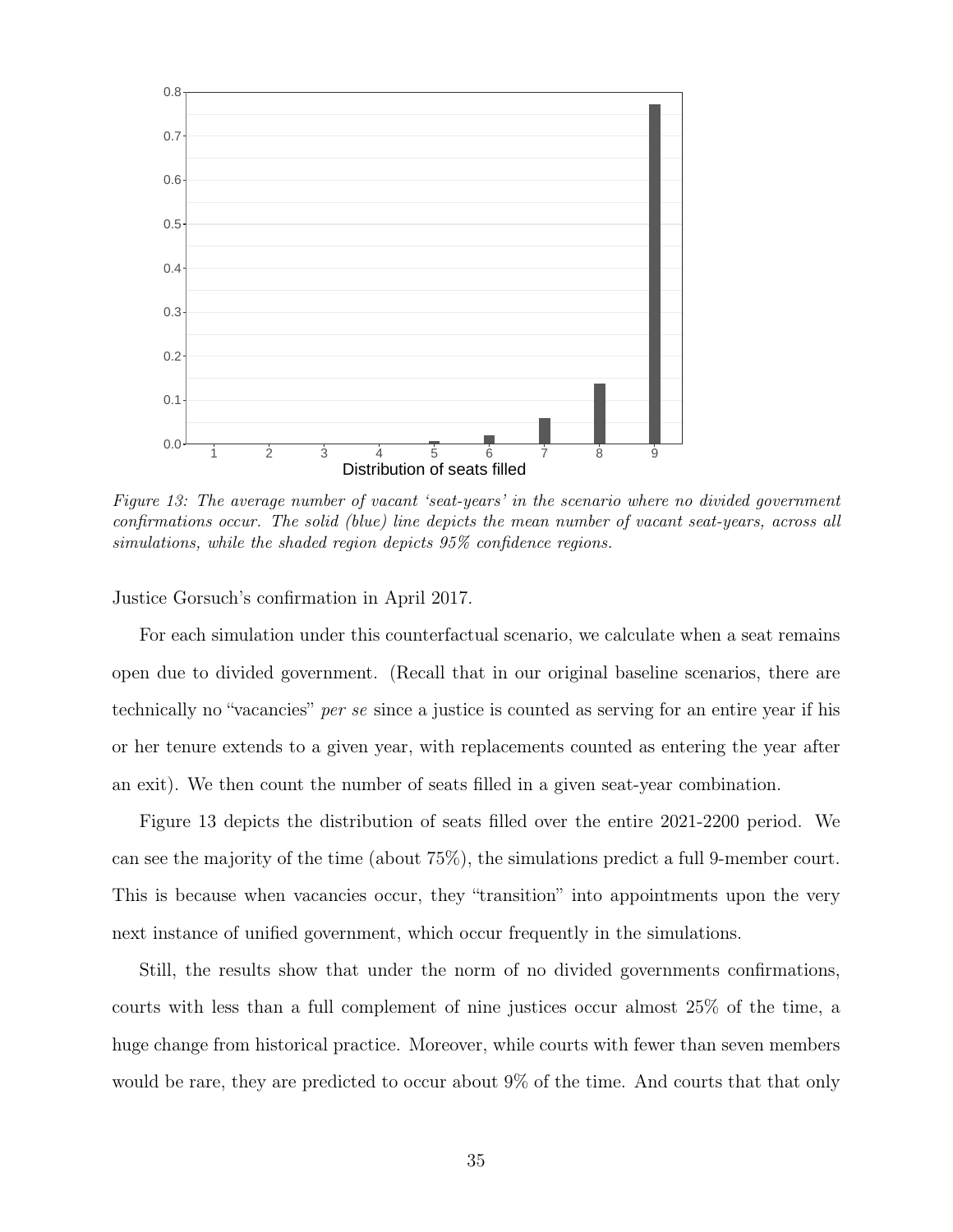minimally meet the statutory quorum of six justices occur about 3% of the time. Thus, the Court does not empty out when unified government is needed to fill a vacancy. Nonetheless, it is quite possible that the Court would end up hearing many cases with a bench of 8 members or less. For a majority opinion to have precedential value, it must attract five "joins" (including the opinion author), and this might be quite challenging in a shrunken and polarized Court.

### 4.2 Vacancies and Ideological Structure

Because our baseline assumption assumes symmetric election probabilities, having no divided government confirmations would not privilege one side or the other, because divided government would be equally likely under Democratic and Republican presidents. We show below in Figure 16 that the average location of the median justice under the baseline scenario and the no divided confirmation confirmations scenario track each other very closely over the rest of the century. (We save extended discussion of the figure until we present the next two policy experiments.)

## 4.3 The Senate Map: Greater Republican Advantage

The passage of time has little impact on the vacancy profiles shown above. Because the probabilities of divided government are symmetric across the parties and stationary with respect to time, presenting the distributions seen in Figure 13 decade-by-decade changes little.<sup>32</sup>

Yet there is good reason to believe our assumption of symmetric probabilities for controlling the Senate may prove untenable in future decades. Instead, the Senate map seems increasingly likely to favor the Republican Party. Critically, Democrats cluster more and more in a few large urban states, but the Constitution guarantees each state two senators. As Jonathan Rodden (2019, 2) notes:

<sup>&</sup>lt;sup>32</sup>The probability of divided government is slightly higher in the 2020s compared to the remaining decades; this is because we use the fixed reality of unified government of 2021 in the simulations, thereby probabilistically increasing the chance of divided government following the 2022 elections. This factor translates into slightly more years with fewer than nine justices in the 2020s compared to later decades, in which the transition probabilities fully kick in, but the differences are not dramatic.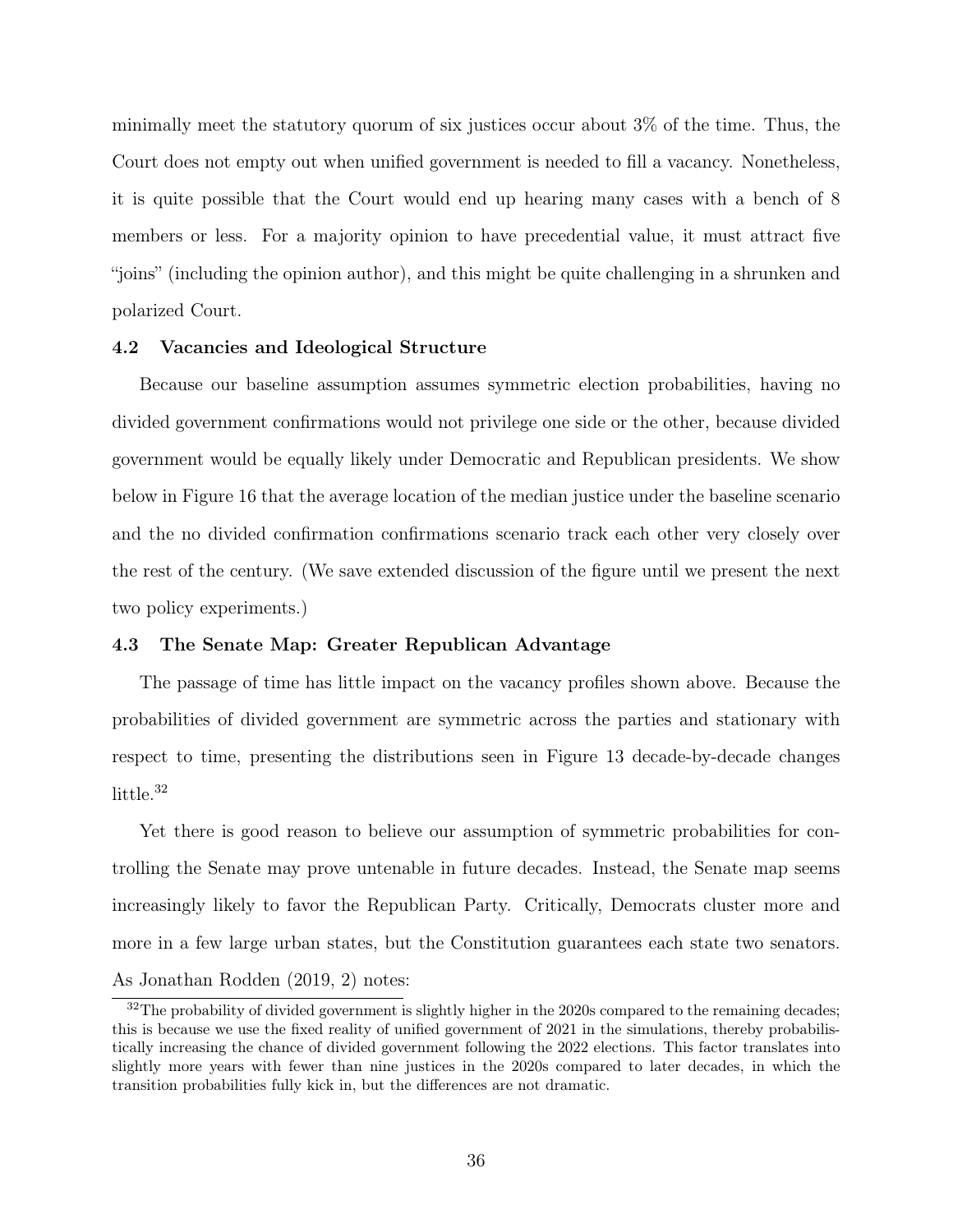

Figure 14: Probability of Democratic control of the Senate, for baseline scenario and scenarios with fixed and increasing Republican advantage.

Democrats have won more votes than Republicans in elections for eleven of the fifteen Senates since 1990 [as of 2019], but they held a majority of seats on six occasions. [U]derrepresentation of Democrats in the US Senate is no mystery. It happens, because, as a legacy of the bargain made at the Constitutional Convention in the eighteenth century, large Democratic states like California and New York have the same Senate representation as small Republicans states such as Wyoming and the Dakotas.

Indeed, this discrepancy between votes and seats became a talking point during the nominations of President Trump's three nominees. Brownstein (2018), for example, noted that if one assigned half of each state's population to a given senator, the 51 Republican senators at the time of Brett Kavanaugh's nominations represented about 143 million Americans, compared to the 182 million represented by the 49 Democratic senators.<sup>33</sup> Moreover, the electoral bias of the Senate is only likely to increase in the coming decades (Bump 2017). In some sense, the Constitution created the Senate as a "rotten borough."<sup>34</sup>

To understand the potential effects of the changing Senate dynamics, we modeled bias

<sup>33</sup>In the end, Democratic Senator Joe Manchin of West Virginia voted to confirm Kavanaugh while Republican Sen. Lisa Murkowski of Alaska opposed him, but the basic point holds.

 $34$ One way to offset the Republican tilt would be to admit new Democrat-leaning states, e.g., Puerto Rico, the District of Columbia, and the Virgin Islands. We do not model this scenario which we see as improbable. But, if such state additions came to pass, it would most likely alter future control of the presidency and the Senate in some elections, with large implications for the Court's ultimate make-up.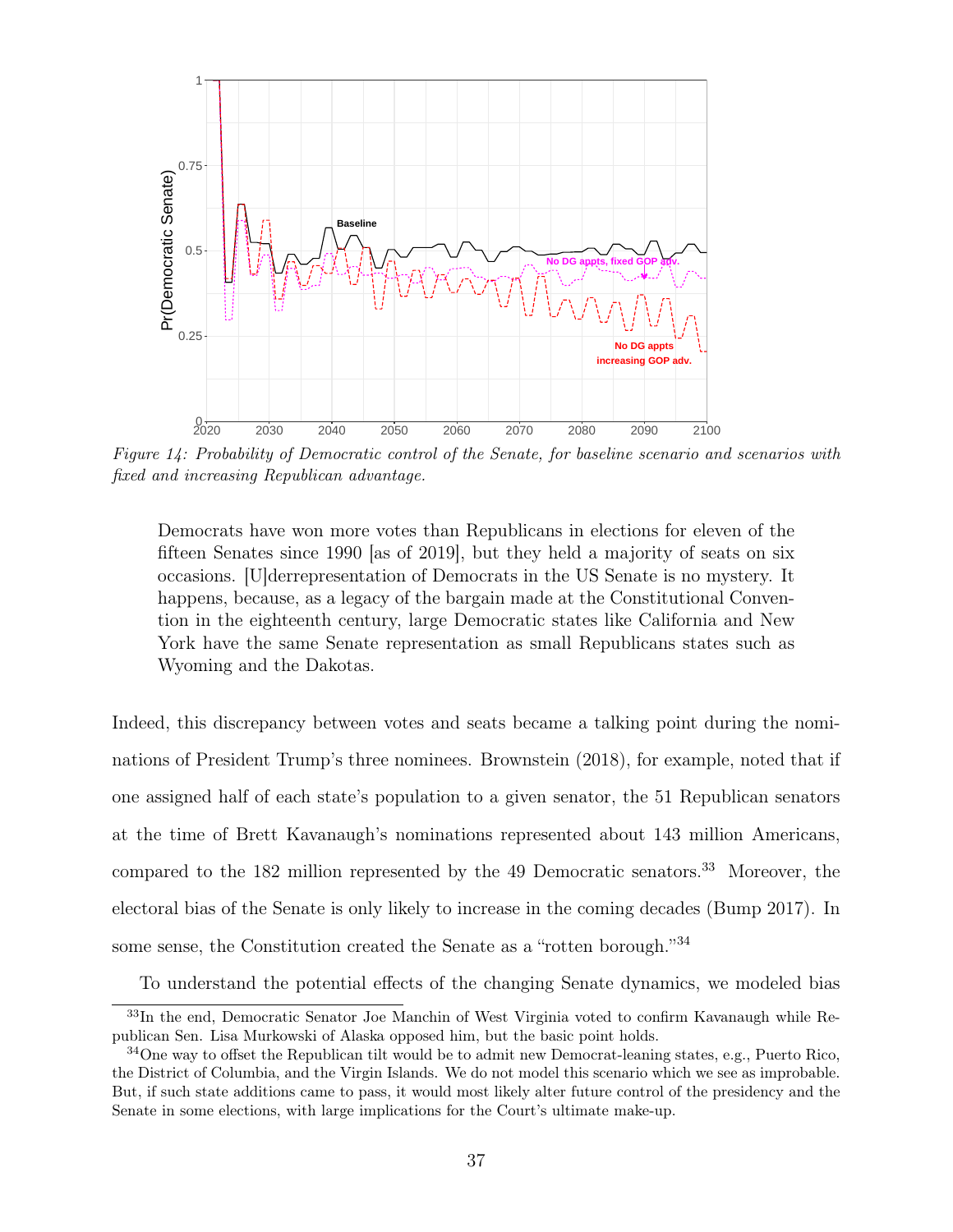in the control of the Senate in two ways. First, we simulated a fixed bias in favor of Republicans. Specifically, we moved each of the Senate transition probabilities described above by .05 in the direction of Republicans. Second, we simulated a linearly increasing Republican bias. Here for each year we multiplied the transition probabilities by .005 and added that amount to the base probability. We then implemented both policy experiments under the assumption of no divided government confirmations. We label these experiments No divided government confirmations, fixed Republican advantage and No divided government confirmations, increasing Republican advantage. Figure 14 shows how the average probability of Democratic control of the Senate is decidedly smaller in the Republican advantage scenarios, compared to the baseline scenario.

There are two related quantities of interest to examine under these scenarios. The first is how often vacancies would likely occur under the Republican advantage, and how that compares to vacancies under the basic no divided government confirmations scenario. The second is the partisan consequences for the Court. To get at both, we calculate the average number of vacant seats per year, broken down by simulations in which the president is a Democrat and those in which the president is a Republican. In other words, we distinguish the seats that can't be filled by virtue of a Democratic president facing a Republican Senate from those that can't be filled because a Republican President faces a Democratic Senate.

Figure 15 presents the results of this analysis. For visual clarity, we omit the fixed Republican advantage, as the results under this scenario do not differ significantly from the symmetric no divided government confirmation scenario. Let's begin with the symmetric scenario, which is shown in the left panel in Figure 15. The solid (blue) line depicts the average number of vacancies under Democratic presidents, while the dashed (red) line depicts the average under Republican presidents. In the scenario where the Senate election probabilities are symmetric, we see no clear partisan advantage over time. Sometimes more vacancies would have been filled by Democrat presidents, sometimes more would have been filled by Republican ones. This reflects the "natural" variation in party control of the presidency and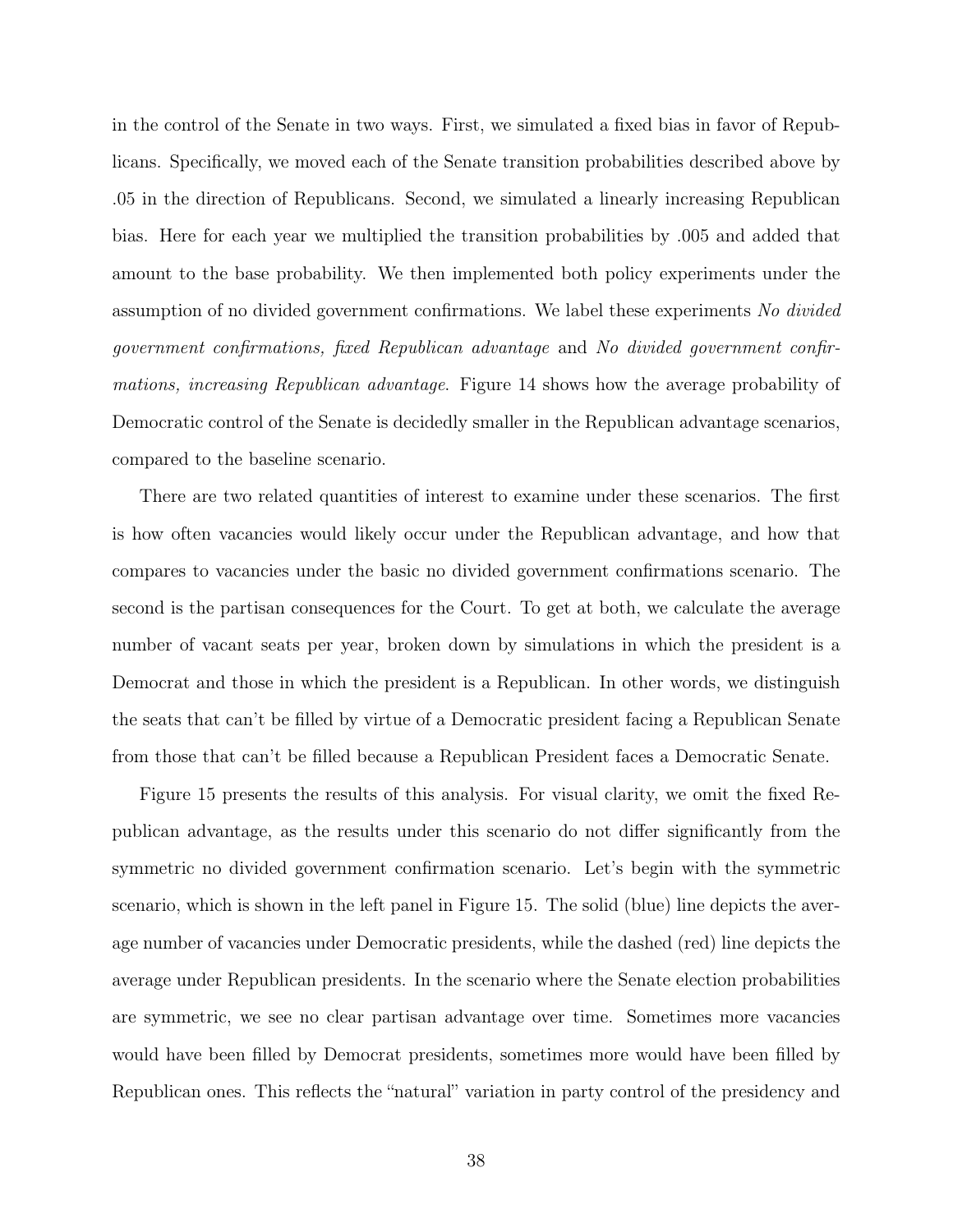

Figure 15: The average number of vacancies per year, broken down by simulations where the president is a Democrat or a Republican.

the incidence of divided government.

The picture is quite different when we turn to the scenario where Republicans have an increasing electoral advantage in the Senate. The right-hand panel in Figure 15 examines this scenario. Here, we assume the Senate maps increasingly tilts Republican though a relatively gradual pace. The simulations show little partisan advantage induced by vacancies, in the early decades. But towards the end of the century, the figure shows a pronounced Republican advantage. In other words, the average number of vacancies is systematically higher under Democratic presidents than Republican presidents. By 2095, the average number of vacancies per year exceeds 1 for Democratic presidents, compared to fewer than .5 for Republican presidents. (Note of course this is an average over many simulations, in which the differential can be extreme.)

Assuming the Court can muster a quorum, the number of vacancies in a given year is hardly decisive in itself. But if vacancies have a partisan skew, then they may affect the overall composition of the Court at any moment in time. To illustrate, we again calculate the average annual location of the median justice, under each of the three no divided government confirmation scenarios.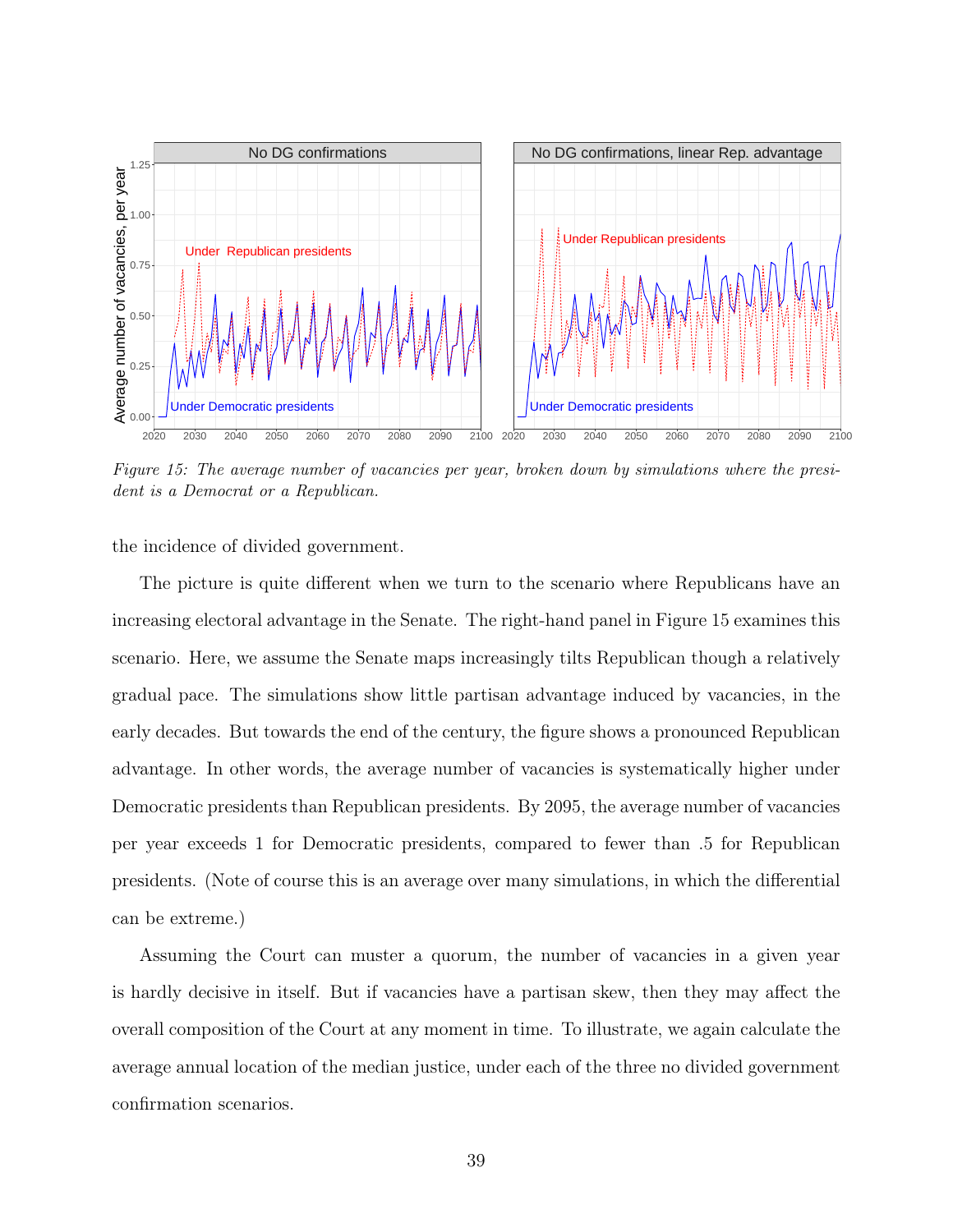

Figure 16: Average location of median justice, under baseline scenario and no divided government confirmation scenarios.

The results are shown in Figure 16. We also include the results from the baseline scenario for reference. We begin with the symmetric no divided government confirmation scenario; recall that this scenario assumes symmetric Senate election probabilities. As we discussed briefly above, because the probabilities are symmetric, there is little difference in the average location of the median justice between the baseline scenario and the symmetric no divided government confirmation scenario.

The picture is quite different once we assume a Republican advantage in the Senate. Because the fixed advantage is relatively small, in addition to the fact the Court is controlled by conservatives in the early period, little change occurs in the early decades. This reflects the very substantial initial conservative advantage. But farther in the future, after the starting Court turns over, both the assumed fixed Republican Senate advantage and (especially) the increasing advantage imply a conservative-dominated Court in the majority of the simulations for the rest of the century. In other words, the partisan advantage in vacancies translates into a substantial partisan advantage on the Court.

Crucially, this effect occurs despite symmetric probabilities for control of the presidency. It arises because of differential control of the Senate. To put it another way, Democratic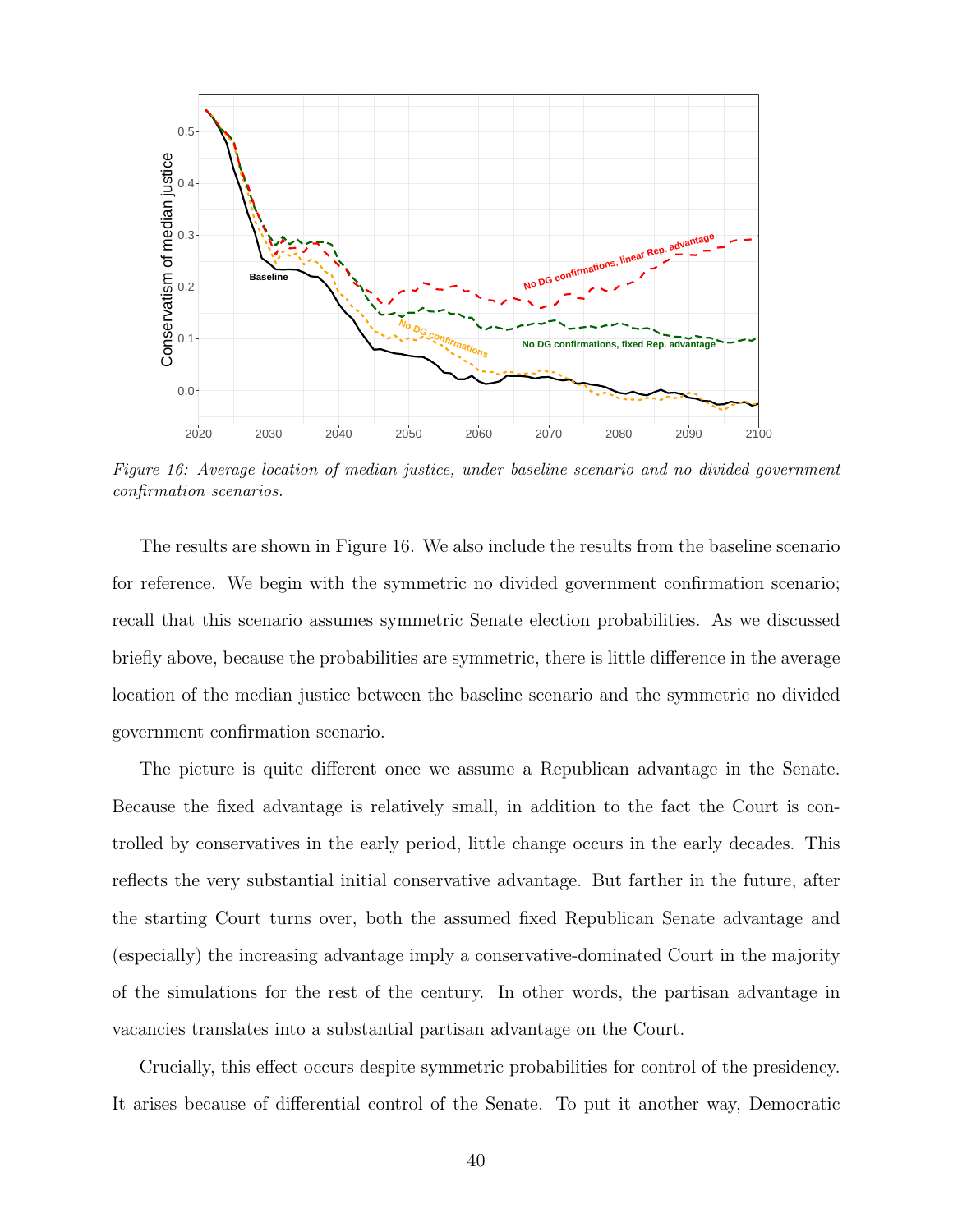and Republican presidents are equally likely to make a nomination to the Court (conditional on the incidence of strategic retirements). But Republican presidents would be much more likely to see their nominees *confirmed* under a norm of no divided government appointments. Democratic presidents would find themselves hamstrung in actually filling vacancies, because divided government would be much more likely to occur in their administrations than in Republican ones.

## 5 Statutory and Constitutional Reforms

Following the Garland blockade of 2016 and President Trump's subsequent appointment of three justices, discussion of reforming the selection and retention institutions of the Supreme Court moved from the pages of law reviews into mainstream discussions of American politics. In this section, we examine the two most widely discussed reform proposals: court packing and term limits.

We continue with the baseline assumption that presidents from both parties will appoint highly reliable ideologues. As shown in Section 3.4, were presidents to revert to appointing ideologically heterogeneous nominees, depolarization of the Court would follow. Of course, such a contingency is extremely unlikely. Consequently, the effects from changing formal selection and/or tenure institutions become of great interest.

## 5.1 Court packing

We begin with an institutional change long regarded as the third rail of nomination politics: court packing. In fact, court packing has been relatively routine in the lower federal courts. In an important paper, De Figueiredo and Tiller (1996) show that Congress has been much more likely to increase the number of judges on the district and circuit courts during unified government compared to divided government, even when accounting for possible caseload concerns. Unified government, of course, allows a president and Senate to work in tandem to appoint like-minded judges to the federal bench.

While Congress has expanded the lower courts nearly 30 times since 1789, changes in the number of seats on the Supreme Court have been much less frequent. Between 1789 and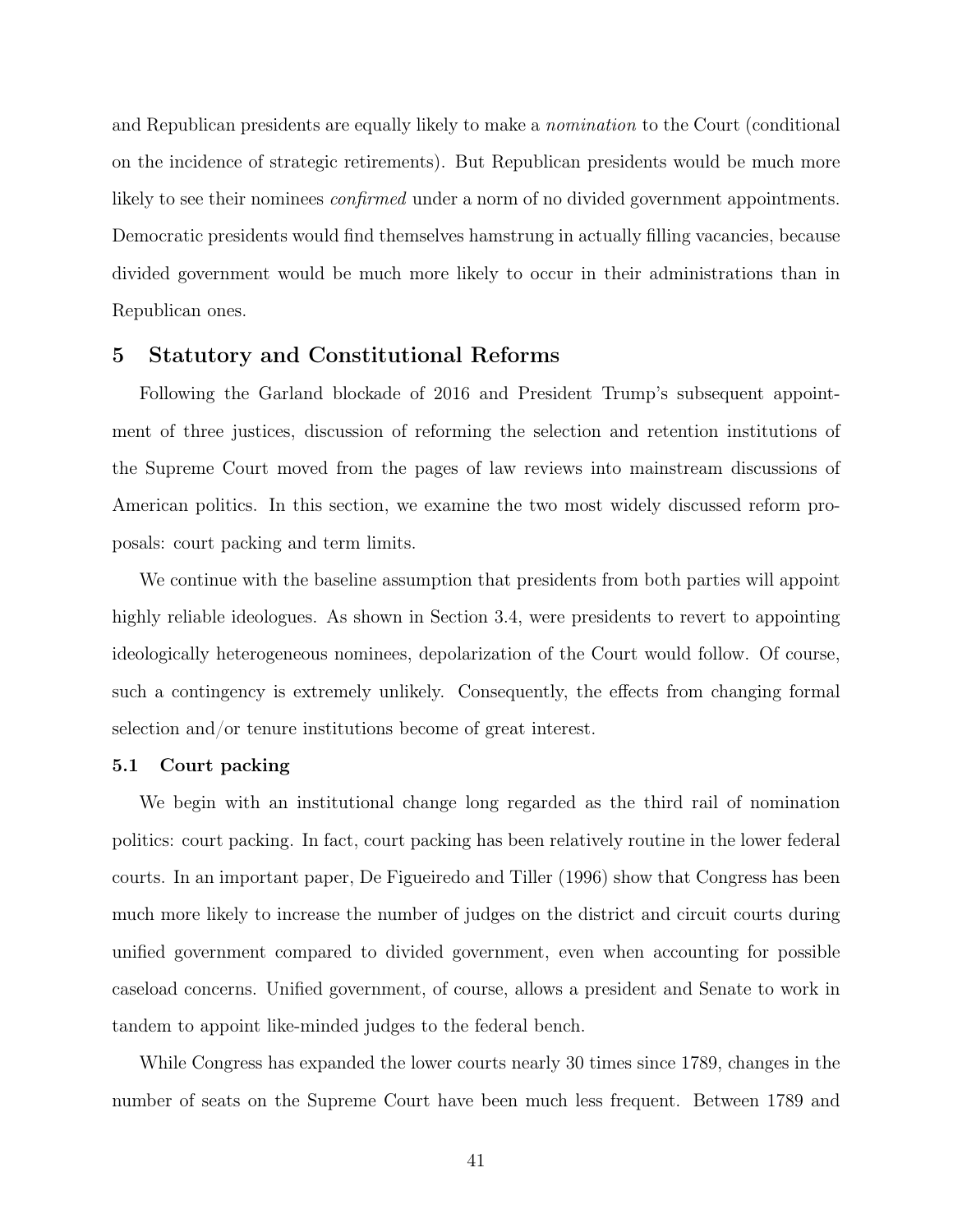1869 the number of seats on the high Court—set by statute—fluctuated between six and ten. During Reconstruction, Republican Party efforts to deny appointments to Andrew Johnson and facilitate ones by Ulysses Grant were particularly dramatic. Since 1869, however, the bench has remained at nine despite the introduction of many bills that would change this (Clark 2011). The most serious threat came in 1937, when President Roosevelt famously proposed expanding the Court in order to reinvigorate it, a transparent ploy to break the majority's opposition to the New Deal. FDR's too-clever-by-half plan exploded in his face, proving extremely controversial even within his own party. Ultimately the Senate rejected it in a 70-20 vote.<sup>35</sup> Despite this humiliating legislative defeat, FDR won the larger battle. First, a narrow majority on the Court softened its opposition to key New Deal measures (Caldeira 1987). Then, Roosevelt filled a flood of seats, making an amazing nine appointments to the Court in his 15 years in office. Some of these were encouraged by improvements in the justices' pension plan, a deft alternative to crude court packing.

Despite Roosevelt's ultimate success, it seems fair to say that the received wisdom about the 1937 episode was that court packing is "box-office poison." However, the events of the last decade rehabilitated the notion among among some activists and politicians. First, the Court made several rulings that seemed to advance the partisan interests of the Republican party. Among those most infuriating to liberals were the 2010 decision in Citizens United that prohibited the government from restricting independent expenditures for political communications by corporations, the 2013 decision in *Shelby County v. Holder* striking down key portions of the Voting Rights Act, and the 2019 decision in Rucho v. Common Cause that held that claims of partisan gerrymandering are non-justiciable in federal courts. These cases soon appeared in Democratic presidential platforms as examples of judicial perfidy (see Chapter 2). Combined with the McConnell gambit of 2016 and 2017, the pronounced tilt in the judicial playing field led some liberal politicians and advocates to call for a "hard ball" response the next time Democrats regained the White House. As Ian Millhiser (2019), a

<sup>35</sup>See Shesol (2011) for an excellent history of the lead-up to and defeat of the court packing plan.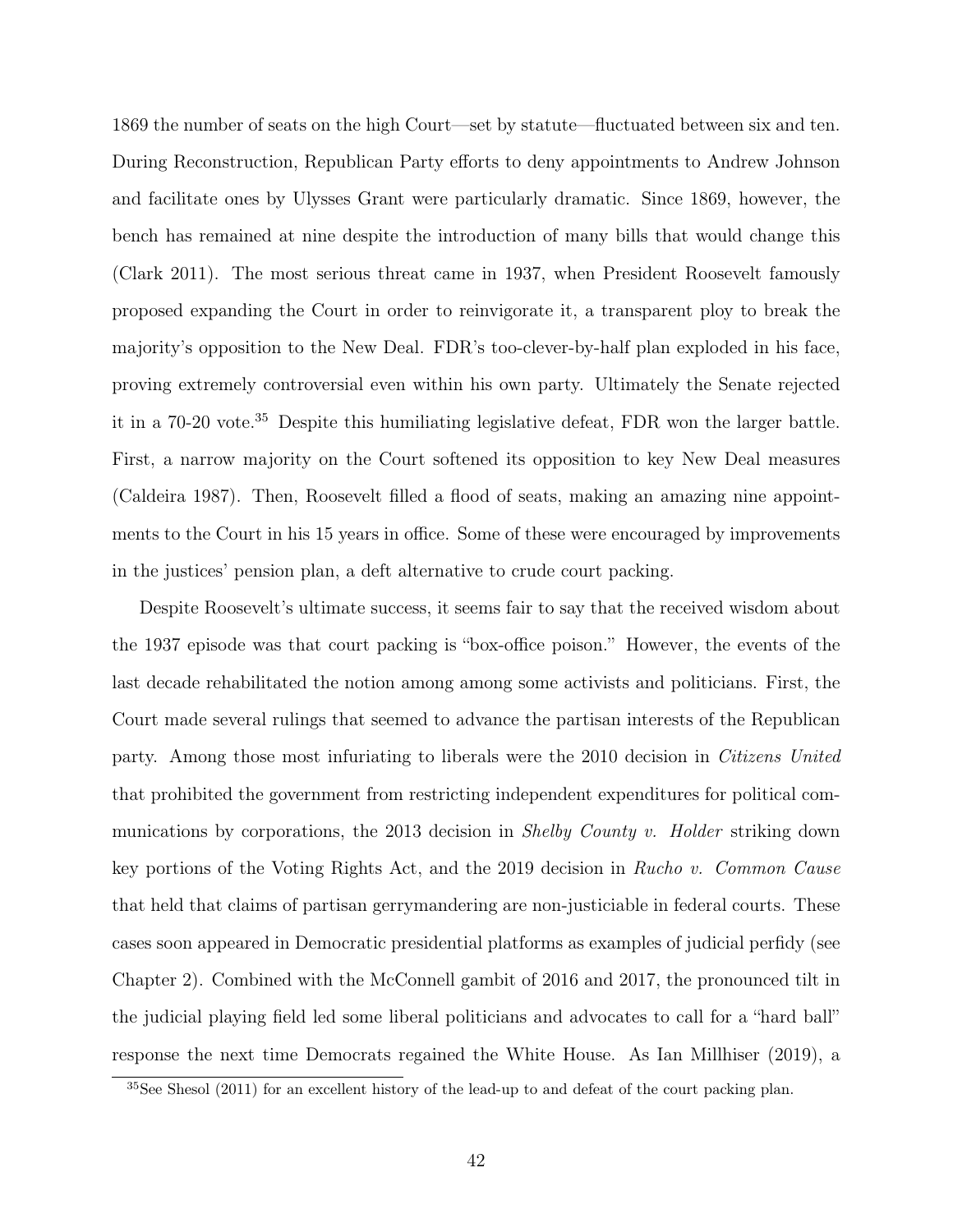liberal writer who covers the Supreme Court, wrote in 2019:

Just two years ago, this would have been an extraordinarily radical essay. Its premise is that court-packing—increasing the number of seats on the Supreme Court to change its ideological makeup—is, in certain limited circumstances, justified. And it is not unlikely that those circumstances will arise soon. Long seen as an unacceptable tactic, court-packing is now increasingly viewed as the least-bad option by an array of scholars and activists fearful that the Supreme Court has become a wholly owned subsidiary of the Republican Party.

Court packing emerged as a central talking point in the 2020 Democratic primary (Levy 2019). Pete Buttigieg, for example, endorsed a plan to increase the court to 15 members, with a third of the Court selected by the other 10 justices (who would be selected via the existing selection procedure).<sup>36</sup> In the summer of 2019, Senator Kamala Harris also endorsed packing the court (Biskupic 2019). So did presidential contenders Senator Elizabeth Warren, Senator Cory Booker, and Governor Steve Bullock of Montana, in various versions (Ayesh and Perano 2019).

As it turned out, the push for court packing quickly fizzled. Democrats won control of the presidency and both chambers of Congress in the 2020 elections, but their majorities in the House and especially the Senate were razor thin, effectively crushing radical change.<sup>37</sup> In addition, President Joe Biden seemed lukewarm about the idea. Biden came out against court packing in 2019; then, in 2021 he appointed a bipartisan commission of law professors to study Supreme Court reform. (The commission made no formal recommendation for or against expanding the Court, as the issue divided the members.<sup>38</sup>) The future may bring a surprising turn of fortune, but at the time we write the prospects for expanding the Supreme Court appear very dim.

Still, there is value in asking how the Court would be affected in the event of court packing.

<sup>36</sup>Buttigieg's plan was based on the proposal in Epps and Sitaraman (2019).

 $37$ Even if every Democrat had supported court packing, which was not the case in 2021, under any plausible scenario changing the size of the Supreme Court would have necessitated eliminating the legislative filibuster. A significant number of Democrats adamantly opposed this change.

<sup>38</sup>The final commission report is available at https://www.whitehouse.gov/wp-content/uploads/2021/ 12/SCOTUS-Report-Final-12.8.21-1.pdf. See Savage (2021) on the committee's divide over the wisdom of court packing.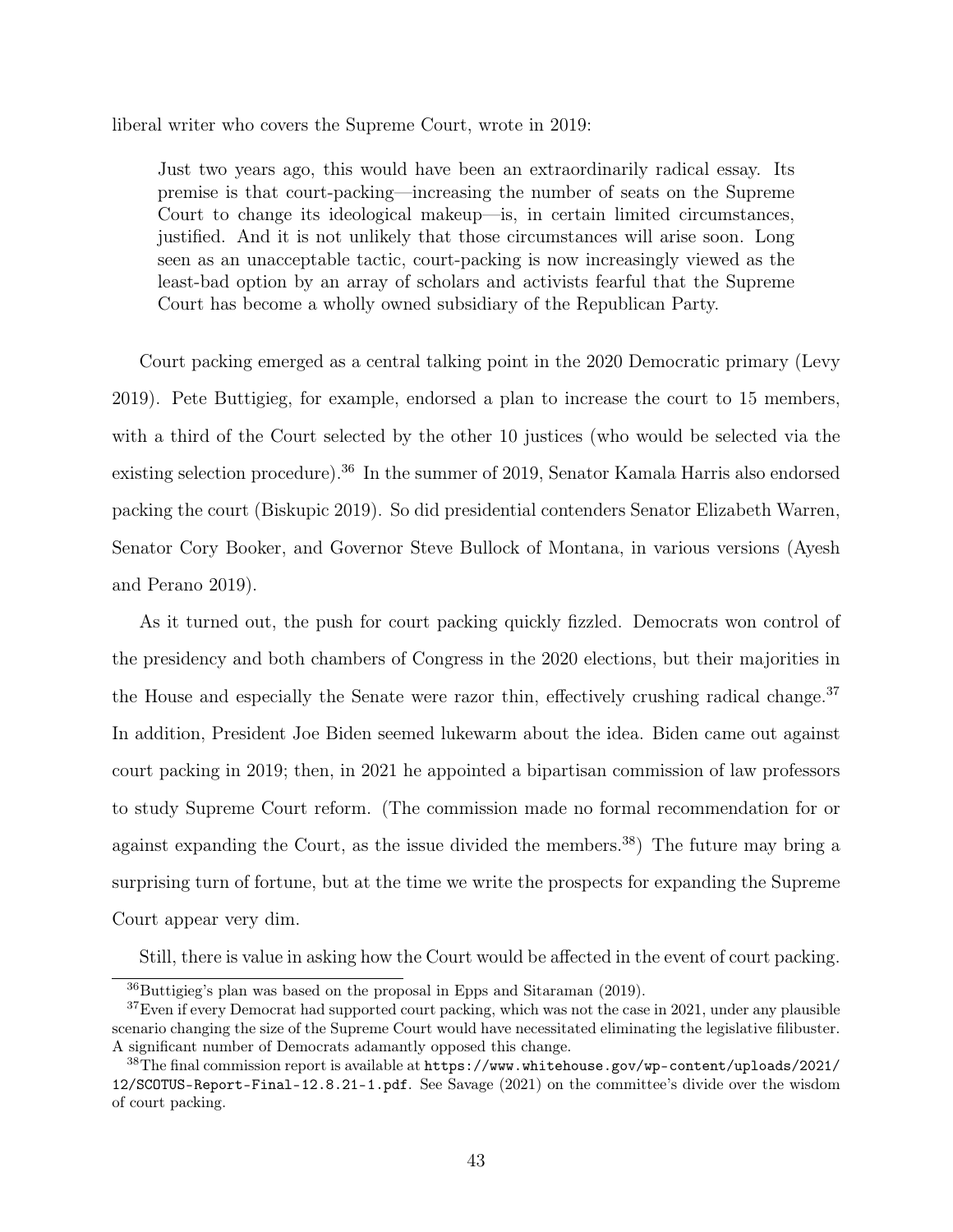

Figure 17: The average location of the Court's median, under the baseline scenarios and three hypothetical court packing plans implemented by Democrats in 2021.

Accordingly, we develop three policy experiments in which we assume that the Court was expanded in 2021, under unified Democratic government. In the three experiments, we separately assume an increase of two, four, or six seats, which would bring the total number of justices to 11, 13, and 15, respectively. These changes are assumed to take place in 2022, meaning the additional justices are all Democratic appointees. Other than this, we assume everything else remains as in the baseline scenario. For the moment, we assume (probably unrealistically) that court packing would be a one-time event, with the size of the court forever fixed after a one-shot increase in seats. (We consider tit-for-tat court packing momentarily).

Figure 17 depicts the average ideology of the median justice under each court-packing scenario; we also show the baseline results for comparison. Not surprisingly, Democratic court packing would shift the median of the Court to the left, compared to the baseline scenario of a conservative median justice. Because the real Court in 2021 had six conservatives and three liberals, allowing for either four or six new Democratic appointments would have an immediate and lasting impact on the average location of the median, shifting it to the liberal wing of the Court. But notice that under the scenario where "only" two seats would be added, it still takes several years for the average location of the median to approach the centrist zero-mark. Moreover, from 2030 to 2060, while the median would be liberal for most years,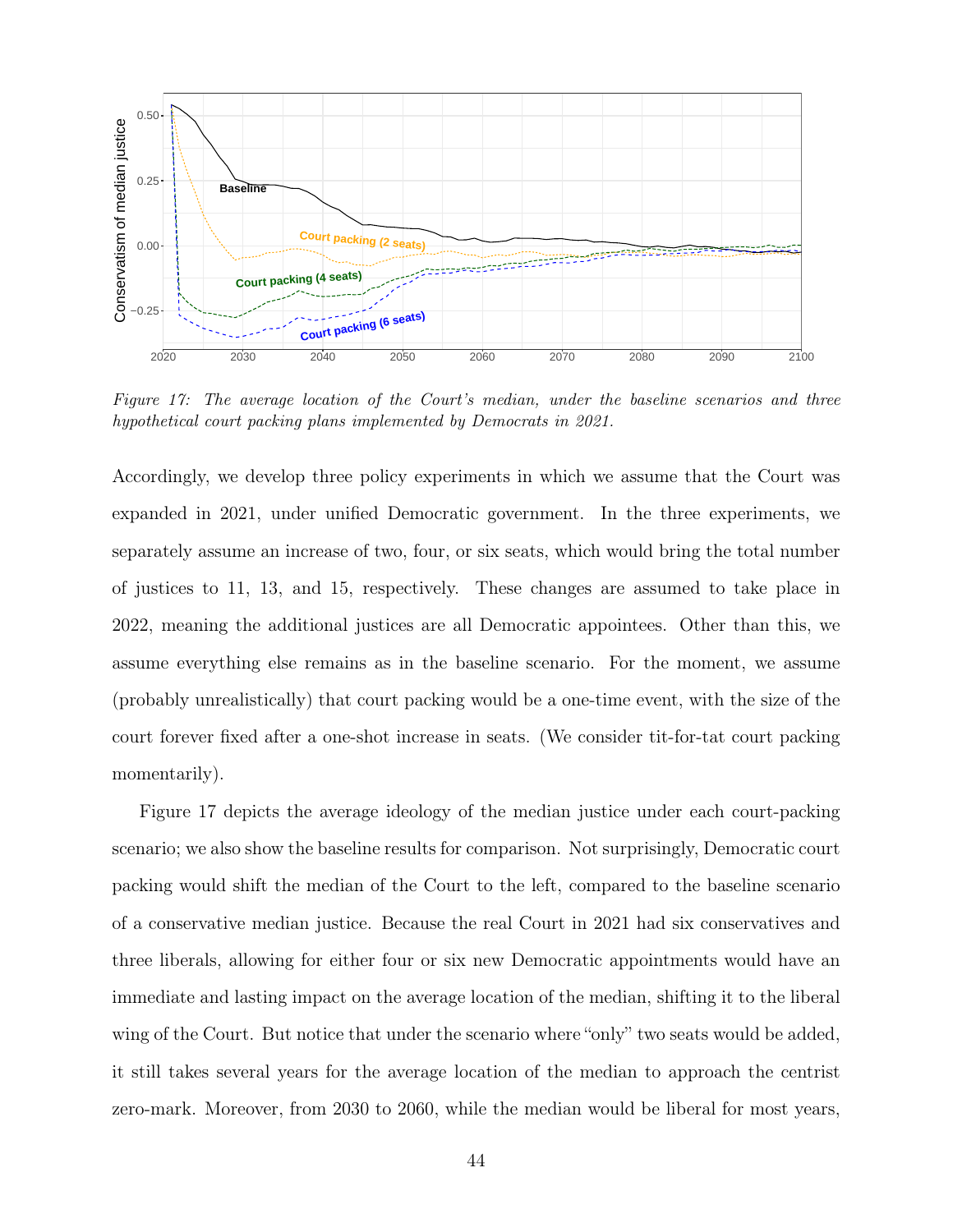the deviation from zero would actually be much smaller compared to the conservative "bias" that we observe in the baseline scenario. Thus, while adding more than two seats would likely mean a dramatic and prolonged liberal Court, adding only two seats would move the ideological trajectory of the Court to a rough balance.

Of course, politics is a dynamic process, not a static one. It seems likely—in fact, virtually certain—that a Democratic expanasion would provoke a Republican response. Indeed, some liberals worry about tripping off a cycle of court packing that could weaken the legitimacy of the Supreme Court. "My worry," said left-wing standard bearer Senator Bernie Sanders in April 2019, "is that the next time the Republicans are in power they will do the same thing, I think that is not the ultimate solution" (Ayesh and Perano 2019). More recently, Sanders elaborated his point: "We add two more judges. The next guy comes in—maybe a Republican—somebody comes in, you have two more [and before you know it] you have 87 members of the Supreme Court. And I think that delegitimizes the Court" (quoted in Millhiser 2020).

What would a cycle of tit-for-tat court-packing look like? To investigate the "Sanders scenario," we begin with the policy experiment in which two Democratic seats were added to the Court in 2021. We then suppose that every time a unified government emerges in which the majority party is opposite from the one that existed at the last occurrence of unified government, two additional seats are added to the Court, to be filled by an ideological judge aligned with the sitting president (again using the baseline simulation). Because we assume court packing first occurs in 2021 under unified Democrat government, the implication is the next round of Court packing would occur the first time Republicans gain unified control of the White House and Senate. In simulations where the Democrats lose the White House in 2024 and Republicans control the Senate, the tit-for-tat occurs as early as 2025-26. This cycle continues with every switch. (In the Sanders Scenario, we assume court packing does not occur when there is a shift from divided government back to the type of unified government that previously existed. For instance, if Republicans take control of the Senate in 2023 and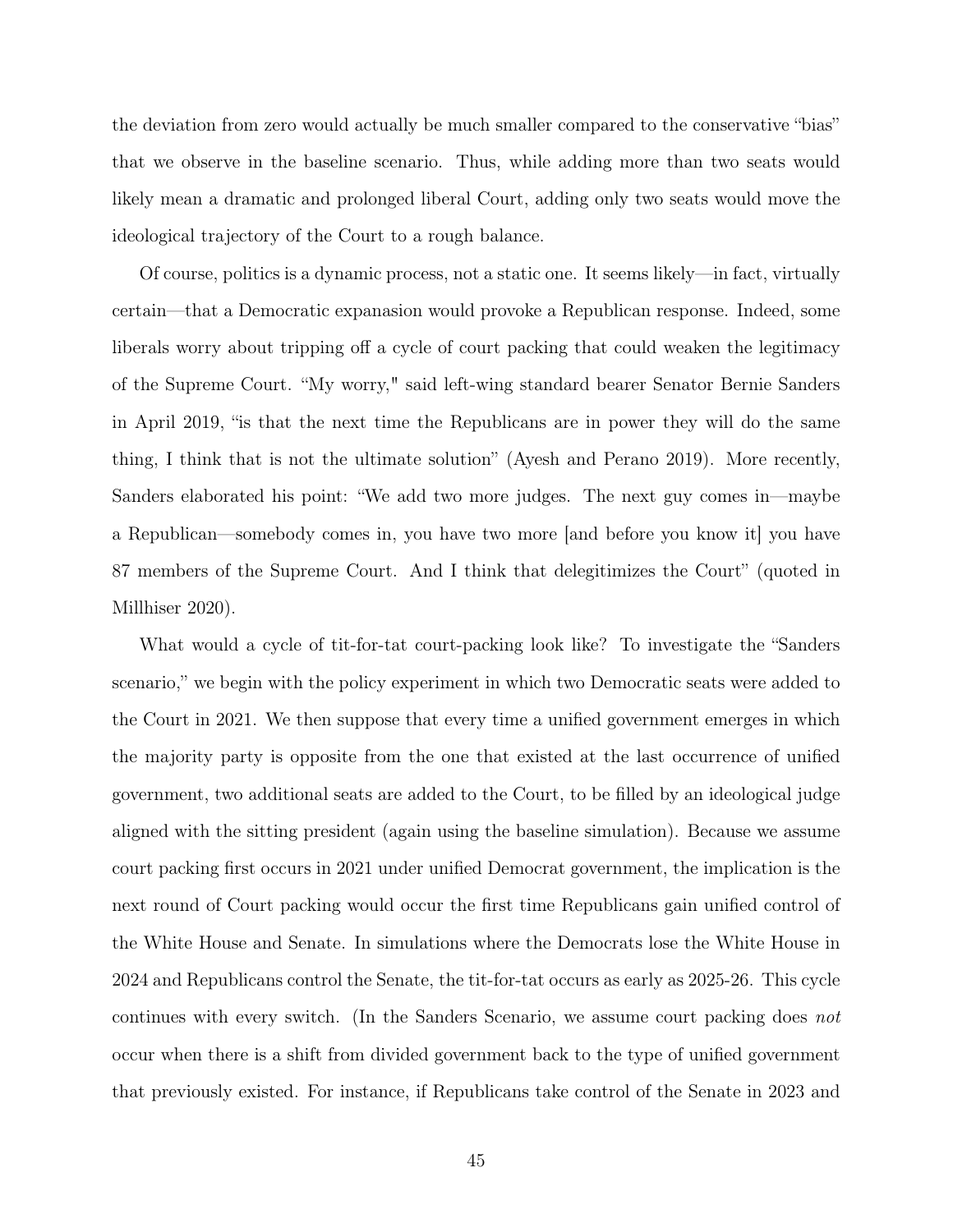

Figure 18: How tit-for-tat court packing would affect the size of the Court.

2024, but then Democrats retake the Senate in 2025, court packing is not implemented in 2025, since Democrats were responsible for the last expansion in 2021.)

Modeling the composition and ideology of the Court under this cycle of tit-for-tat court packing quickly becomes quite involved. Instead, we pursue a simpler but important question: how many seats would the Court have over the course of the 21st century? For every simulation, we recorded the number of seats in every year. Then, for every year we calculated the average number of seats, along with 95% confidence intervals. Those results are displayed in Figure 18.<sup>39</sup>

The upshot is straightforward but nevertheless stark. The number of seats on the Court would rise in a roughly linear fashion, reaching nearly 30 seats by the end of the century. This number is less than Senator Sander's conjecture of "87 members," but still entails a more than 300% increase in the size of the Supreme Court. There are high courts of comparable size, for example; the Indian Supreme Court has 33 members at the time we write. But such a bulky Court would be a complete departure from the American experience. The largest state supreme court has nine members, and many are as small as give. A 30-member body

 $39$ Chilton et al. (2021b) perform a very similar analysis, though their assumptions about under which conditions court packing occurs differ slightly from ours.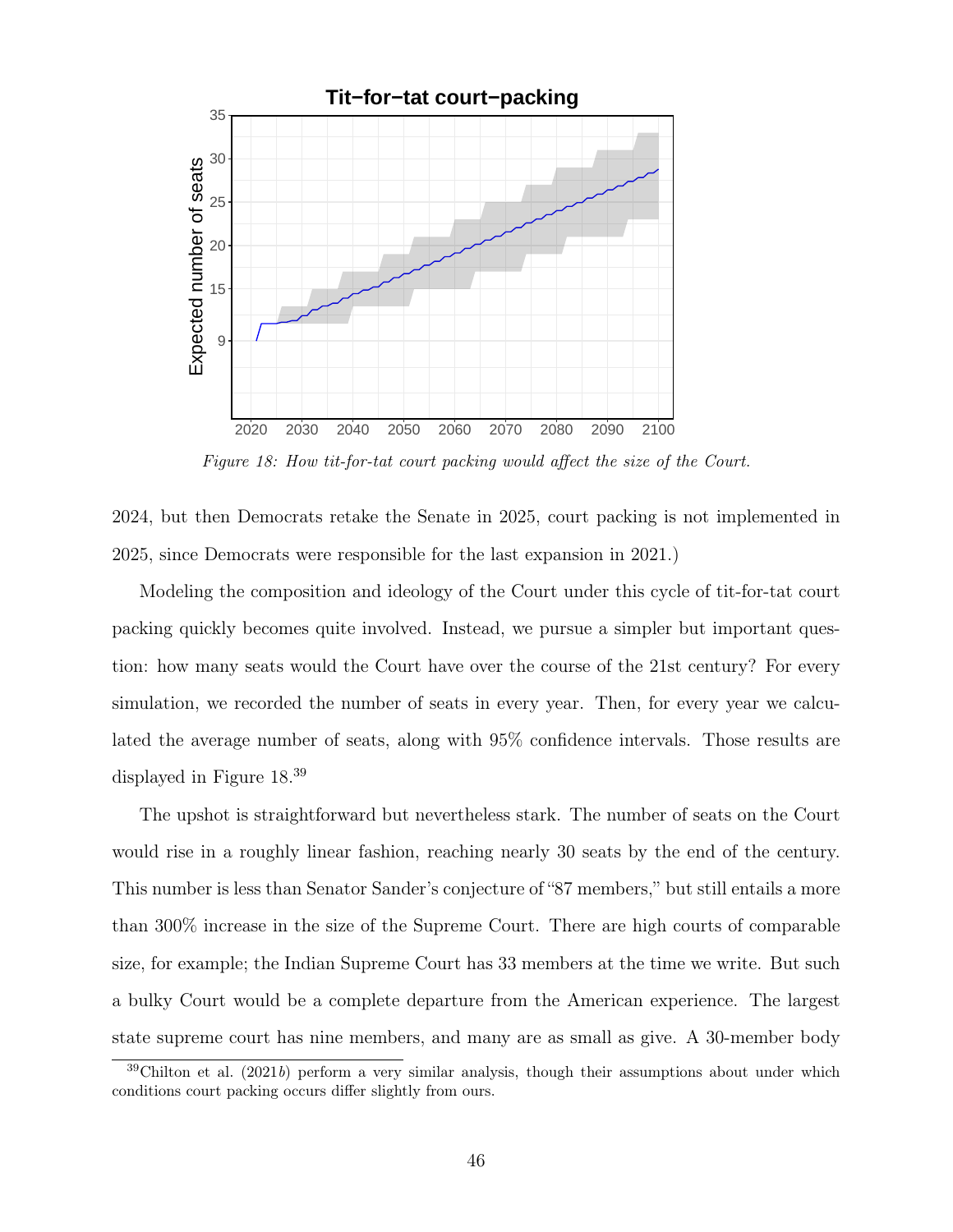would resemble less a traditional American court than a legislature, requiring radical changes in procedure and operation. We would truly be off the edge of America's constitutional map.

#### 5.2 Term limits

Court packing is and likely will remain highly contentious and bitterly partisan. An alternative is far less controversial, receiving endorsements from academics and politicians across the political spectrum: term limits for the justices.

Article III of the Constitution states that "the judges, both of the supreme and inferior courts, shall hold their offices during good behaviour," a clause that effectively provides Supreme Court judges with life tenure, short of impeachment. During the constitutional conventions, the institutions for selection and retention of federal judiciary were the subject of much debate—particularly the appointment mechanism. But the historical record suggests that there was little disagreement over the wisdom of life tenure (Crowe 2012, 26-28). Most famously, Alexander Hamilton argued in Federalist 78 that if "the courts of justice are to be considered as the bulwarks of a limited Constitution against legislative encroachments, this consideration will afford a strong argument for the permanent tenure of judicial offices, since nothing will contribute so much as this to that independent spirit in the judges which must be essential to the faithful performance of so arduous a duty." This sentiment was joined by Hamilton's frequent nemesis, Thomas Jefferson, who wrote, "The judges ...should not be dependent upon any man or body of men. To these ends they should hold their estates for life in their offices, or in other words, their commissions should be during good behavior" (quoted in Haynes  $(1944, 93)$ ).<sup>40</sup>

Whatever the wisdom of life tenure in 1789, several modern-day realities may suggest the wisdom of a reappraisal. First, almost no other judicial system at either the state level in the United States or in other countries provides for life tenure. Yet these courts appear to function reasonably well without it.

In addition, as Calabresi and Lindgren (2005) note, some of Hamilton's empirical claims

 $^{40}$ Upon assuming the presidency in 1801, Jefferson would flatly reverse this position in the face of a hostile Federalist-controlled Supreme Court.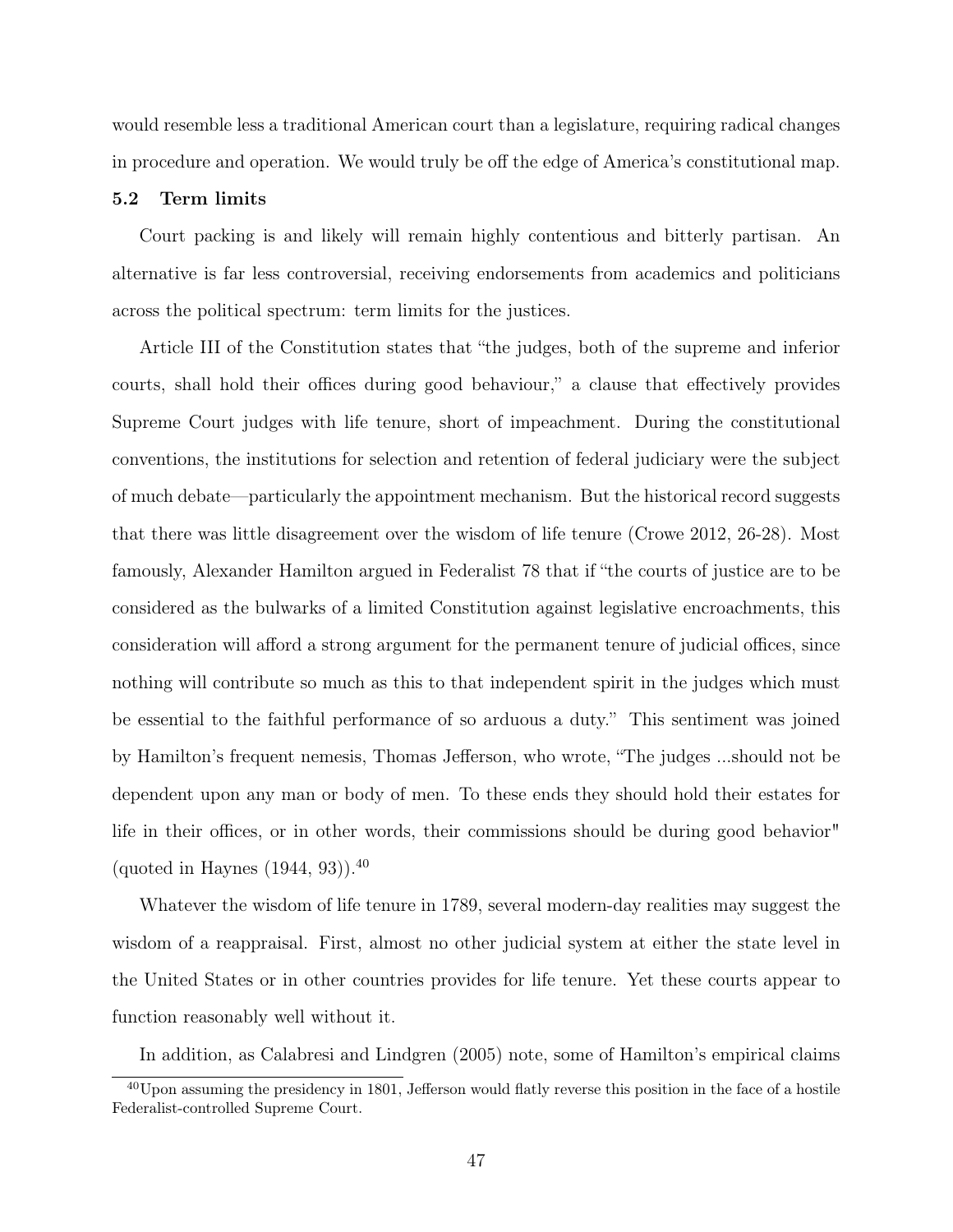simply don't hold water today. Perhaps most prominently, the institution that Hamilton called "the least dangerous branch" now exercises sweeping authority and influence across a stunning range of policy domains. Indeed, "the Supreme Court is far more powerful today than Hamilton could ever have imagined in the 1780" (Calabresi and Lindgren 2005, 822). Accordingly, a somewhat greater degree of democratic accountability and responsiveness to the public may be in order. Moreover, Supreme Court justices simply serve much longer, on average, than they used to. As we documented in Figure 7, the average tenure of Supreme Court justices increased dramatically over time. In the early Republic, the average tenure of justices was less than a decade, and throughout the 19th century only somewhat longer. Recent exiters had average tenures of about 25 years. Decades-long tenures substantially increase the political stakes of each appointment. Briefer tenures might dial down the heat in nominations (we return to this point in the final chapter).

In light of these developments, it is probably not surprising that many commentators have called for an end to life tenure, replacing it either with a mandatory retirement age or, much more prominently, fixed terms. To the best of our knowledge, the earliest term limit proposal in the modern era came from Oliver (1986). In recent years, similar calls have come from DiTullio and Schochet (2004), Calabresi and Lindgren (2005), Greenhouse (2012), Chemerinsky (2013) and Klein (2018), inter alia. In addition, a number of 2020 Democratic presidential candidates either expressed outright support for term limits or indicated an openness to the idea (Washington Post 2020). So have senators from both parties (Wheeler 2018). Finally, a majority of the American public seems to support the idea: a poll taken in July 2018 (the month Brett Kavanaugh was nominated) found that 61% of registered voters, including 67% of Democrats and 58% of Republicans, support term limits for the justices (Wheeler 2018).

Imposing term limits might prove a knotty problem. Given the "good behavior" clause in Article III, such a plan would likely require a constitutional amendment, a formidable hurdle in the American system (see e.g. Calabresi and Lindgren 2005). Some scholars, however, have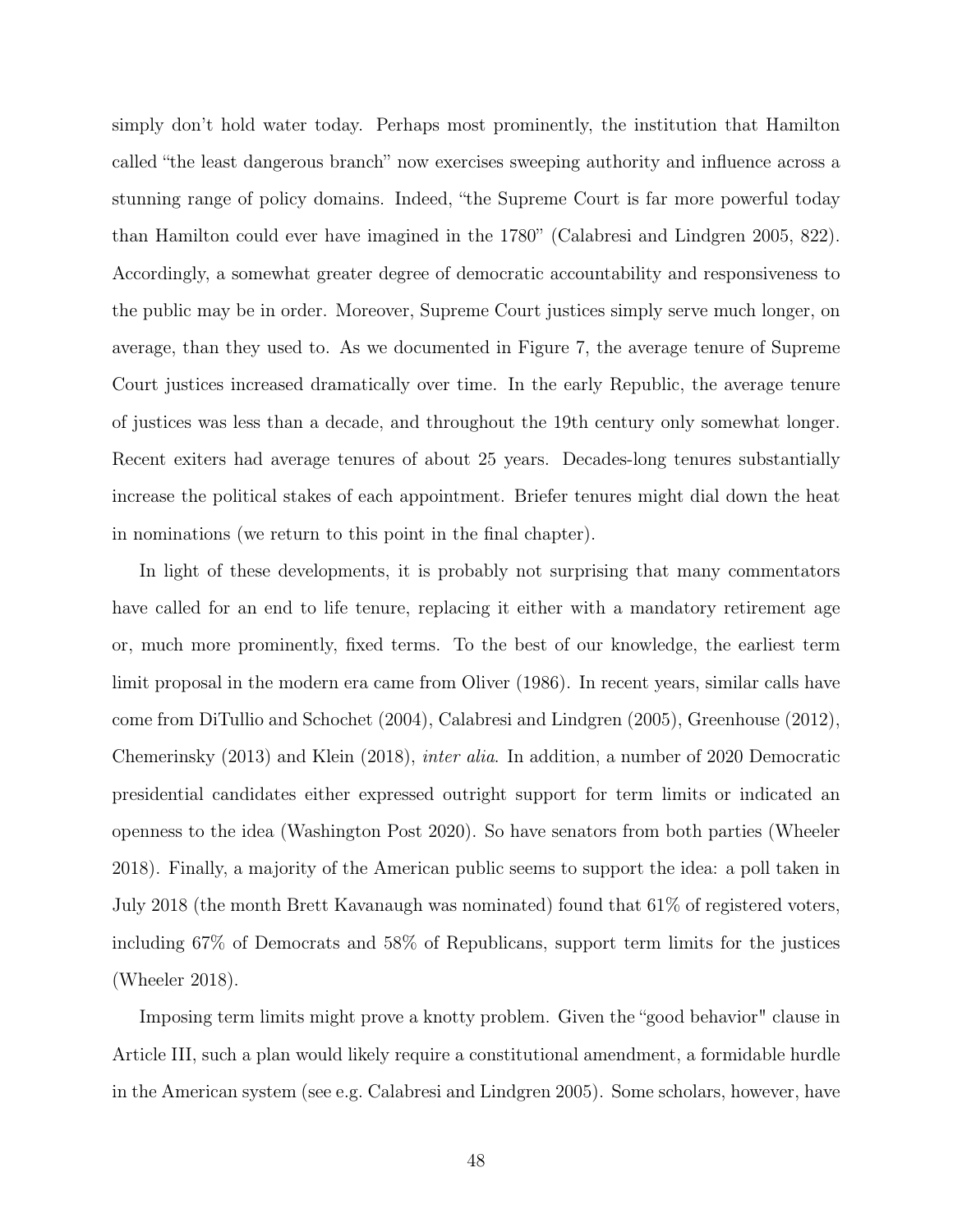advanced ingenious arguments for a statutory route (see e.g. Cramton 2007). Of course, a statutory plan would inevitably wend its way to the Supreme Court itself. Cynical observers may question the willingness of a majority on the Court ever to accept such a curtailment of their personal power. Only time holds the answer to such imponderables. On the other hand, the MSC simulator offers a way to gauge the likely impact of term limits, if ever implemented.

The precise details of the plans to implement fixed terms differ, and the details matter. However, all the proposals share some basic features. In place of life tenure, justices would serve fixed and non-renewable terms, typically an 18-year term. The terms would be staggered in such a way that each president would receive several appointment opportunities during a four-year term, for example, two appointments in the 18-year plan. They might receive more should a justice die or retire prior to the expiration of the specified term.

Proponents of 18-year terms argue that they would provide several benefits. First, even such lengthy term limits would reduce the chance of justices lingering past the point at which physical infirmity and mental incapacity (the notorious "mental decrepitude" phenomenon) render them unfit for the demands of the job. Second, staggered terms would smooth out the appointment process so that the number of appointments received by a given president would no longer be the hostage of fate or the beneficiary of strategic exits. As Oliver (1986, 810-11) notes:

As voters have historically changed the occupants of the White House, they have, indirectly but inexorably, changed the makeup of the Court. But it is (at best) random chance that determines which presidential elections will be important in affecting the Court, and which will have little or no effect. There is no great triumph of logic in a system under which, for example, President Nixon in five and one half years named four Justices, President Ford in two and one half years named one, and President Carter in four years named none. Despite being President for only a single term, President Taft named six Justices, more than any President in history with the exceptions of Presidents Washington and Franklin Roosevelt.

Advocates emphasize the impact of even lengthy limits on the incentives for strategic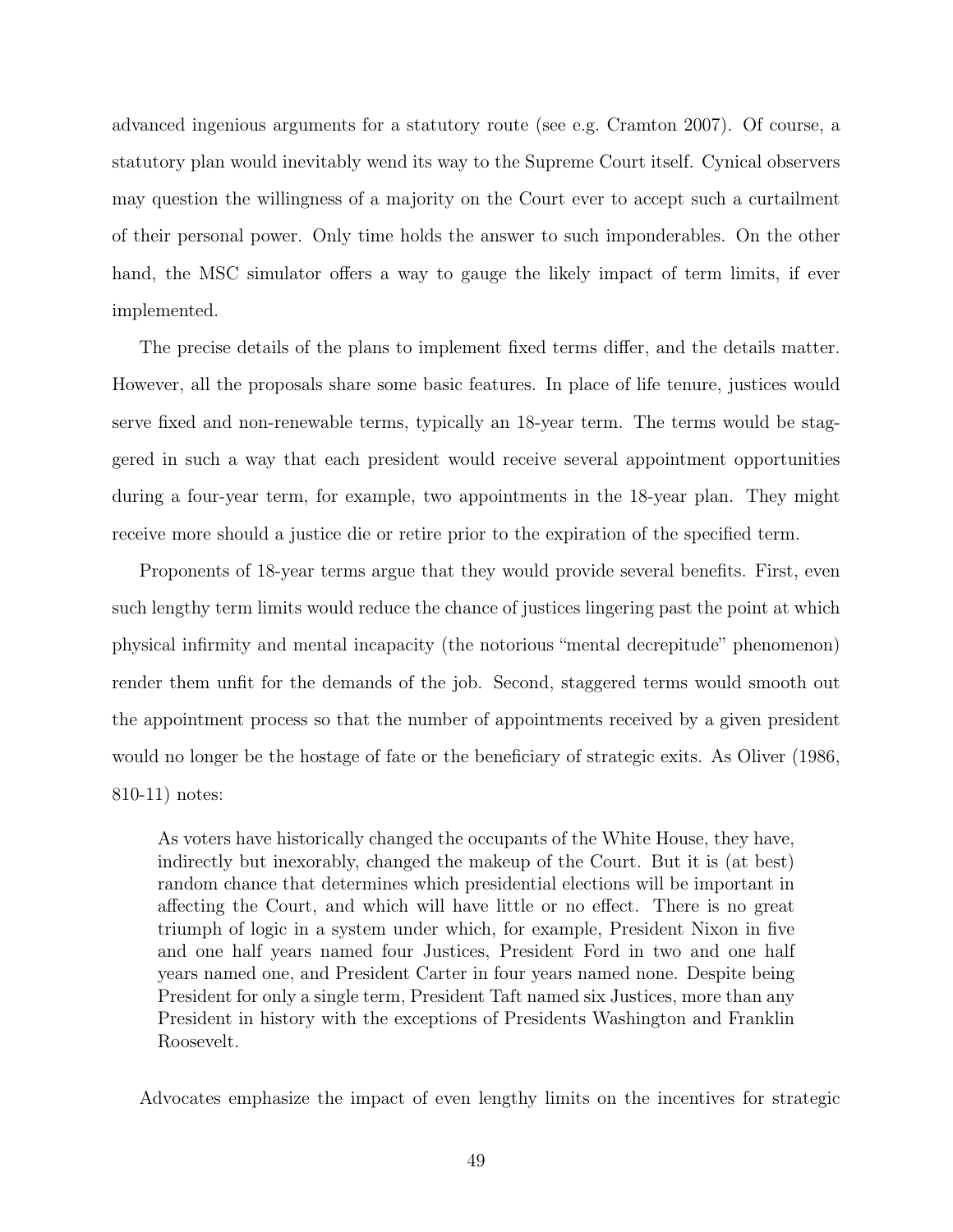retirements. A justice whose extended stay on the Court has exhausted its pleasures, may well see a strategic exit as attractive since she can then bequeath the seat to an ideological soulmate. But a younger justice who still savors the job may eschew that ideological bonus in favor of a few years more on the world's most powerful and esteemed judicial body. <sup>41</sup>

Simulating term limits How would term limits change the path of the Court? Implementing term limits would require many detailed design choices about how to phase in staggered terms, plus what to do when justices depart before the end of their appointed term. As we noted earlier, Chilton et al. (2021a) model the specifics of several different term limit proposals. Our goal is more modest. We set up a very simple term limits policy experiment so that we can compare the ideological composition of the Court under such a "plain vanilla" plan to the other experiments we have examined in this chapter.

Under the experiment, we imagine a constitutional amendment passed in 2021 and implemented in 2022. The amendment states that the sitting justices (as of 2021) are ordered by their tenure on the bench (see Figure 8 above). The longest-tenured justice (Clarence Thomas) would be replaced in 2022, with a new justice taking over in 2023. This process would be repeated sequentially every two years, until the junior justice in 2021 (Barrett) is replaced in 2040. Thus, this design implements rolling 18-year terms.

We make several simplifying assumptions. First, for each vacancy that arises at the start of a new term, the new justice is appointed by the sitting president. This means that the outcomes of presidential elections are still important, because they determine which party gets to make an appointment when a vacancy arises. This is particularly true for the phase-in period when the current justices are replaced. For example, John Roberts would leave the Court in 2027 under this scenario, meaning the winner of the 2024 elections would get to pick his successor.

<sup>41</sup>Depending on the mechanisms for handling vacancies before an 18-year term ends, a small incentive for strategic retirement might still remain. Consider, for example, a justice who was originally appointed by a Democratic president. Suppose the justice was in the 10th year of her term and was either ill or tired of the job. If the president in that year was also a Democrat, she might be more inclined to retire than if the president were a Republican. Even in this case, however, the seat would still turn over at the end of the 18-year term, so the incentives here are quite weak compared to the status quo.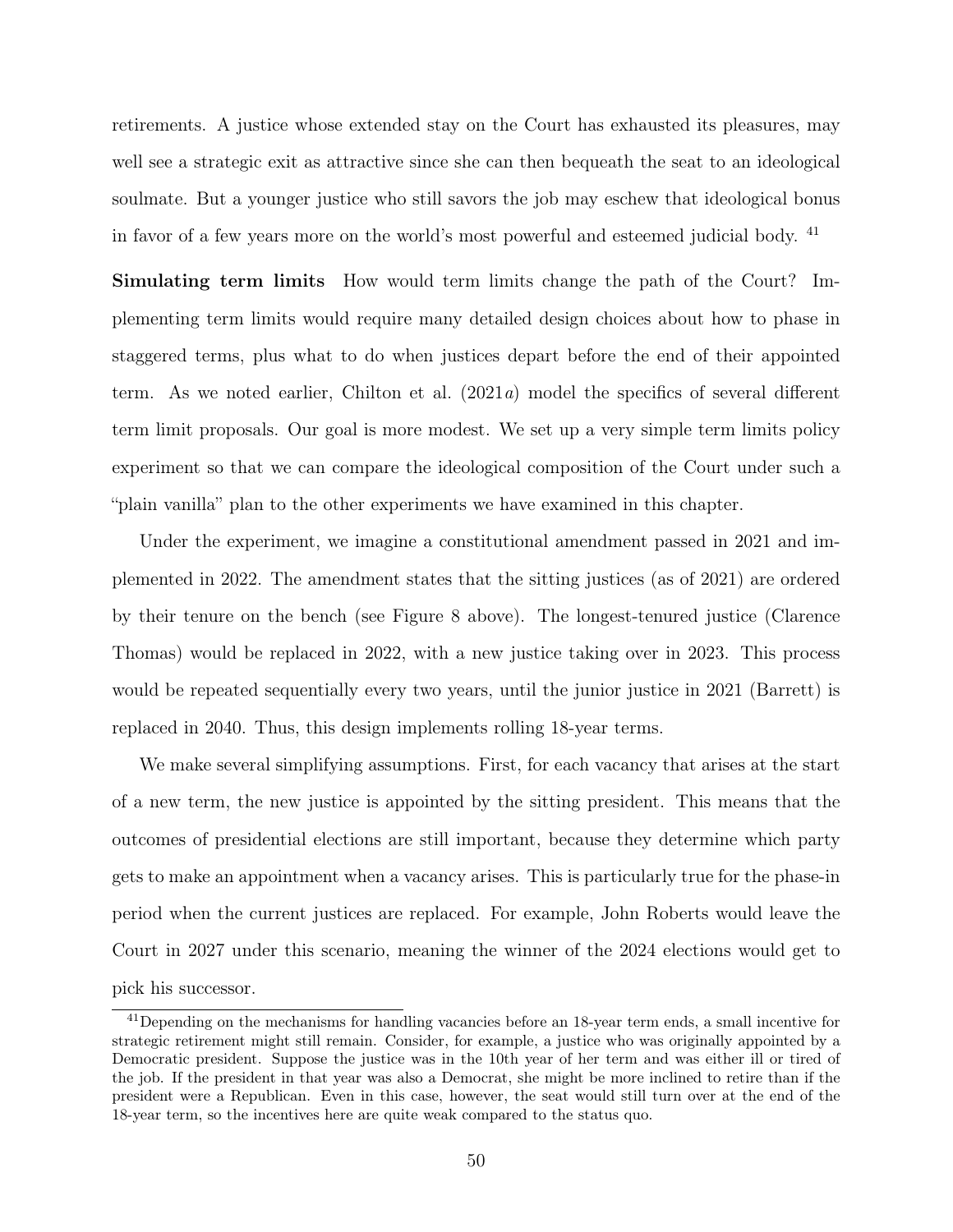Second, we assume that once a seat on the Court transitions into the term limits phase, it is "assigned" to the appointing party for the duration of its 18-year term, even if the justice holding it leaves the Court before her term expires. For instance, by assumption, Justice Thomas is replaced by a Democratic president in 2023, because we start with the reality of a Democrat president in that year. If the entering justice left the bench before their term expires in 2041, we assume she would be replaced by a Democrat. Again this could be part of the institutional design of the amendment.<sup>42</sup> To be clear, this rule does not mean that a seat is assigned to the Democrats or Republicans forever; which party fills the expiring Thomas term in 2042 would be determined by the outcome of the 2040 election. Accordingly, our experiment does not specify that the a certain number of Democratic or Republican justices will be on the Court at any one time, as that distribution is still determined by presidential elections. But it does mean, among other things, that sitting justices cannot engage in strategic retirements by retiring early when a co-partisan president is in the White House in order to ensure their seat remains within the same party.

Third, we assume the Senate confirmation is effectively certain, meaning that all nominees are confirmed. In reality, a term limits design would have to deal with the possibility that divided government confirmations might cease, which would obviously frustrate the intended goals of term limits. One way around this problem would be to remove the Senate's role in the confirmation process altogether. Another alternative would be to require a supermajority vote in the Senate to reject a nominee. Such a rule would hardly impede qualified nominees but would prevent the president from appointing a unqualified crony, for example.

Most proposals take 18 years as the specified term. Two reasons stand out. First, a lengthy term represents only a modest departure from the current status quo, so the proposal seems less radical. Second, it dovetails neatly with a nine-member Court and fouryear presidential terms. Staggered eighteen year terms allow for two appointments every

<sup>42</sup>Many quasi-judicial agencies such as the Federal Election Commission have partisan balance requirements that establish that some proportion of commissioners on the agency must hail from one party or the other (Feinstein and Hemel 2018). A term limits plan could use these statutory designs as a model, but that is not the design we model.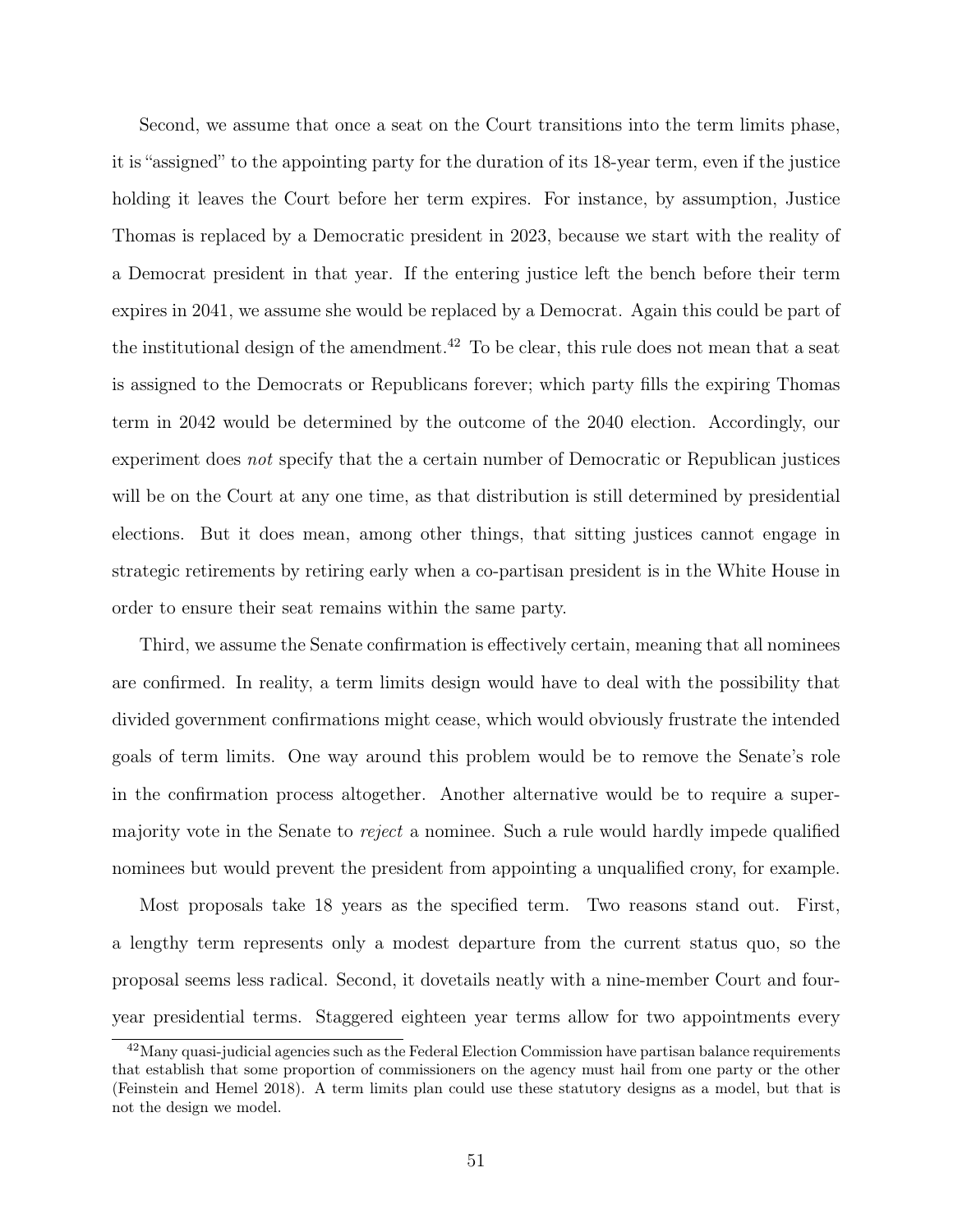

Figure 19: The average location of the Court's median, under the baseline scenarios and 18- and 9-term limits.

four years, meaning that every president would be guaranteed two appointments during every four-year term. Of course, Congress can set the size of the Supreme Court bench to any size it desires and terms could be of any length.

In a second experiment, we retain the assumption of nine justices but instead assume nine-year staggered terms. So, a president would make an appointment every year of his time in office. The other assumptions of this experiment remain the same as with 18-year terms, except we assume the current justices exit one per year starting in 2023, with the new justices serving 9-year terms. This means each president would gain four appointments per term, beginning in 2025.

Figure 19 displays the average median justice under both 18-year and 9-year term limits; we also show the results under the baseline scenario for comparison. The results are dramatic. Because the Democrats are predicted to likely retain control of the White House in 2024, in both the 9-year and 18-year term limits experiments, the median swings to the left, especially in the 9-year scenario. The swings continue for a few decades until the terms limits scenario converges (on average) to the baseline scenario around 2060.

Figure 20 presents the mean number of justices in the liberal, moderate, and conservative blocs for the three policy experiments. Again we see much more volatility with term limits compared to the baseline scenario.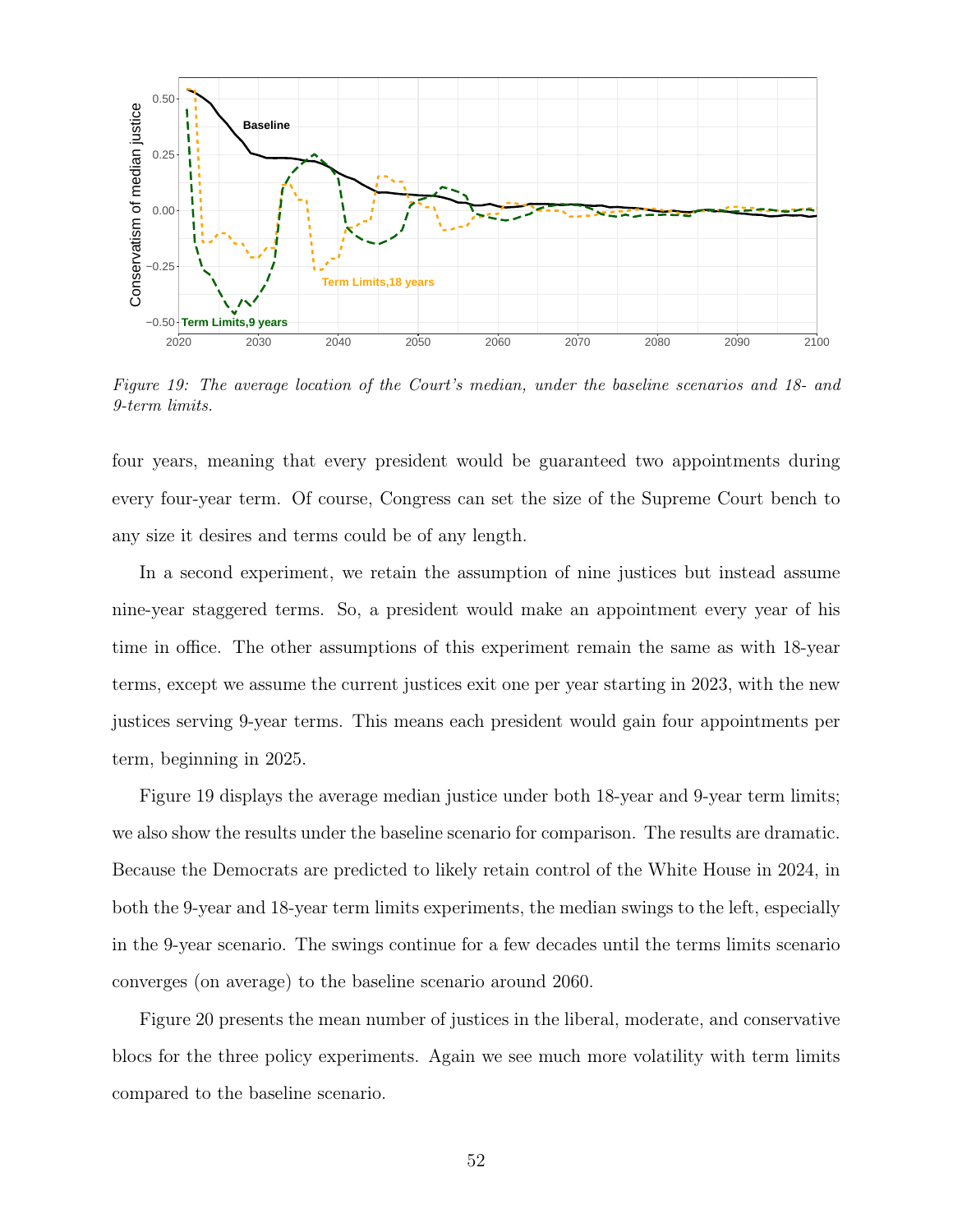

Figure 20: The average number of justices in the liberal, moderate, and conservative blocs, under the baseline scenarios and 18- and 9-term limits.

Why is this happening? Because term limits produce shorter tenures compared to the status quo, they would lead to many more appointments in a given period of time. This, in turn, means that the location of the median is more "jumpy" compared to the baseline scenario, under which replacements occur more slowly and less predictably in time. The volatility is especially notable under 9-year terms, which feature a new justice every year. The fact that the median would likely shift back-and-forth more dramatically under term limits has implications for how we think about the "responsiveness" of the Court, a topic to which we now turn.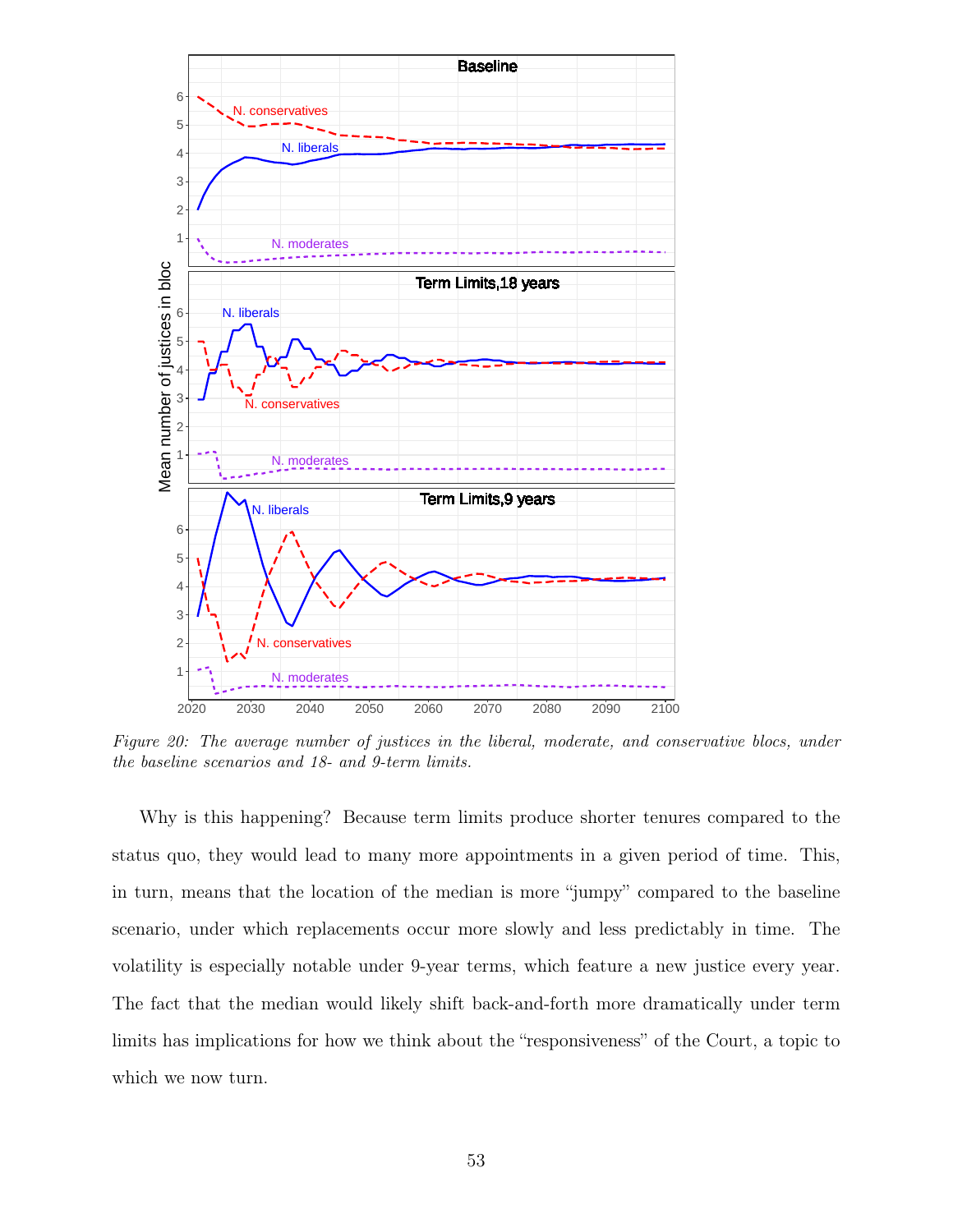## 6 Comparing the Policy Experiments: Democratic Responsiveness

The policy experiments illuminate many possible paths for future Courts. In concluding, we try to tie the pieces together more systematically. We do so by treating each experiment as a data generating process, whose output can be described and neatly summarized via simple regression analyses.<sup>43</sup>

We focus on the Court's *democratic responsiveness* within and across the policy experiments. By democratic responsiveness, we mean the linkage between party control of the presidency and ideological makeup of the Court. While the Senate has the important role of "advise and consent," the mapping between party control of the White House and the Court's ideological structure strikes us as the most direct gauge of the impact of the tides of democracy on the Court. Recall from Chapter 13 that the ideological makeup of the Court in turn strongly affects the ideological direction of case dispositions and the ideological content of majority opinions.

We employ as dependent variables two measures of the Court's ideological structure. The first is the estimated location of the median justice in a given year. Of course, the location of the median is a function of all the justices on the Court, so a president's ability to move the median through an appointment or two is typically quite limited. Following the analyses in Chapter 13, we also examine the proportion of justices who fall into the conservative bloc, as defined earlier in the chapter. This measure of ideological structure, which strongly correlates with the ideological content of majority opinions, is much more sensitive to appointments.

We set up the regressions as follows. We treat every simulation in all the policy experiments as essentially a time series. So, for example, the baseline scenario has 1,000 time series, with an estimated median location in every year in each of the 1,000 simulations. Because presidential appointments are limited by circumstances, it makes little sense to examine the relationship between presidential control and Court compositions in a year-to-year

<sup>43</sup>Within the simulation community, this approach– building a statistical "metamodel" of a simulation model– is standard. See e.g. Barton and Meckesheimer (2006).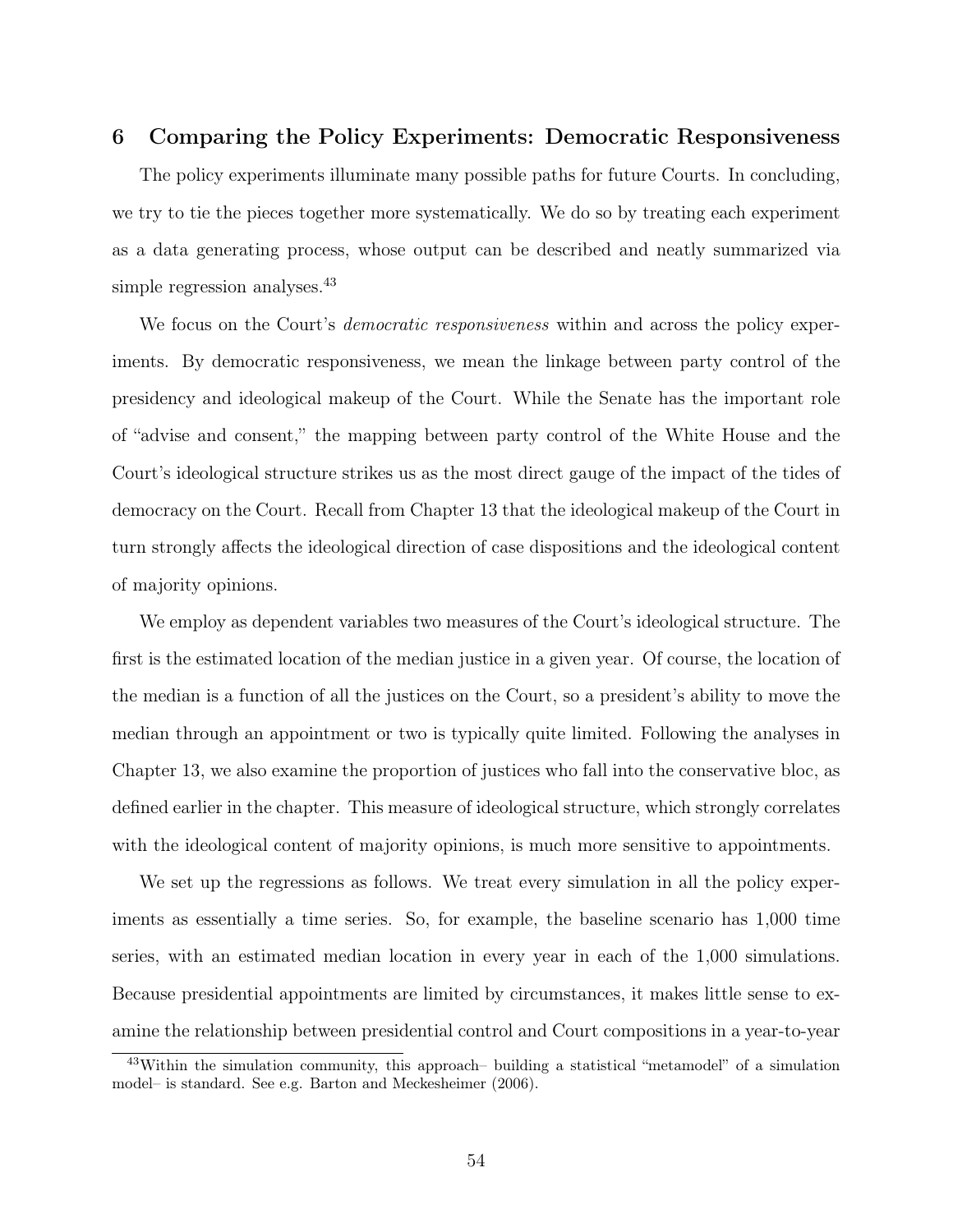| Regression label                   | Dependent variable                             | Responsiveness pre-<br>dictor                              | included<br>Lags<br><b>on</b><br>right-hand side                   |
|------------------------------------|------------------------------------------------|------------------------------------------------------------|--------------------------------------------------------------------|
| Medians, 5 years                   | median<br>Location<br>of<br>justice            | Proportion of years in<br>past 5 with GOP pres-<br>ident   | Median, lagged 5 years                                             |
| Medians, 10 years                  | median<br>Location<br>of<br>justice            | Proportion of years in<br>past 10 with GOP<br>president    | Median,<br>lagged<br>10<br>years                                   |
| Conservative justices,<br>5 years  | Proportion of justices<br>in conservative bloc | Proportion of years in<br>past 5 with GOP pres-<br>ident   | Proportion of justices<br>in conservative bloc.<br>lagged 5 years  |
| Conservative justices,<br>10 years | Proportion of justices<br>in conservative bloc | Proportion of years in<br>with GOP<br>past 10<br>president | Proportion of justices<br>in conservative bloc.<br>lagged 10 years |

Table 3: Summary of structure of regressions

manner. Instead, for each simulation, we calculate five- and 10-year rolling averages of the proportion of years in which the president was a Republican. The five-year measure captures rather short-term responsiveness. Because, by construction this measure includes fewer appointments on average, it is rather noisy. The 10-year measure, by contrast, expands the responsiveness window and capture somewhat longer term responsiveness. However, because we can begin the 10-year averages only in 2030, this measure excludes observations from the 2020s.

Finally, in each regression, to capture the "stickiness" of membership on the Court, we also include lagged values of the dependent variable. We use the same lag structure as the number of years used to calculate the rolling average of the relevant dependent variable. For example, in the regressions in which the dependent variable is the location of the median and the key predictor is the proportion of Republican presidents in the past 10 years, we also include as a predictor the location of the median lagged 10 years (i.e. the value of the median 10 years before the year under analysis). So, the regression indicates today's ideological structure as a function of the ideological structure from a decade ago plus the proportion of Republican control of the White House during the ensuing decade. The coefficient on proportion of White House control provides the measure of the democratic responsiveness of the Court's ideological structure; the coefficient on lagged structure is a measure of the inherent persistence of ideological structure within a scenario.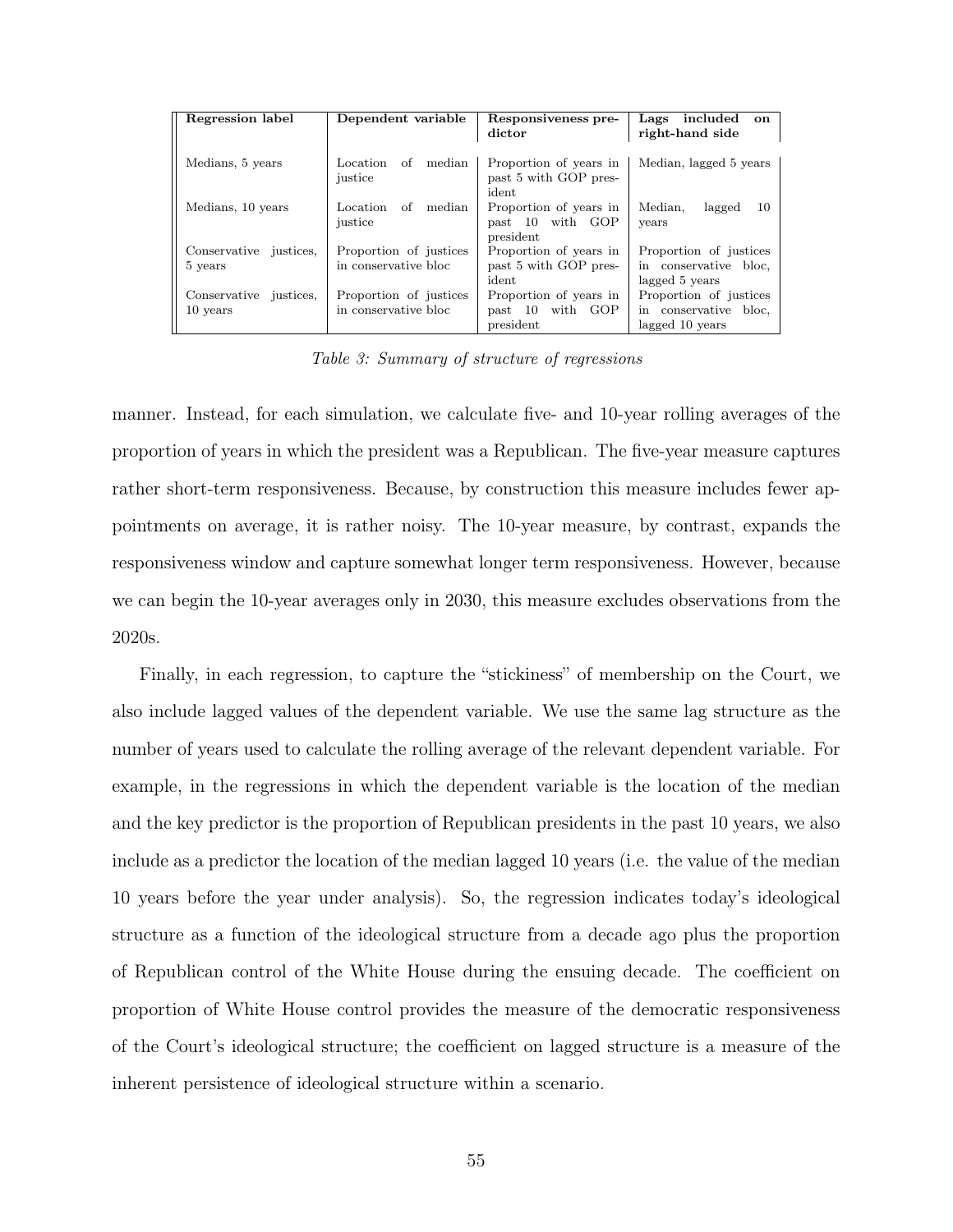

Figure 21: Summary of responsiveness coefficients from regression analyses.

Thus, we have four sets of regressions, the structure of which is summarized in Table 3. Using each set of four, we analyze each of the 11 policy experiments, running one regression for every simulation. The end product is thus four sets  $\times$  11 policy experiments  $\times$  1,000 simulations, resulting in a total of 44,000 regressions.

Figure 21 presents the results of four sets of regressions. For now we focus just on the responsiveness coefficients—that is, the coefficients on presidential control (we consider persistence in the next chapter). Each plot presents the results from the respective sets of regressions. The points depict the median coefficient among the set of coefficients from the 1,000 regressions for a given analysis. The horizontal lines connect the .025 percentile to the .975 percentile. Within each panel, we order the experiments by increasing responsiveness from top to bottom; this means that the order of the experiments can vary across plots.

It is important to note that the figure does not display traditional confidence intervals. Rather, the figure summarizes the spread of the responsiveness coefficients, without regard to the standard errors of the individual coefficients. Because we are working with simulated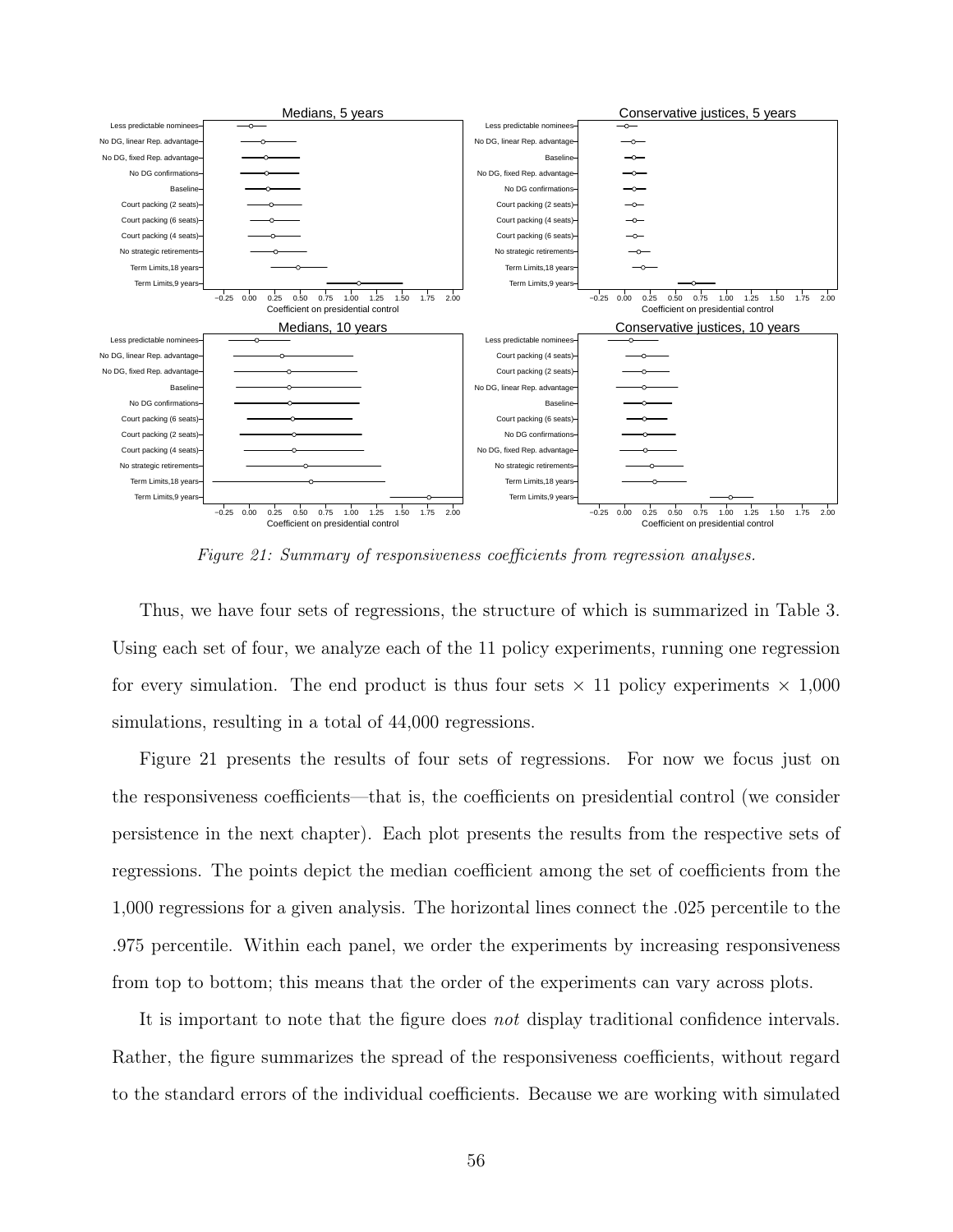data, a frequentist approach to statistical significance is not particularly interesting, in our view. Of greater interest is the rank ordering of the experiments, which affords a summary descriptive comparison of the scenarios in terms of democratic responsiveness.<sup>44</sup>

Across the four sets of analyses, several minor differences stand out. For example, the range of coeficients is wider with the 10-year window compared to the 5-year window. In addition, in the "middle" of the ordered experiments one sees some variation; for example, the baseline experiment ranks fourth in responsiveness in the "Median, 5 years" analysis, compared to third in the other three analyses.

Overall, however, each panel leads to the same substantive conclusions. First, less predictable nominees always produces the least amount of democratic responsiveness. This is intuitive, because in this scenario the relationship between presidential control and nominee ideology is weak. The result is more heterogeneity in the composition of the Court relative to the baseline ideology assumptions.

Second, the baseline scenario generally displays low levels of democratic responsiveness. As we have discussed throughout the chapter, the Court's ideological makeup (especially in early decades) is extremely sticky under the baseline assumptions, driving down responsiveness. Perhaps surprisingly, in some of the analyses the no divided government confirmation scenarios actually display higher responsiveness on average, though the difference in the median coefficients is quite small.

Third, the no strategic retirements experiment is always ranks third on responsiveness, out-ranking even court packing in every analysis. This result reinforces how strategic retirements effectively frustrate presidential ability to alter the composition of the Court. In a practical sense, strategic retirements remove some control of the Court's composition from the hands of the people, and place a portion of it in the hands of the justices themselves.

Finally, and not surprisingly, the term limits experiments always score highest on respon-

<sup>44</sup>For those interested in a more traditional analysis, Table A-2 in the appendix presents the median coefficient and median standard error from all 44 policy-experiment/regression combination, along with the same for lag predictors.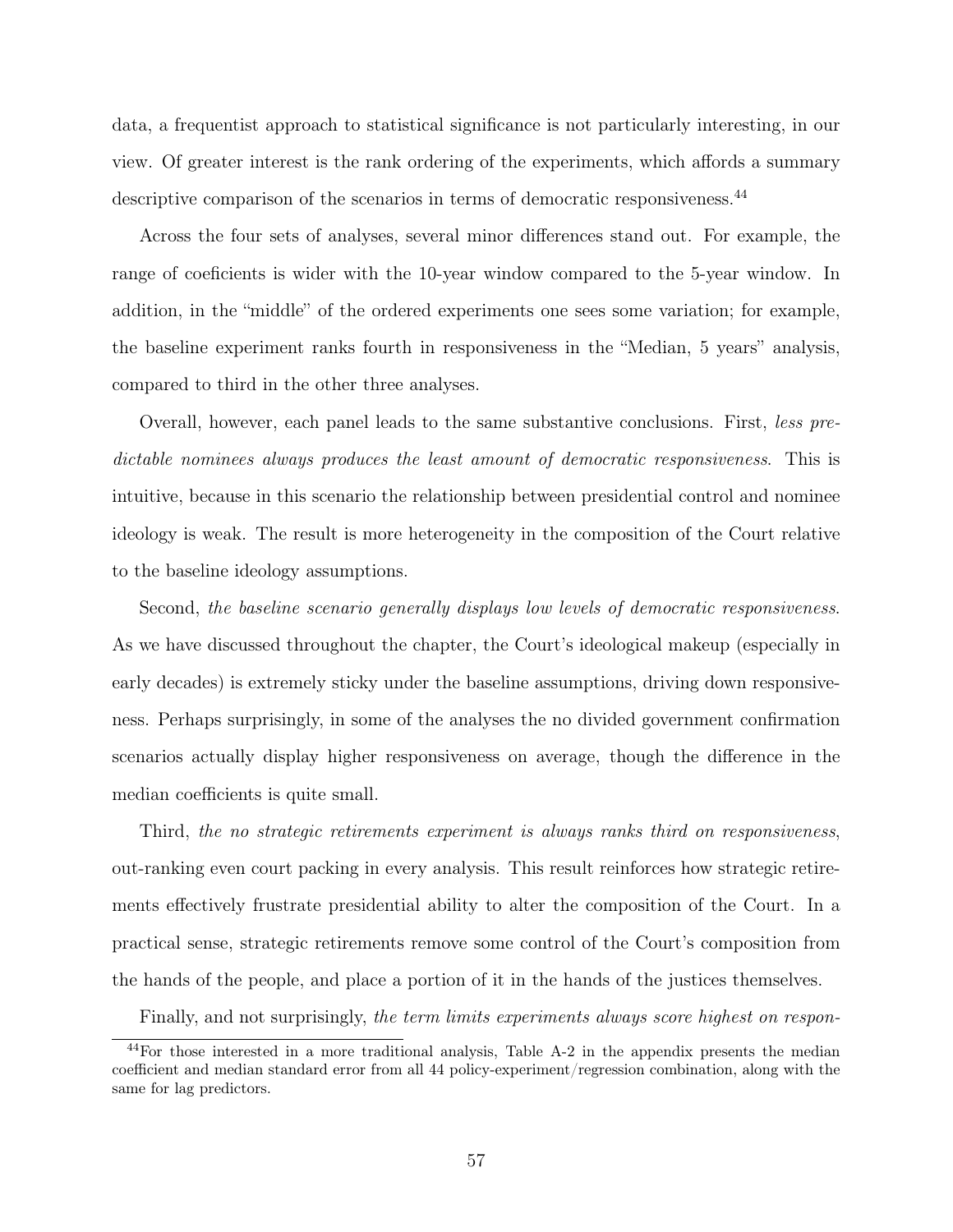siveness. For 9-year terms, the coefficients on presidential control are strikingly large. This makes intuitive sense, of course. Affording a president an appointment every year allows him quickly to mould the Court in his own image. To give a sense of the scale here, the median coefficient on presidential control in the "Medians, 10 years analysis" is 1.75. This means that a one-unit shift in the proportion of the last decade with a Republican president would predict a 1.75 increase in the location of the median justice. A one-unit shift means zero years with a Republican to 10 years with a Republican, meaning Republican presidents would have appointed all nine justices on the Court. The NOMINATE scale for medians runs from -1 to 1, so a 1.75 nearly covers the entire ideological spectrum. Needless to say, the responsiveness coefficients from 18-year terms are much smaller in magnitude but still indicate a large increase in democratic responsiveness relative to the baseline.

## 7 Conclusion

"Never make predictions—especially about the future," Hollywood mogul Samuel Goldwyn once advised. In this chapter, we violated with gusto this undoubtedly wise injunction. To discipline our computer simulations of future Courts, we built them on clear microfoundations, reflecting the historical experience and arguably plausible projections.

We see one very large point for the analysis and at least four subsidiary ones. The large and quite robust point is:

• The events of 2016 locked into place a solid conservative majority on the Court. Barring a string of unlikely events, this majority will persist until the 2050s.

The additional points are:

- 1. The Court is quite likely to remain polarized into two ideologically distant and rather distant blocs, with a near-empty center. As the conservative majority slowly dissipates, the median justice will probably swing regularly across the two blocs.
- 2. A plausible future involves the end or near-end of divided government confirmations. If Supreme Court appointments come to resemble those of the NLRB and FEC, at least one seat is likely to be vacant a substantial portion of the time, and on occasion, multiple seats will sit empty. Forging majority opinions endorsed by five or more justices may become difficult.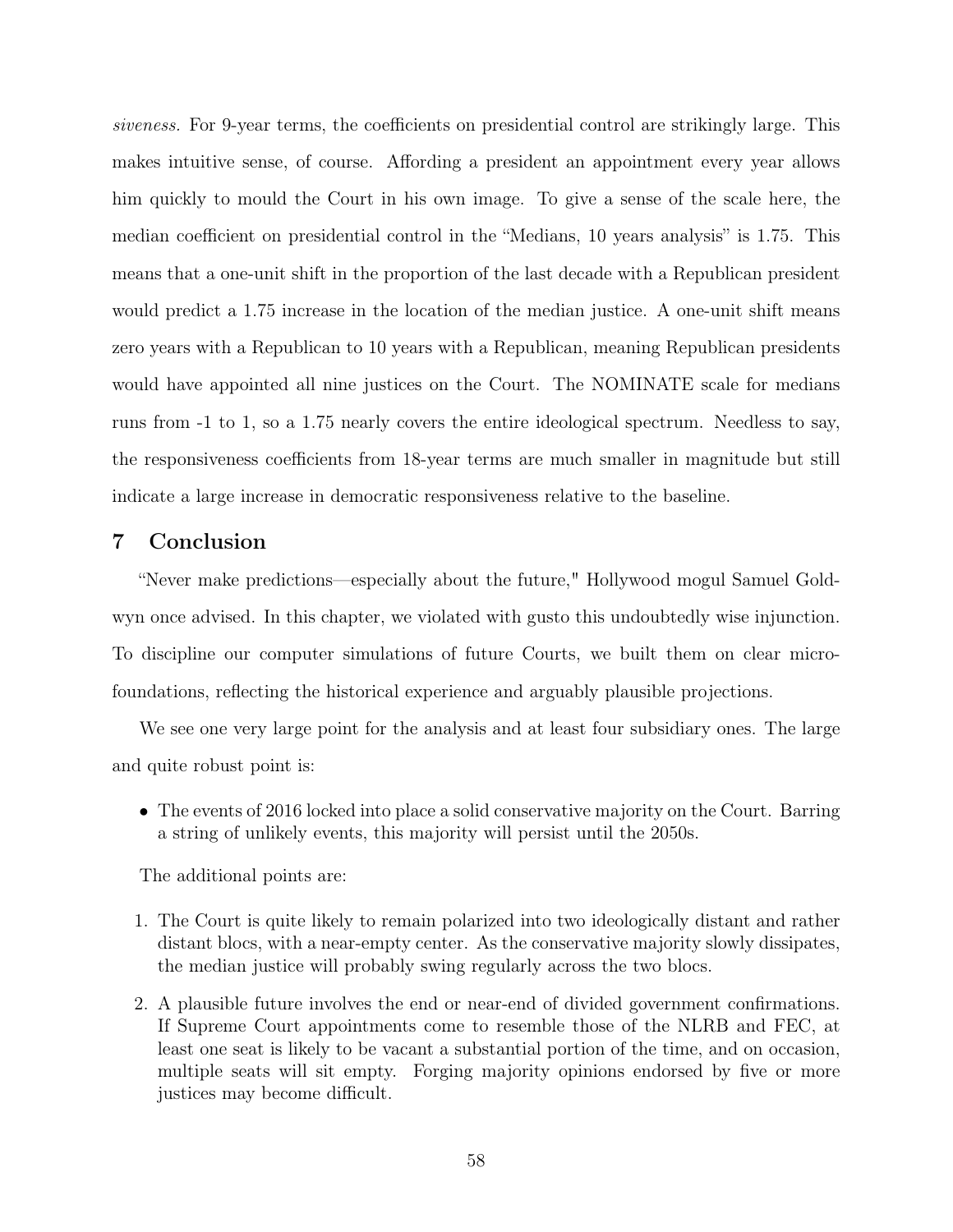- 3. Court packing is an unlikely eventuality, but if initiated could trip off tit-for-tat cycles creating a Court with as many as 30 members by the end of the century.
- 4. Staggered term limits would substantially increase the democratic responsiveness of the Court.

The analysis focused mainly on the ideological structure of the Court itself, not the politics that will likely accompany the most likely futures. In addition, our focus has been positive, not normative. We asked only, What future are we likely to have? We did not ask, What future should we want, and how can we get it? The finding that term limits would greatly increase the responsiveness of the Court points in the direction of endorsing them on normative grounds. Yet, there are certainly tradeoffs to consider; namely, too much responsiveness might mean that the Court's center could swing wildly back-and-forth in ways that complicate the Court's ability to function by establishing law that is predictable for other judges and actors to follow. We turn to evaluating tradeoffs such as these in the concluding chapter of the book.

## 8 Appendix

Table A-1 presents a full summary of the design choices made in prior papers that use simulations to study the Supreme Court, as well the choices we make in designing our simulations.

## References

- Ackerman, Bruce. 2000. We the People, Volume 2: Transformations. Harvard University Press.
- Ackley, Kate. 2020. "Senate panel approves nominees to fill all FEC vacancies.". Roll Call. URL: https://www.rollcall.com/2020/12/03/senate-panel-approves-nominees-to-fill-allfec-vacancies/
- Angela, MO and Scott M Lynch. 2018. Socioeconomic Status, Health, and Mortality in Aging Populations. In Future Directions for the Demography of Aging: Proceedings of a Workshop. National Academies Press (US).
- Ayesh, Rashaan and Ursula Perano. 2019. "Court Packing: Where the 2020 Candidates Stand." Axios. Oct. 2.  $URL: *https://www. *axis*. com/court-packing-where-2020-candidates-stand-aff0e431-7624*$ html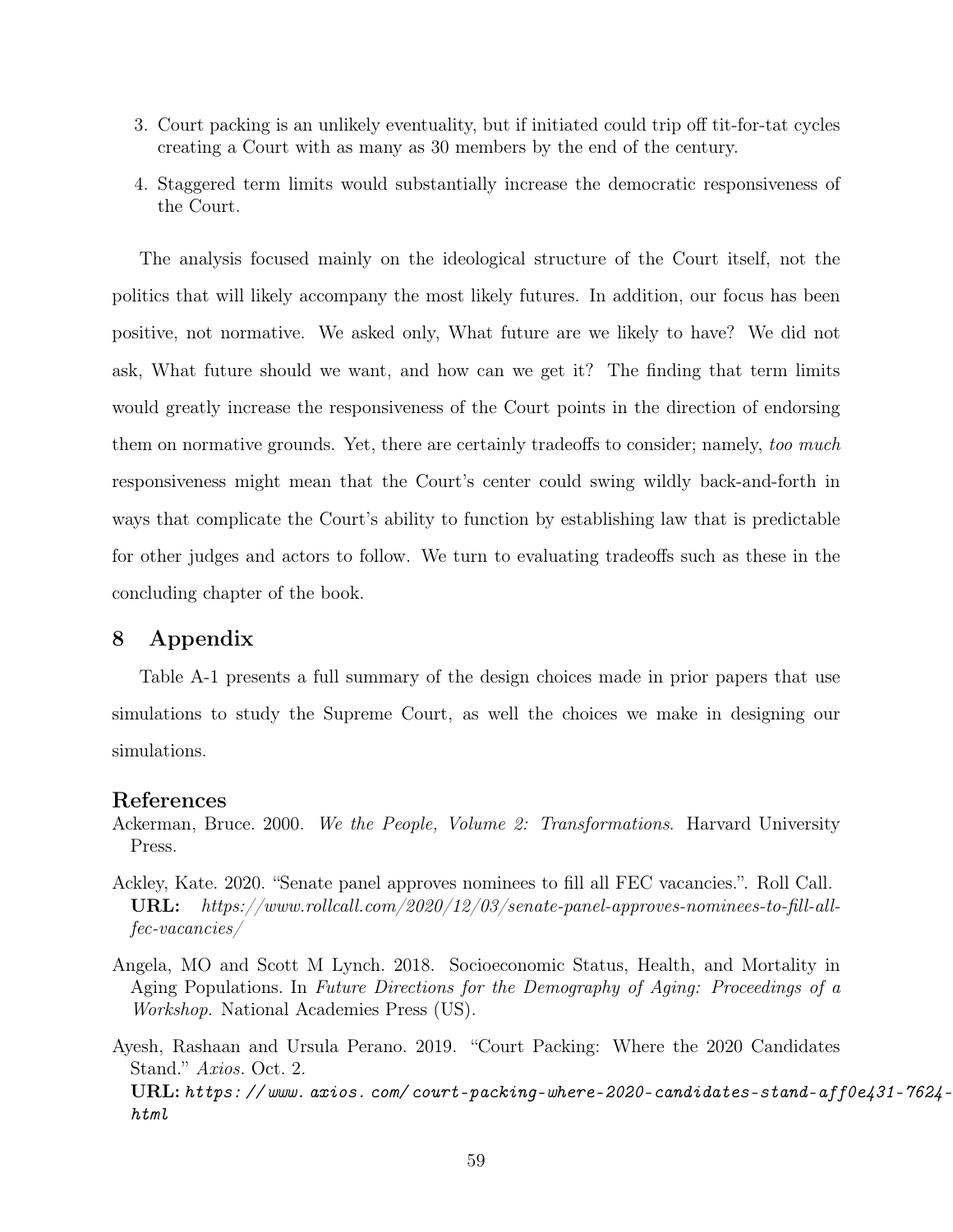| Cameron & Kastellec                   | May vary depending on uni-<br>fied control & court make-<br>$\mathbf{u}$ | 2021                                                     | age specific death ta-<br>SSA<br>bles                                                                                | Strategic after 18, depends<br>on pres control                                                   | Depends on unified (scenar-<br>$\log$   | Continuous random distri-<br>bution depending on pres<br>party                                              | Markov process (one term,<br>$2$ term)                         | election,<br>process,<br>advan-<br>$\operatorname{part}$<br>midterm/pres<br>increasing<br>Markov<br>tages | Endgoneous based on simu-<br>lated presidential and Sen-<br>ate control          | Median, plus 3 bloc sizes                    | Dispositions & doctrine lo-<br>cation conditional on dispo-<br>sition |
|---------------------------------------|--------------------------------------------------------------------------|----------------------------------------------------------|----------------------------------------------------------------------------------------------------------------------|--------------------------------------------------------------------------------------------------|-----------------------------------------|-------------------------------------------------------------------------------------------------------------|----------------------------------------------------------------|-----------------------------------------------------------------------------------------------------------|----------------------------------------------------------------------------------|----------------------------------------------|-----------------------------------------------------------------------|
| ನ<br>ť<br>Chilton<br>(2021a)          | $\overline{\mathrm{m}}$<br>depending<br>unified control<br>Varies        | Dem<br>new<br>4<br>$\overline{+}$<br>judges<br>2021      | spec<br>Federal judge age<br>cific historic rate                                                                     | Strategic after 18 years,<br>depends on pres control                                             | 100%                                    | sponding to party of<br>2 bins (lib/con) corre-<br>president                                                | Simple Markov process<br>(one term, two term)                  | Based on pres control,<br>fixed 30% prob of uni-<br>fied                                                  | Based on pres control,<br>fixed 30% prob of uni-<br>fied                         | 2 Bin sizes, bin contain-<br>ing median      | å                                                                     |
| Chilton et al (2021a)                 | Fixed at 9                                                               | 1937                                                     | Federal<br>$\mathsf{age}$<br>specific rate, for non-<br>historic<br>historic justices<br>$^{+}$<br>Historic<br>judge | Historic                                                                                         | 100%                                    | bins<br>${\rm (lib/con)}$ corresponding<br>to party of president<br>$\mathbf{\Omega}$<br>$^{+}$<br>Historic | Historic                                                       | Historic                                                                                                  | Historic                                                                         | 2 Bin sizes, bin contain-<br>ing median      | å                                                                     |
| Spitzer<br>$\infty$<br>(2014)<br>Katz | c                                                                        | Random draws uniform<br>distribution on [-1,1]           | distribution,<br>tuned in some fashion<br>Weibull                                                                    | distinguish<br>between retirement $\&$<br>$\operatorname*{not}% \mathcal{M}(n)$<br>death<br>Does | 100%                                    | ward president but may<br>MTM (so, weakly to-<br>not move median)                                           | Pres ideal point drawn<br>from uniform on $[-1,1]$             | Median senator drawn<br>from uniform on $[-1,1]$<br>(no midterms)                                         | No party effects                                                                 | Median                                       | $\mathsf{S}^{\mathsf{O}}$                                             |
| Yoon<br>$\infty$<br>Bailey<br>(2011)  | Fixed 9                                                                  | (evenly<br>spaced ideology age<br>Artificial<br>profile) | Life tables                                                                                                          | $\mathbf{g}$<br>age,<br>varying parameter)<br>strategic<br>Increases with<br>also                | 100%                                    | resident,<br>some randomness<br>ă<br>$\overline{c}$<br>Close                                                | $50 - 50$                                                      | No Senate                                                                                                 | hoc<br>ius-<br>್ದ<br>$\ddot{\rm n}$<br>tice ideology<br>100% (with<br>randomness | me-<br>$\sigma$<br>S<br>Median,<br>dian      | ż                                                                     |
| Design Element                        | Court size                                                               | Initial Court make-up                                    | Probability of death                                                                                                 | retire-<br>Jo<br>Probability<br>ment                                                             | filling<br>Jo<br>Probability<br>vacancy | entering<br>$\sigma$<br>Ideology<br>justice                                                                 | $\mbox{control}$<br>$\sigma$ f<br>of presidency<br>Probability | of control<br>Probability<br>of Senate                                                                    | unified<br>Probability of<br>party control                                       | Measure of Ideological<br>structure of Court | Doctrinal Implications                                                |

Table A-1: Summary of design choices in papers using simulations to study the Supreme Court. Table A-1: Summary of design choices in papers using simulations to study the Supreme Court.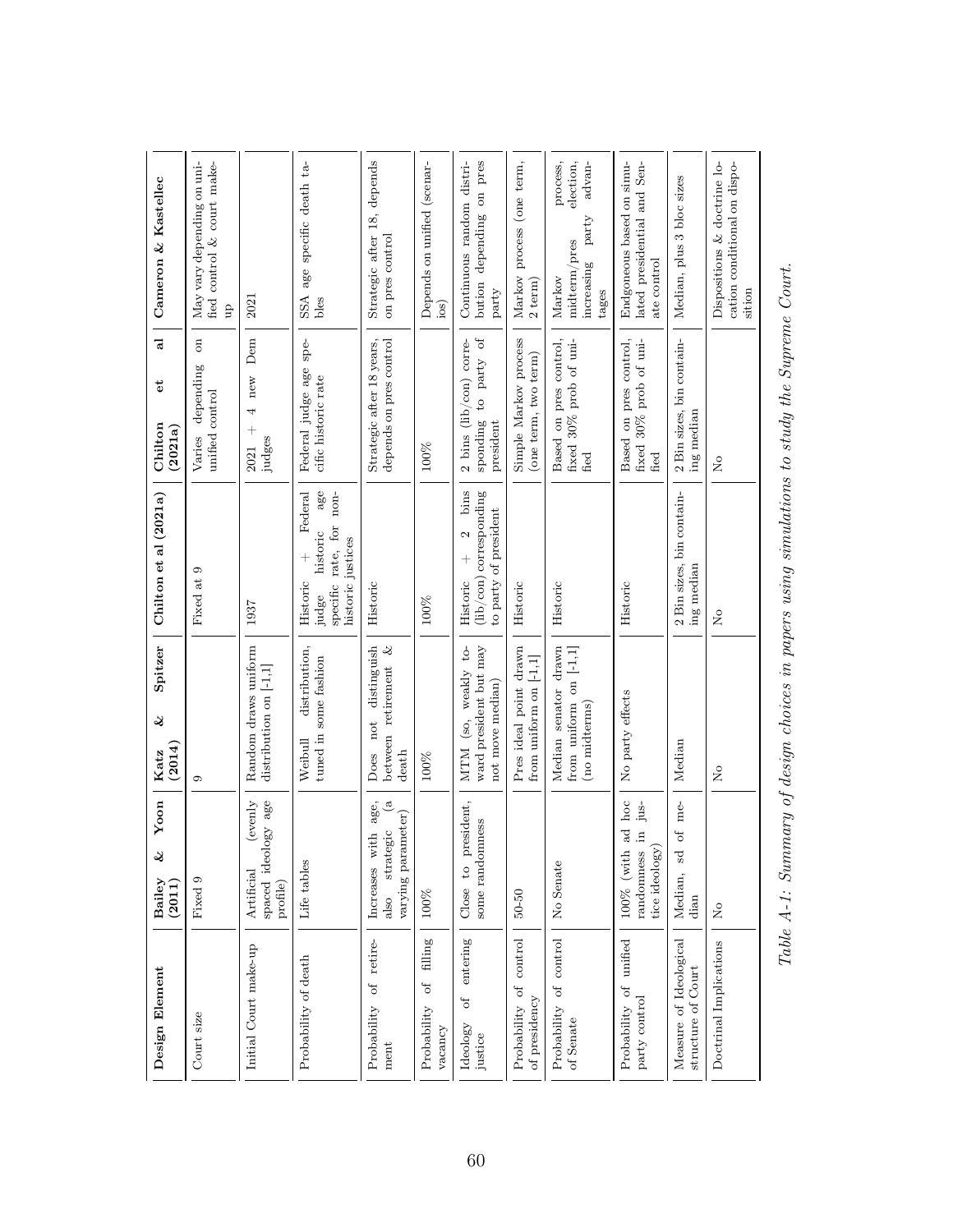- Bailey, Michael A and Albert Yoon. 2011. "'While There's a Breath in My Body': The Systemic Effects of Politically Motivated Retirement from the Supreme Court." Journal of Theoretical Politics 23(3):293–316.
- Barton, Russell R and Martin Meckesheimer. 2006. "Metamodel-based Simulation Optimization." Handbooks in Operations Research and Management Science 13:535–574.
- Biskupic, Joan. 2019. "Democrats Look at Packing the Supreme Court to Pack the Vote." CNN Politics. May 31. URL: https://www.cnn.com/2019/05/31/politics/democrats-supreme-court-packing-

politics/index.html

- Brenner, Saul. 1999. "The Myth that Justices Strategically Retire." The Social Science Journal 36(3):431–439.
- Brownstein, Ronald. 2018. "Small States are Getting a Much Bigger Say in Who Gets on Supreme Court." CNN Politics. July 10. URL: www.cnn.com/2018/07/10/politics/small-states-supreme-court/index.html
- Bump, Phillip. 2017. "The Senate May be Developing an Electoral College Issue." Washington Post. April 10.  $\textbf{URL:} \quad www.washington post.com/news/politics/wp/2017/04/10/the-senate-may-be$ developing-an-electoral-college-issue
- Calabresi, Steven G and James Lindgren. 2005. "Term Limits for the Supreme Court: Life Tenure Reconsidered." *Harvard Journal of Law & Public Policy* 29:769.
- Caldeira, Gregory A. 1987. "Public Opinion and the US Supreme Court: FDR's Court-Packing Plan." American Political Science Review 81(4):1139–1153.
- Cameron, Charles and John Kastellec. 2016. "How an Obama Supreme Court Nominee Could win Confirmation in the Senate." Washington Post. February 17. URL: https://www.washingtonpost.com/news/monkey-cage/wp/2016/02/17/how-an- $\it{obama-supreme-court-nominee-could-win-conformation-in-the-senate/}$
- Chemerinsky, Erwin. 2013. "Erwin Chemerinsky: Supreme Court Needs Term Limits." The Orange County Register. August 4. URL: https://www.ocregister.com/2013/08/04/erwin-chemerinsky-supreme-court-needsterm-limits
- Chilton, Adam, Daniel Epps, Kyle Rozema and Maya Sen. 2021a. "Designing Supreme Court Term Limits." U of Chicago, Public Law Working Paper Forthcoming, Washington University in St. Louis Legal Studies Research Paper Forthcoming, HKS Working Paper Forthcoming .
- Chilton, Adam, Daniel Epps, Kyle Rozema and Maya Sen. 2021b. "The Endgame of Court-Packing.".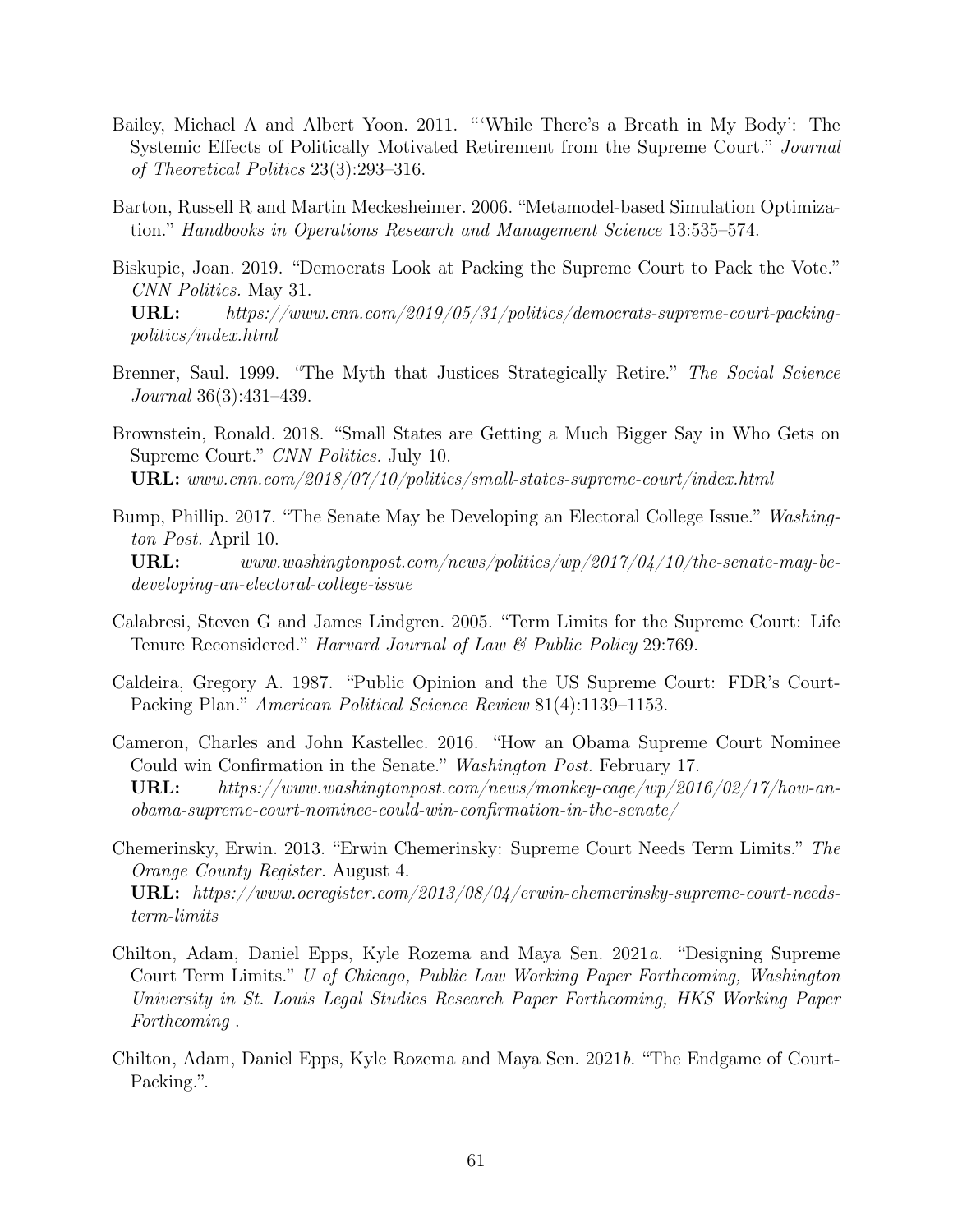- Clark, Tom S. 2011. The Limits of Judicial Independence. New York: Cambridge University Press.
- Cramton, Roger C. 2007. "Reforming the Supreme Court." California Law Review 95:1313– 1334.
- Crowe, Justin. 2012. Building the Judiciary: Law, Courts, and the Politics of Institutional Development. Princeton University Press.
- Crowe, Justin and Christopher F Karpowitz. 2007. "Where Have You Gone, Sherman Minton? The Decline of the Short-term Supreme Court Justice." *Perspectives on Poli*tics  $5(3):425-445$ .
- De Figueiredo, John M and Emerson H Tiller. 1996. "Congressional Control of the Courts: A Theoretical and Empirical Analysis of Expansion of the Federal Judiciary." The Journal of Law and Economics 39(2):435–462.
- DiTullio, James E and John B Schochet. 2004. "Saving This Honorable Court: A Proposal to Replace Life Tenure on the Supreme Court with Staggered, Nonrenewable Eighteen-Year Terms." Va. L. Rev. 90:1093–1149.
- Epps, Daniel and Ganesh Sitaraman. 2019. "How to Save the Supreme Court." Yale Law Journal 129(148-206).
- Erikson, Robert S., Michael B. MacKuen and James A. Stimson. 2002. The Macro Polity. Cambridge: Cambridge University Press.
- Feinstein, Brian D and Daniel J Hemel. 2018. "Partisan Balance with Bite." Columbia Law Review 118(1):9–82.
- Ferguson, Niall. 2008. Virtual History: Alternatives and Counterfactuals. Hachette UK.
- Gans, Daniel J. 1985. "Persistence of Party Success in American Presidential Elections." The Journal of Interdisciplinary History 16(2):221–237.
- Geruso, Michael, Dean Spears and Ishaana Talesara. 2019. "Inversions in US Presidential Elections: 1836-2016." National Bureau of Economic Research working paper. Available at https://www.nber.org/papers/w26247.pdf.
- Greenhouse, Linda. 2012. "The 18-Year Bench: Linda Greenhouse Calls for Supreme Court Term Limits." Slate. June 7th. URL: slate.com/news-and-politics/2012/06/linda-greenhouse-calls-for-supreme-courtterm-limits.html
- Hagle, Timothy M. 1993. "Strategic Retirements: A Political Model of Turnover on the United States Supreme Court." Political Behavior 15(1):25–48.
- Haynes, Evan. 1944. The Selection and Tenure of Judges. Baltimore: National Conference of Judicial Councils, Lord Baltimore Press.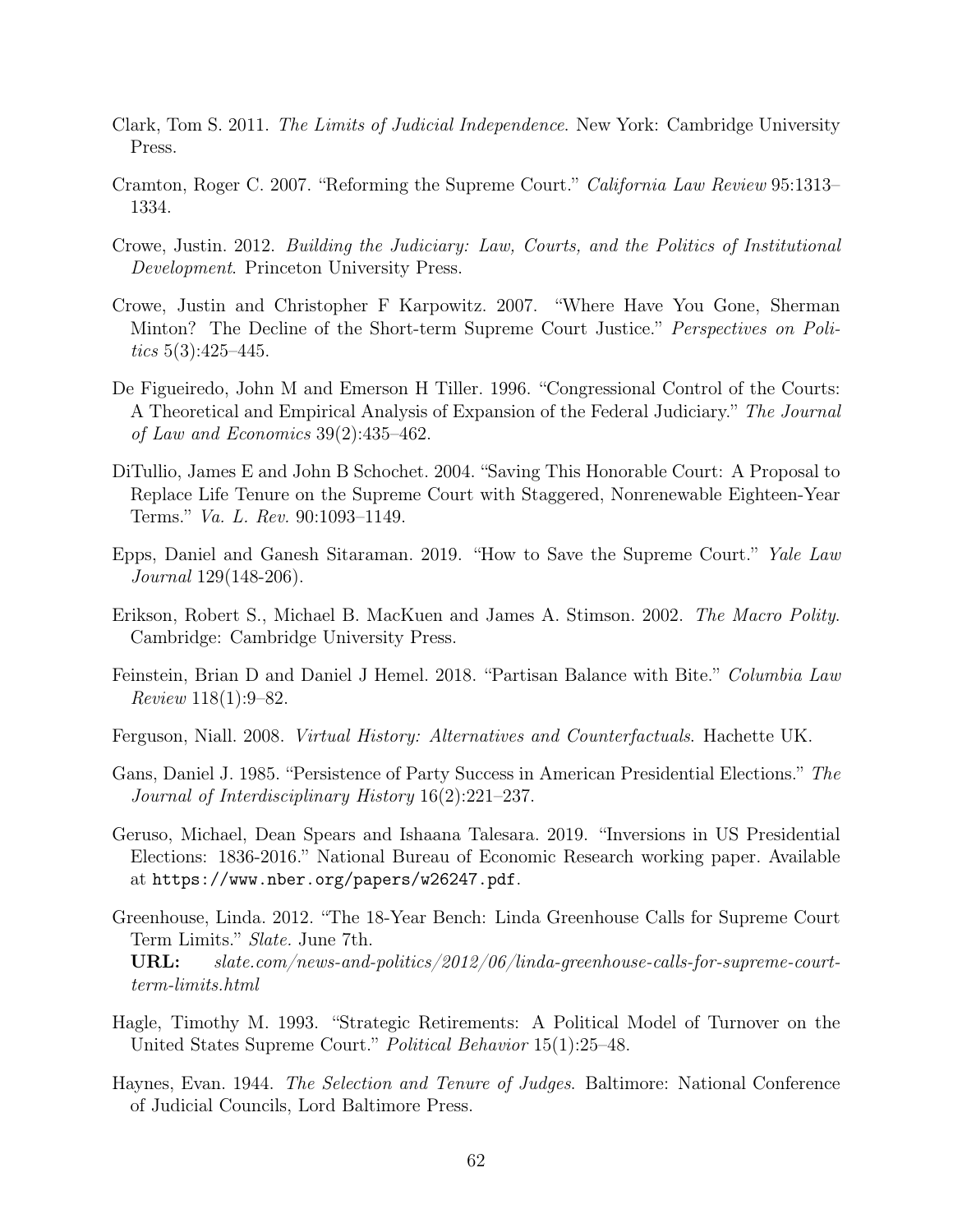- Katz, Jonathan N. and Matthew L. Spitzer. 2014. "What's Age Got to Do with It? Supreme Court Appointees and the Long Run Location of the Supreme Court Median Justice." Arizona State Law Journal 46:41–88.
- King, Gary. 1987. "Presidential Appointments to the Supreme Court: Adding Systematic Explanation to Probabilistic Description." American Politics Quarterly 15(3):373–386.
- Klein, Ezra. 2018. "Ruth Bader Ginsburg and the Case for 18-year Supreme Court Terms." Vox Dec. 26. URL: www.vox.com/policy-and-politics/2018/12/26/18155093/ruth-bader-ginsburgsupreme-court-term-limits
- Lander, Mark and Steven Greenhouse. 2013. "Vacancies and Partisan Fighting Put Labor Relations Agency in Legal Limbo." New York Times. July 15.
- Levy, Pema. 2019. "How Court-Packing Went From a Fringe Idea to a Serious Democratic Proposal." Mother Jones March 22. available at www.motherjones.com/politics/2019/ 03/court-packing-2020/ (accessed 11 Feb 2020).
- Liptak, Adam. 2008. "U.S. Voting for Judges Perplexes Other Nations." New York Times May 25th.
- Mayhew, David R. 2021. "Two Centuries of Presidential Elections." Presidential Studies Quarterly .
- Millhiser, Ian. 2019. "Let's Think About Court-Packing." Democracy: A Journal of Ideas. Winter. URL: democracyjournal.org/magazine/51/lets-think-about-court-packing-2/
- Millhiser, Ian. 2020. "Bernie Sanders's radical plan to fix the Supreme Court.". URL: www. vox. com/ 2020/ 2/ 11/ 21131583/ bernie-sanders-supreme-court-rotation-lottery
- Norris, J.R. 1997. Markov Chains. Cambridge University Press.
- Oliver, Philip D. 1986. "Systematic Justice: A Proposed Constitutional Amendment to Establish Fixed, Staggered Terms for Members of the United States Supreme Court." Ohio State Law Journal 47(4):799.
- Peretti, Terri and Alan Rozzi. 2011. "Modern Departures from the US Supreme Court: Party, Pensions, or Power." Quinnipiac L. Rev. 30:131.
- Perry, Barbara. 2019. "There is Precedent for Ailing Ginsburg to Remain on Supreme Court." The Hill. Sept. 8. URL: the hill.com/opinion/judiciary/460124-there-is-precedent-for-ailing-ginsburg-toremain-on-supreme-court
- Rodden, Jonathan. 2019. Why Cities Lose: The Deep Roots of the Urban-rural Political Divide. New York: Basic Books.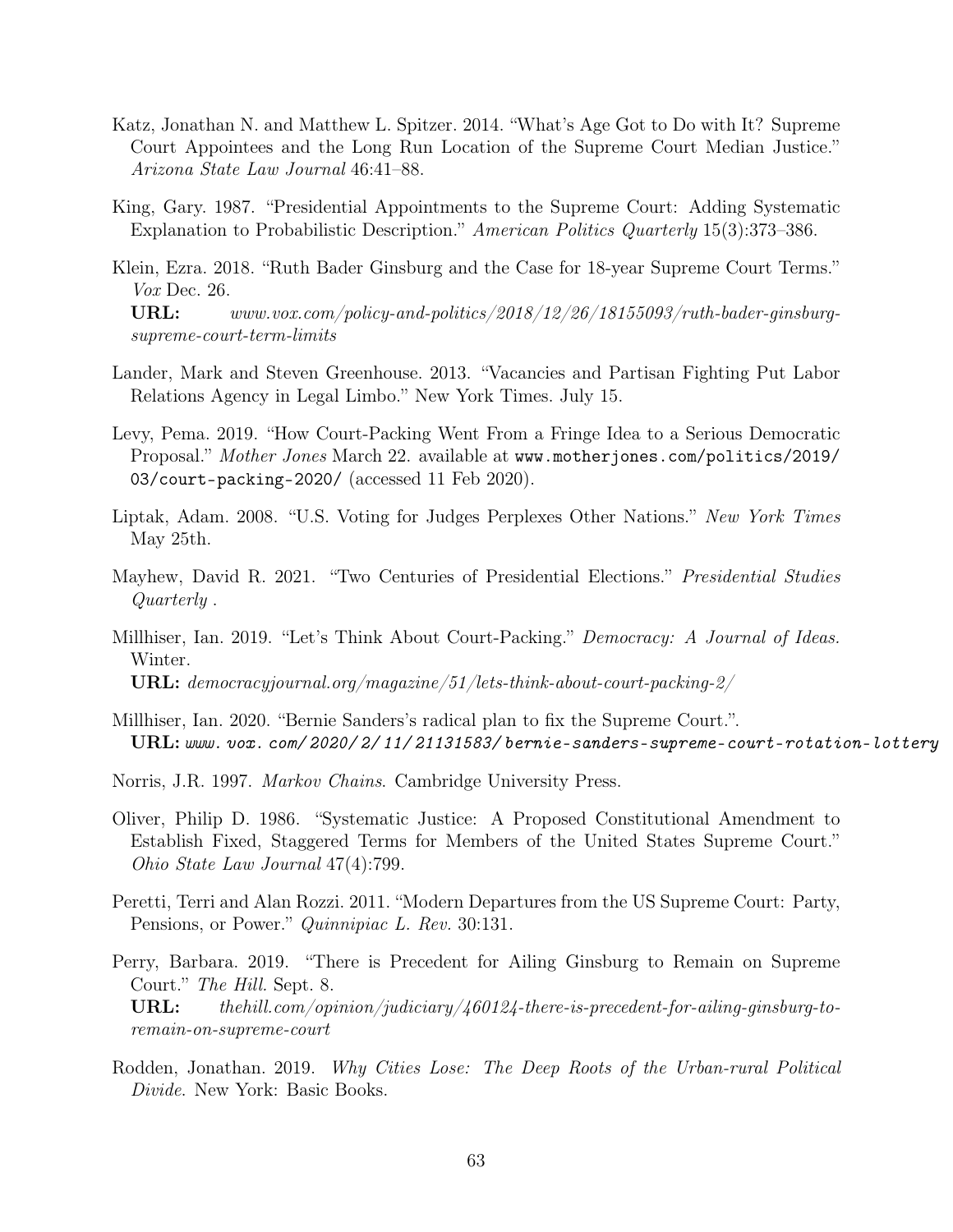Savage, Charlie. 2021. "'Court Packing' Issue Divides Commission Appointed by Biden." New York Times. December 7th. URL: https://www.nytimes.com/2021/12/07/us/politics/supreme-court-packing-

expansion.html

- Segal, Jeffrey A. and Harold J Spaeth. 2002. The Supreme Court and the Attitudinal Model Revisited. New York: Cambridge University Press.
- Shesol, Jeff. 2011. Supreme Power: Franklin Roosevelt vs. the Supreme Court. WW Norton & Company.
- Shugerman, Jed Handelsman. 2012. The People's Courts: Pursuing Judicial Independence in America. Harvard University Press.
- Spaeth, Harold J. and Jeffrey A. Segal. 1999. Majority Rule or Minority Will: Adherence to Precedent on the U.S. Supreme Court. Cambridge: Cambridge University Press.
- Squire, Peverill. 1988. "Politics and Personal Factors in Retirement from the United States Supreme Court." Political Behavior 10(2):180–190.
- Stokes, Donald E and Gudmund R Iversen. 1962. "On the Existence of Forces Restoring Party Competition." *Public Opinion Quarterly* 26(2):159–171.
- Stolzenberg, Ross M and James Lindgren. 2010. "Retirement and Death in Office of US Supreme Court Justices." Demography 47(2):269–298.
- Washington Post. 2020. "We're asking 2020 Democrats where They Stand on Key Issues." Washington Post. . URL: www.washingtonpost.com/graphics/politics/policy-2020
- Wheeler, Lydia. 2018. "Debate Over Term Limits for Supreme Court Gains New LIfe." The Hill Dec. 6. URL: the hill.com/regulation/court-battles/419960-debate-over-term-limits-for-supremecourt-gains-new-life
- Zorn, Christopher JW and Steven R Van Winkle. 2000. "A Competing Risks Model of Supreme Court Vacancies, 1789-1992." Political Behavior 22(2):145–166.